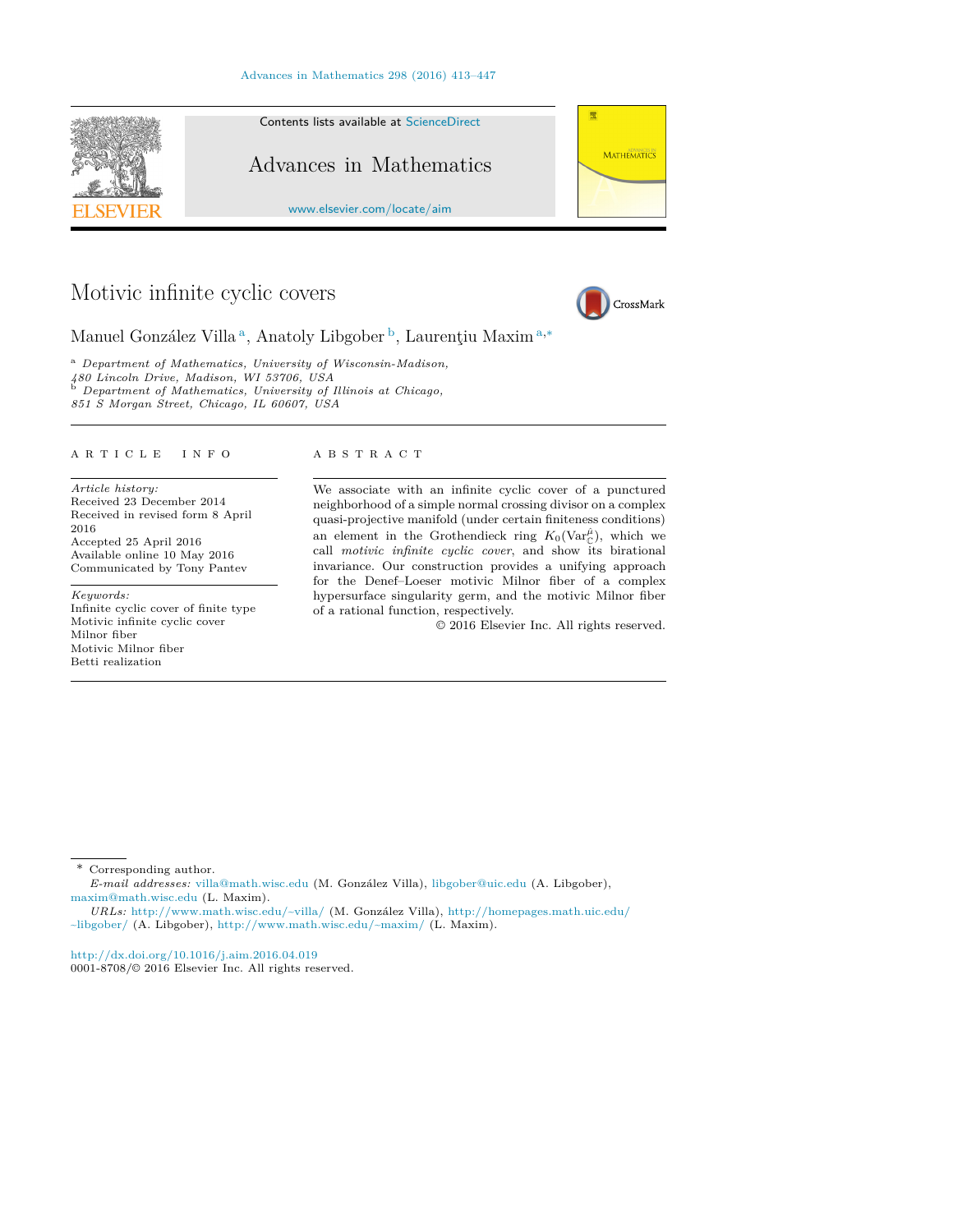#### 1. Introduction

Infinite cyclic covers are fundamental objects of study in topology (e.g., in knot theory [28], but see also [25]) and algebraic geometry (e.g., for the study of Alexander-type invariants of complex hypersurface complements, see [9,10,16,17,23]).

The Milnor fiber of a hypersurface singularity germ (cf. [24]), can be viewed as an example of an infinite cyclic cover, since it is a retract of the infinite cyclic cover of the complement to the germ in a small ball about the singular point. Moreover, in this interpretation, the monodromy of the Milnor fiber corresponds to the action of the generator of the group of deck transformations of the infinite cyclic cover (cf. Section 2 below; but see also [18], where such an identification was used to define an abelian version of the Milnor fiber, and [8] for a detailed discussion in the homogeneous case).

Motivated by connections between the Igusa zeta functions, Bernstein–Sato polynomials and the topology of hypersurface singularities, Denef and Loeser defined in [5–7] the motivic zeta function and the motivic Milnor fiber of a hypersurface singularity germ; the latter is a virtual variety endowed with an action of the group scheme of roots of unity, from which one can retrieve several invariants of the (topological) Milnor fiber, e.g., the Hodge–Steenbrink spectrum, Euler characteristic, etc. The motivic Milnor fiber has also appeared in the Soibelman–Kontsevich theory of motivic Donaldson–Thomas invariants.

In this paper, we attach to an infinite cyclic cover associated to a punctured neighborhood of a simple normal crossing divisor *E* on a complex quasi-projective manifold *X*, an element in the Grothendieck ring  $K_0(\text{Var}_{\mathbb{C}}^{\hat{\mu}})$  of algebraic  $\mathbb{C}$ -varieties endowed with a good action of the pro-finite group  $\hat{\mu} = \lim \mu_n$  of roots of unity, which we call a *motivic infinite cyclic cover*; see Section 3 for details. (Our terminology is inspired by the standard notion of "motivic Milnor fiber", cf. [7].) Among other consequences, this construction allows us to define a motivic infinite cyclic cover of a hypersurface singularity germ complement, which as we show later on coincides (in the localization of  $K_0(\mathrm{Var}^{\hat{\mu}}_\mathbb{C})$  at the class  $\mathbb L$  of the affine line) with the above-mentioned Denef–Loeser motivic Milnor fiber. Our class of coverings guarantees certain finiteness conditions (see Definition 2.1) which are present in the case of Milnor fibers, but which are not satisfied in general. Note that while these infinite cyclic covers are complex manifolds, they are not algebraic varieties in general. This paper provides an algebro-geometric interpretation of such covering spaces.

Our construction of motivic infinite cyclic covers is topological in the sense that it does not make use of arc spaces as is the case in earlier constructions of motivic Milnor fibers. We rely instead on the weak factorization theorem  $[1,4]$ . One of our main results, Theorem 3.7, shows that our notion of motivic infinite cyclic cover is a birational invariant, or equivalently, it is an invariant of the punctured neighborhood of *E* in *X*. Moreover, in Section 4 we show that the Betti realization of the motivic infinite cyclic cover is given by the cohomology with compact support of the infinite cyclic cover of the punctured neighborhood, e.g., their Euler characteristics coincide.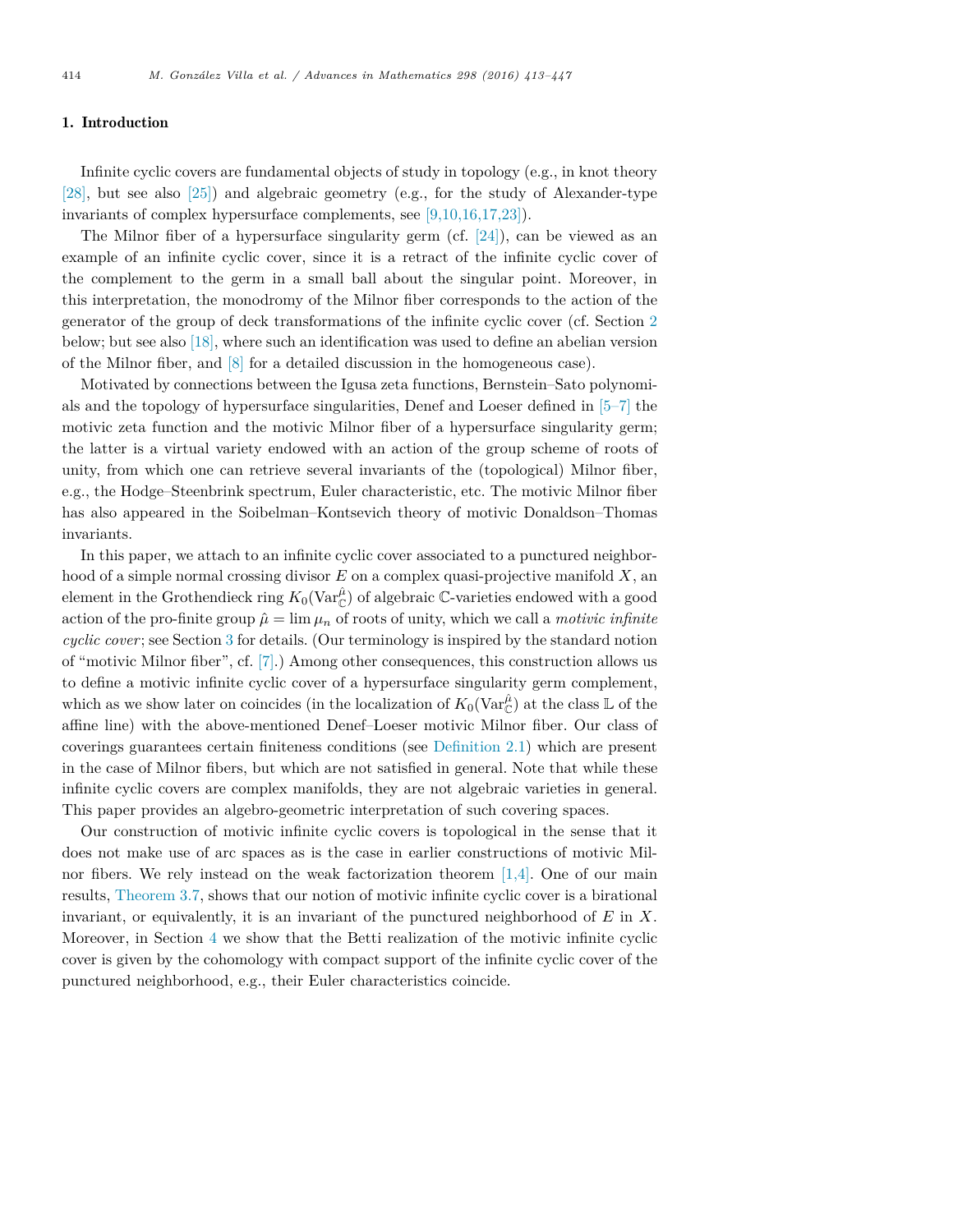Finally, in Sections 5 and 6, we explain how the present construction of a motivic infinite cyclic cover generalizes the above-mentioned notion of motivic Milnor fiber of a hypersurface singularity germ, as well as the notion of motivic Milnor fiber of a rational function (compare with [27]).

#### 2. Infinite cyclic cover of finite type

Let *X* be a smooth complex quasi-projective variety and *E* an algebraic (reduced) simple normal crossing divisor on *X* which shall be called a *deletion* (or *deleted) divisor*. Assume that  $E = \sum_{i \in J} E_i$  is a decomposition of *E* into irreducible components  $E_i$ , where we assume that all divisors  $E_i$  are smooth. We use the following natural stratification of *X* given by the intersections of the irreducible components of *E*: for each  $I \subseteq J$  consider

$$
E_I = \bigcap_{i \in I} E_i \quad \text{and} \quad E_I^\circ = E_I \setminus \bigcup_{j \notin I} E_j. \tag{1}
$$

Clearly,  $X = \bigcup_{I \subseteq J} E_I^{\circ}, X \setminus E = E_{\emptyset}^{\circ}$  and  $E = \bigcup_{\emptyset \neq I \subseteq J} E_I^{\circ}$ .

Let  $T^*_{X,E}$  be a punctured neighborhood of  $E$  on  $X$ . Sometimes we omit the subscript  $X$ and just write  $T_E^*$ . We recall here the construction of such a punctured neighborhood. For each smooth irreducible component  $E_i$  of  $E$  ( $i \in J$ ), we choose a tubular neighborhood  $T_{E_i} \to E_i$ , and define the corresponding neighborhood of  $E_I$  (with  $\emptyset \neq I \subseteq J$ ) by:

$$
T_{E_I} := \bigcap_{i \in I} T_{E_i}.
$$

We set

$$
T_{X,E} := \bigcup_{\emptyset \neq I \subseteq J} T_{E_I}.
$$

Note that if the chosen tubular neighborhoods  $T_{E_i}$  of the components  $E_i$  are small enough, then  $T_{E_I} \rightarrow E_I$  is also a tubular neighborhood for the submanifold  $E_I$  (for a suitable projection map), and  $T_{X,E}$  is a regular neighborhood of  $E$ , i.e.,  $E$  is a deformation retract of  $T_{X,E}$ . Moreover, the germs of all these neighborhoods (and projection maps) are independent of all choices by the corresponding uniqueness result for  $T_{E_i}$ . We define punctured tubular neighborhoods of the strata  $E_I^{\circ}$  by:

$$
T_{E_I^\circ}^* := (T_{E_I}|_{E_I^\circ}) \setminus \bigcup_{i \in I} E_i,
$$

and the punctured tubular neighborhood of *E* in *X* is then given by:

$$
T^*_{X,E}:=\bigcup_{\emptyset\neq I\subseteq J}T^*_{E_I^\circ}.
$$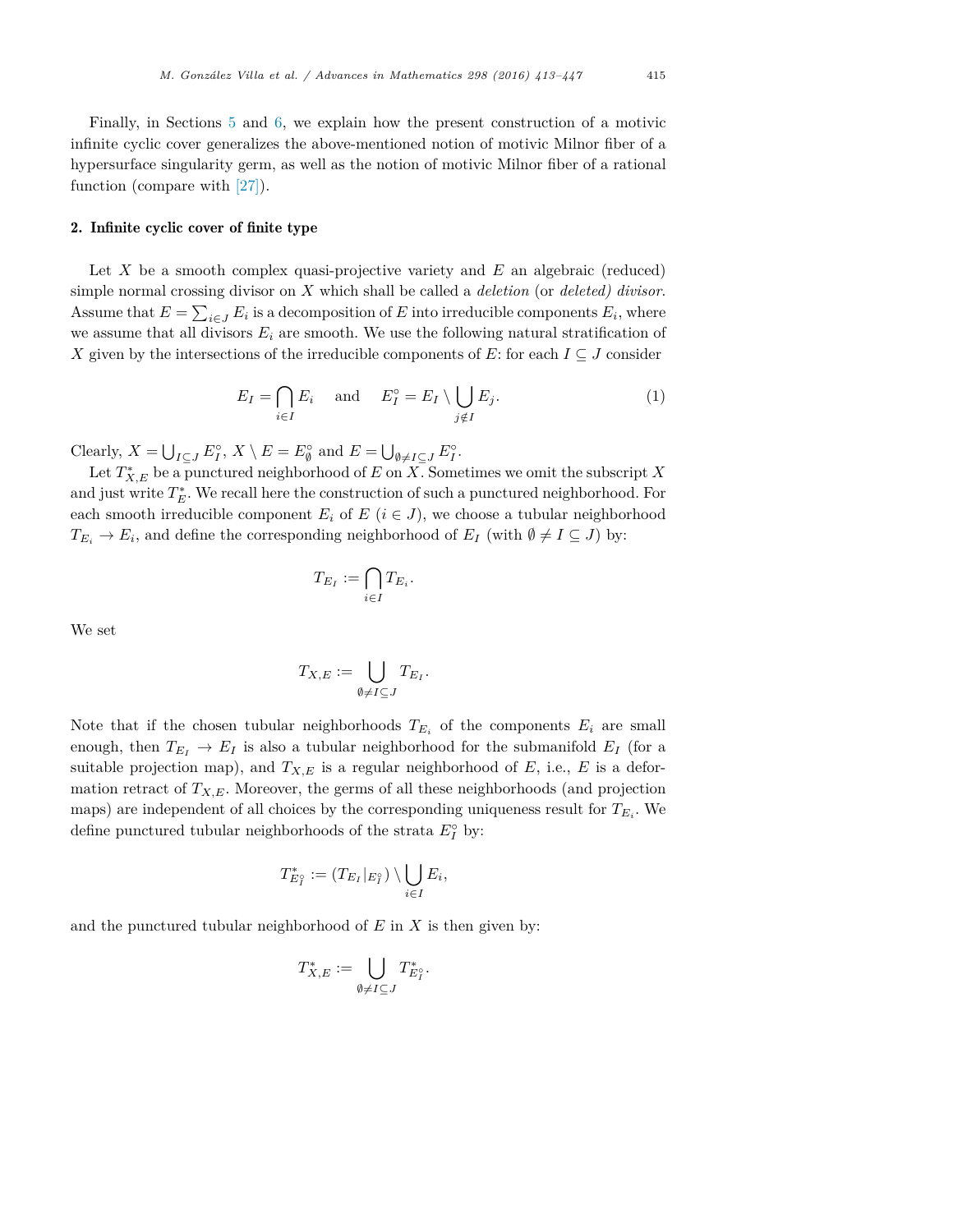By construction, the homotopy types of the (germs of the) punctured neighborhood  $T_{X,E}^*$  and projection map  $T_{E_I^*}^* \to E_I^{\circ}$  are well-defined (i.e., independent of all choices). Moreover,  $T_{X,E}^*$  is a union of locally trivial topological fibrations  $T_{E_I^*}^* \to E_I^{\circ}$  over the strata  $E_I^{\circ}$  (with  $\emptyset \neq I \subseteq J$ ) of *E*, the fiber of the latter fibration being homeomorphic to  $(\mathbb{C}^*)^{|I|}$ , where  $|I|$  denotes the number of elements in the set *I*.

Note that the punctured neighborhood  $T_{X,E}^*$  is homotopy equivalent to the boundary of the regular neighborhood  $T_{X,E}$ , which sometimes is called the *link* of *E* in *X*.

**Definition 2.1** *(Infinite cyclic cover of finite type)*. Let  $\Delta : \pi_1(T^*_{X,E}) \to \mathbb{Z}$  be an epimorphism,<sup>1</sup> and denote by  $\widetilde{T}_{X,E,\Delta}^*$  the corresponding infinite cyclic cover (with Galois group  $\mathbb{Z}$ ) of the punctured neighborhood  $T^*_{X,E}$  of a simple normal crossing divisor  $E \subset X$ . For any  $i \in J$ , let  $\delta_i$  be the boundary of a small (oriented) disk transversal to the irreducible component  $E_i$ . We call the infinite cyclic cover  $T^*_{X,E,\Delta}$  *of finite type* if  $m_i = \Delta(\delta_i) \neq 0$  for all  $i \in J$  (see Proposition 2.4 below for a justification of the terminology).

**Remark 2.2.** The surjectivity of the restriction of  $\Delta$  on the kernel of  $\pi_1(T_E^*) \to \pi_1(T_E) =$  $\pi_1(E)$  is equivalent to the condition gcd $(m_i|i \in J) = 1$ . Sometimes we omit  $\Delta$  and X in the notation and write simply  $T_E^*$ . The map  $\Delta$  will also be referred to as the *holonomy* of this infinite cyclic cover. Note also that  $\Delta$  factors through  $H_1(T_E^*)$ , so the infinite cyclic covering  $T^*_{X,E,\Delta}$  depends only on the epimorphism  $H_1(T^*_E) \to \mathbb{Z}$ . Therefore, in the following we can assume that  $E$  and  $T_E^*$  are connected, and the choice of the basepoint for  $\pi_1(T_E^*)$  has no relevance.

The infinite cyclic cover  $T^*_{X,E,\Delta}$  has the structure of complex manifold, but it is not an algebraic variety. In the following section, we will give an algebro-geometric (motivic) realization of  $T^*_{X,E,\Delta}$ . The type of algebraic structure we consider is specified further in the following definition.

**Definition 2.3.** Let  $T_1 = T_{X_1,E_1}$  and  $T_2 = T_{X_2,E_2}$  be two regular neighborhoods of normal crossing divisors, and  $\Delta_i : \pi_1(T_i^*) \to \mathbb{Z}, i = 1, 2$ , be surjections on the fundamental groups of the corresponding punctured neighborhoods. We say that  $(T_1^*, \Delta_1)$  and  $(T_2^*, \Delta_2)$  are equivalent if there exist a birational map  $\Phi: X_1 \to X_2$ , which is regular on  $T_1^* \subset X_1$ (and respectively,  $\Phi^{-1}$  is regular on  $T_2^* \subset X_2$ ), and which moreover induces a map  $\Phi|_{T_1^*}: T_1^* \to T_2^*$  such that  $\Phi(T_1^*)$  and  $T_2^*$  are deformation retracts of each other and the diagram:

 $1$  The surjectivity assumption is made here solely for convenience (in which case the corresponding infinite cyclic cover is connected), all results in this paper being valid for arbitrary homomorphisms to Z. The only instance when non-surjective homomorphisms are considered is in Section 5 .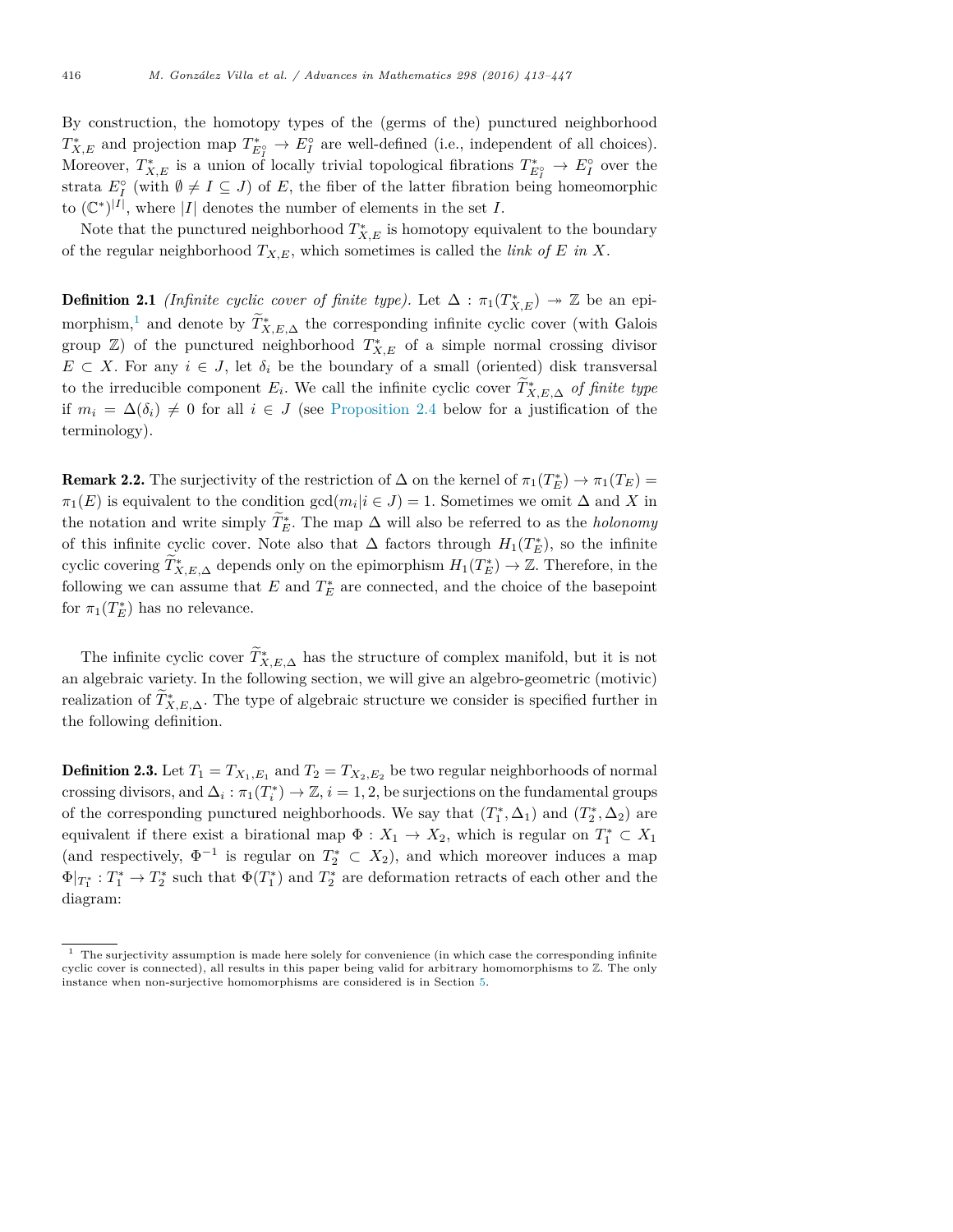$$
\pi_1(T_1^*) \quad \Delta_1 \searrow \quad \xrightarrow{\begin{array}{c} (\Phi|_{T_1^*)_*} \\ \longrightarrow \\ \mathbb{Z} \end{array}} \quad \Delta_2 \swarrow \quad \pi_1(T_2^*) \tag{2}
$$

is commutative. Here  $(\Phi|_{T_1^*})_*$  is the homomorphism induced by  $\Phi|_{T_1^*}$  on the fundamental groups.

The following result justifies the terminology used in Definition 2.1. We will use rational coefficients, unless otherwise stated.

Proposition 2.4. *Let T*%<sup>∗</sup> *<sup>E</sup> be an infinite cyclic cover of finite type (as in Definition 2.1).* Then for any  $i \in \mathbb{Z}$ , the rational vector spaces  $H_c^i(\tilde{T}_E^*)$  and  $H^i(\tilde{T}_E^*)$  are finite dimensional. *Moreover, these cohomology groups are trivial for |i| large enough.*

**Proof.** We begin by discussing the case of  $H_c^i(T_E^*)$ . First note that, under the action of the group  $\mathbb{Z}$  of deck transformations, the cohomology groups  $H_c^i(T_E^*)$  become in a usual way  $\mathbb{Q}[Z] \simeq \mathbb{Q}[t, t^{-1}]$ -modules. Then it suffices to show that  $H_c^i(T_E^*; \mathscr{L})$  is a finite dimensional rational vector space, where  $\mathscr L$  is the local coefficient system on  $T^*_E$  with stalk  $\mathbb Q[t, t^{-1}]$ corresponding to the representation defined on the meridians  $\delta_i$  by  $\delta_i \mapsto t^{m_i}$ ,  $i \in J$ .

Recall that  $T_E^*$  is a union of locally trivial fibrations  $T_{E_I^*}^* \to E_I^{\circ}$  over the strata  $E_I^{\circ}$ (with  $\emptyset \neq I \subseteq J$ ) of *E*, the fiber of the latter fibration being homeomorphic to  $(\mathbb{C}^*)^{|I|}$ , where  $|I|$  denotes the number of elements in the set *I*. Moreover,  $T_E^*$  has an open cover consisting of the sets  $\{T_{E_i^{\circ}}^*\}_{i\in J}$ , with intersections given by  $\bigcap_{i\in I} T_{E_i^{\circ}}^* = T_{E_I^{\circ}}^*$ . So by the associated Mayer–Vietoris spectral sequence, it suffices to show that each vector space  $H_c^i(T^*_{E_I^o}; \mathscr{L})$  (with the induced local coefficients) is finite dimensional.

The claim follows from the Leray spectral sequence for the fibration  $T_{E_I^*}^* \to E_I^{\circ}$ , i.e.,

$$
E_2^{p,q} = H_c^p(E_I^{\circ}; \mathcal{H}_c^q((\mathbb{C}^*)^{|I|}; \mathscr{L})) \Longrightarrow H_c^{p+q}(T^*_{E_I^{\circ}}; \mathscr{L})
$$

since the (stalk of the local) coefficients  $H_c^q((\mathbb{C}^*)^{|I|}; \mathscr{L})$  appearing in the  $E_2$ -term are torsion  $\mathbb{Q}[t, t^{-1}]$ -modules, hence finite dimensional vector spaces. Indeed, the torsion property follows from the assumption that  $m_i \neq 0$ , for all  $i \in J$ .

The case of  $H^i(\tilde{T}_E^*)$  follows now by Poincaré duality.  $\Box$ 

**Remark 2.5.** The above proof shows in fact that the cohomology groups  $H_c^i(T_E^*)$  and  $H^{i}(\tilde{T}_{E}^{*})$  are torsion  $\mathbb{Q}[t,t^{-1}]$ -modules of finite type. Since  $\mathbb{Q}[t,t^{-1}]$  is a principal ideal domain, it follows that  $H_c^i(T_E^*)$  has a well-defined associated order  $\Delta_i(t)$ , called the *i*<sup>*-th*</sup> *Alexander polynomial* of *E*, see [25]. Note that  $\Delta_i(t)$  can be identified with the characteristic polynomial det( $t \cdot \text{Id} - T_i^*$ ) of the (monodromy) action induced by the generating deck transformation *T* on  $H_c^i(\overline{T_E^*})$ . Then it follows from the arguments used in the proof of Proposition 2.4 that all roots of the Alexander polynomials  $\Delta_i(t)$  are roots of unity, so in particular, the semi-simple part of  $T_i^*$  is a finite order automorphism.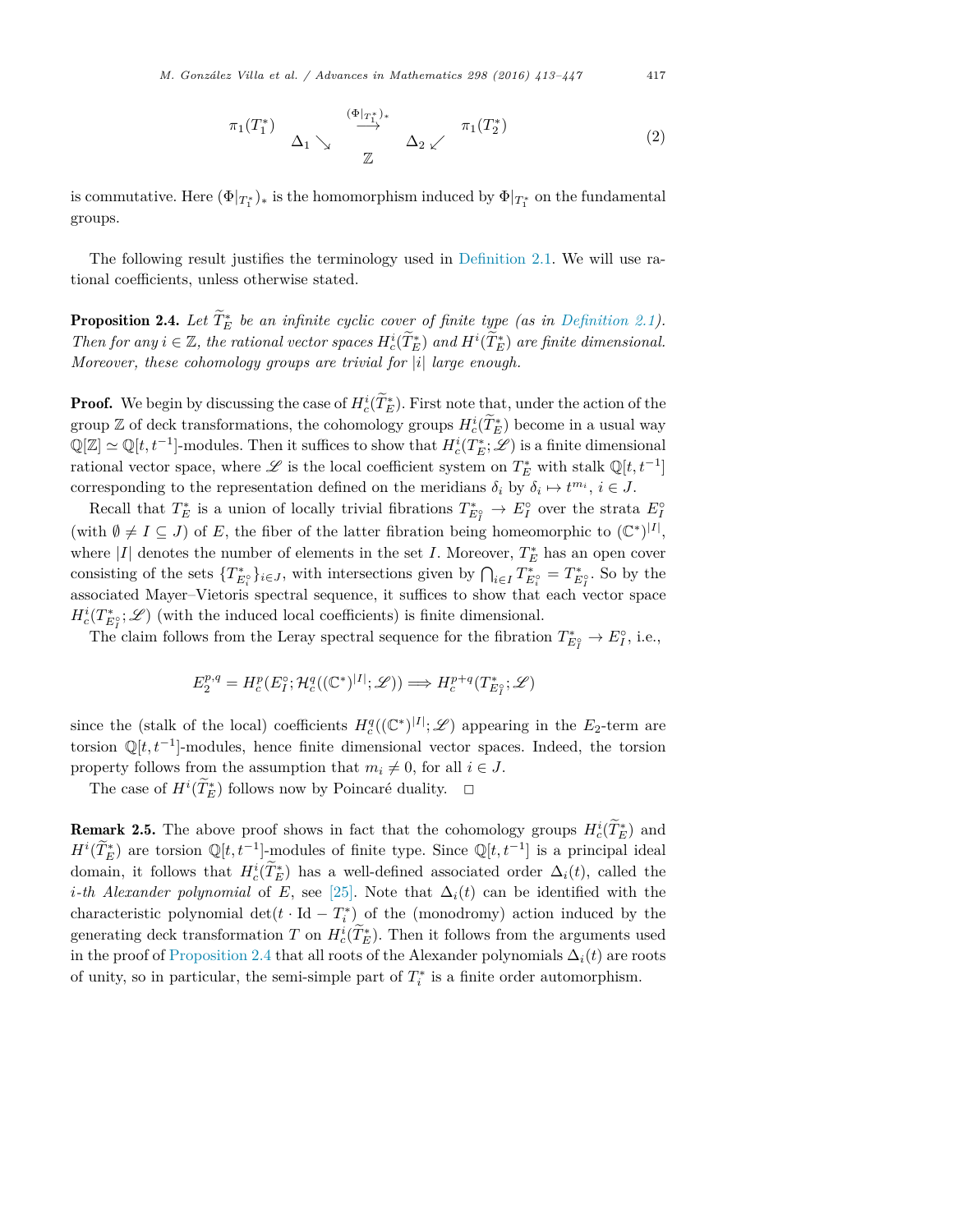Remark 2.6. Proposition 2.4 motivates our search for a "motive" (in the sense of Section 3), whose Betti realization is that of  $T_E^*$  (cf. Section 4). Note that if instead of the punctured neighborhood  $T_E^*$  of *E* in *X* we consider the complement  $X \setminus E$ , then the corresponding infinite cyclic cover is in general not of finite type, in the sense that some of its cohomology groups can be infinite dimensional. In the case of complements to projective hypersurfaces see [9,23] for such an example.

Let us now consider the local situation of the hypersurface singularity germ which, together with the work of Denef–Loeser about the motivic Milnor fiber, inspired our Definition 2.1 and the results of the following sections.

Let  $f(x_1, \dots, x_n) = 0$  define a hypersurface singularity germ at the origin in  $\mathbb{C}^n$ . Let  $B_{\epsilon}$  be a small enough ball about the origin in  $\mathbb{C}^n$  and  $D_{\delta}^*$  a small punctured disc in  $\mathbb{C}$ , for  $0 < \delta < \epsilon$ . Set  $B_{\epsilon,\delta} := B_{\epsilon} \cap f^{-1}(D_{\delta}^{*})$  and let  $F = \{f = 0\} \cap B_{\epsilon}$ . By Milnor's fibration theorem [24], one has a locally trivial topological fibration  $\pi : B_{\epsilon,\delta} \to D_{\delta}^*$ , whose fiber  $M_f$ is called the *Milnor fiber* of *f* at the origin. If  $\exp : \mathbb{R} \to S^1 \simeq D^*_{\delta}$  is the universal covering map, then the fiber product  $B_{\epsilon,\delta} \times_{D^*_\delta} \mathbb{R}$  formed by using the above maps  $\pi$  and exp is the infinite cyclic cover of  $B_{\epsilon,\delta}$  corresponding to the homomorphism  $\pi_1(B_{\epsilon,\delta}) \to \pi_1(D^*_{\delta}) = \mathbb{Z}$ given by the linking number with *F*. The covering map is just the projection of the fiber product on the first factor. Note that if  $f = \prod_i f_i^{m_i}$  is the decomposition of the germ *f* as a product of distinct irreducible factors, the linking number homomorphism is defined by mapping the meridian generators  $\delta_i$  of  $\pi_1(B_{\epsilon,\delta})$  to  $m_i \in \mathbb{Z}$ , with  $m_i \neq 0$ for each *i*. Moreover, if  $m = \gcd(m_i)_i$ , this infinite cyclic cover has exactly m connected components. On the other hand, the second projection of  $B_{\epsilon,\delta} \times_{D_{\delta}^*} \mathbb{R} \to \mathbb{R}$  has the same fiber over  $r \in \mathbb{R}$  as the Milnor fibration has over  $\exp(r)$ . Since  $\mathbb R$  is contractible, we obtain the homotopy equivalence between the infinite cyclic cover of  $B_{\epsilon,\delta}$  and the Milnor fiber  $M_f$ , hence this (local) infinite cyclic cover is of finite type (since  $M_f$  is so). Note that under this identification the monodromy of  $\pi$  corresponds to the deck transformation of the infinite cyclic cover, see also  $[8, pp. 106-107]$ , and  $[18]$ .

#### 3. Motivic infinite cyclic covers

Most of our calculations will be done in the Grothendieck ring  $K_0(\text{Var}_{\mathbb{C}}^{\hat{\mu}})$  of the category Var $^{\hat{\mu}}$  of complex algebraic varieties endowed with good  $\hat{\mu}$ <sup>-</sup>actions. Let us briefly recall the relevant definitions, e.g., see [7].

For a positive integer *n*, we denote by  $\mu_n$  the group of all *n*-th roots of unity (in  $\mathbb{C}$ ). The groups  $\mu_n$  form a projective system with respect to the maps  $\mu_{d,n} \to \mu_n$  defined by  $\alpha \mapsto \alpha^d$ , and we denote by  $\hat{\mu} := \lim \mu_n$  the projective limit of the  $\mu_n$ .

Let *X* be a complex algebraic variety. A *good*  $\mu_n$ -action on *X* is an algebraic action  $\mu_n \times X \to X$ , such that each orbit is contained in an affine subvariety of X. (This last condition is automatically satisfied if *X* is quasi-projective.) A good  $\hat{\mu}$ -action on *X* is a  $\hat{\mu}$ -action which factors through a good  $\mu_n$ -action, for some *n*.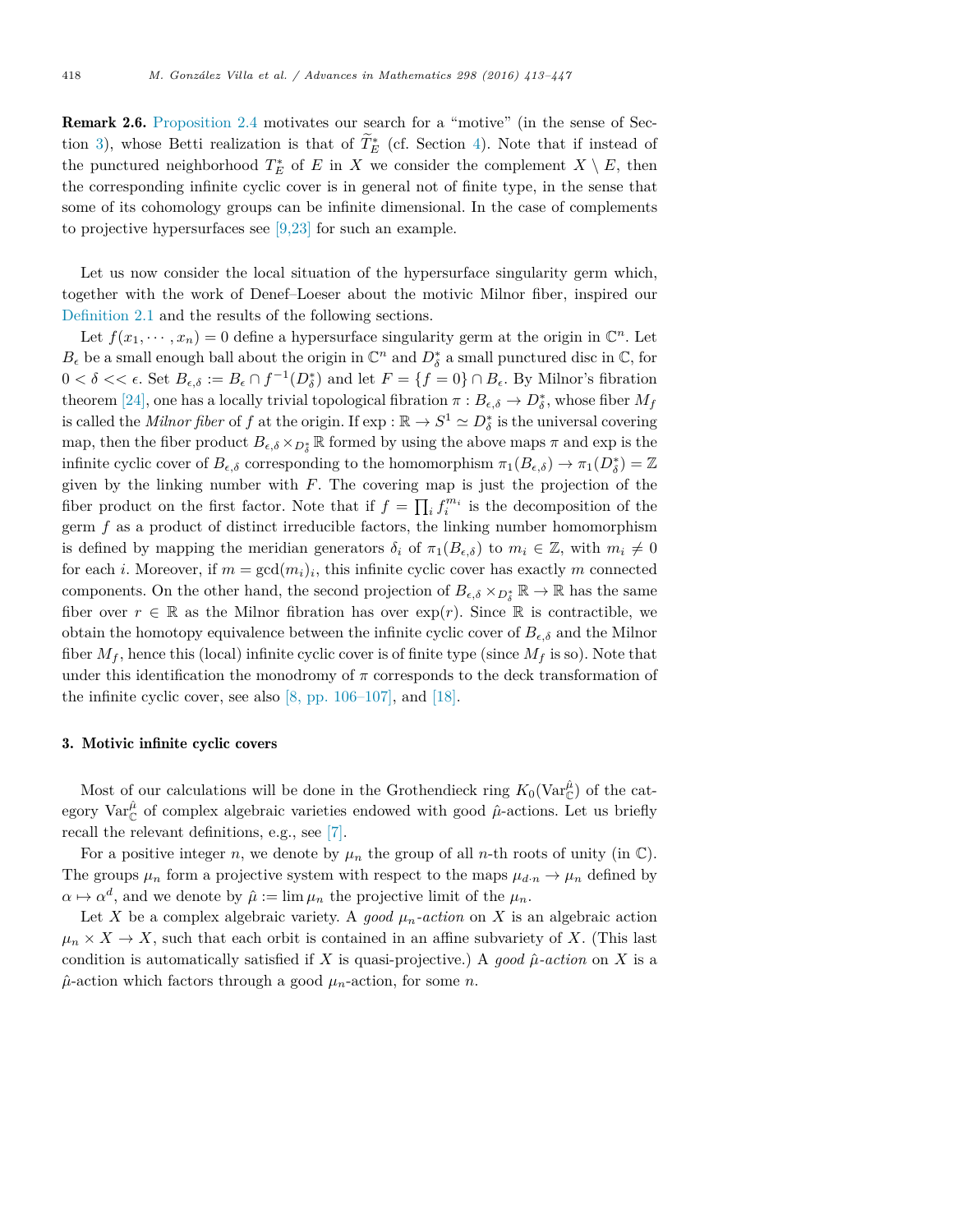The Grothendieck ring  $K_0(\text{Var}_{\mathbb{C}}^{\hat{\mu}})$  of the category  $\text{Var}_{\mathbb{C}}^{\hat{\mu}}$  of complex algebraic varieties endowed with a good  $\hat{\mu}$ -action is generated by classes [*Y*,  $\sigma$ ] of isomorphic varieties endowed with good  $\hat{\mu}$ -actions, modulo the following relations:

#### (i) *scissor relation:*

$$
[Y,\sigma] = [Y \setminus Y', \sigma_{|_{Y \setminus Y'}}] + [Y', \sigma_{|_{Y'}}],
$$
\n(3)

if  $Y'$  is a closed  $\sigma$ -invariant subset of Y.

(ii) *product relation:*

$$
[Y \times Y', (\sigma, \sigma')] = [Y, \sigma][Y', \sigma']. \tag{4}
$$

(iii)

$$
[Y \times \mathbb{A}_{\mathbb{C}}^1, \sigma] = [Y \times \mathbb{A}_{\mathbb{C}}^1, \sigma'], \tag{5}
$$

if  $\sigma$  and  $\sigma'$  are two affine liftings of the same  $\mathbb{C}^*$ -action on *Y*.

The third relation above is included for completeness, though it is not needed in this paper. We denote by  $\mathbb L$  the class in  $K_0(\text{Var}_{\mathbb C}^{\hat{\mu}})$  of  $\mathbb A^1_{\mathbb C}$ , with the trivial  $\hat{\mu}$ -action.

The following topological lemma provides the crucial ingredients for our definition of motivic infinite cyclic covers.

**Lemma 3.1.** Let  $A$ ,  $B$ ,  $C$  be connected topological spaces and let  $A \rightarrow B$  be a locally *trivial topological fibration with fiber C, so we have an exact sequence*

$$
\pi_1(C) \to \pi_1(A) \to \pi_1(B) \to 0.
$$

Let G be a group and let  $\widetilde{A}$  be the covering space of A with Galois group G and holonomy  $map \ \alpha : \pi_1(A) \to G$ *. Then*  $\tilde{A}$  *is* a *disjoint union* of  $[G : \text{Im} \alpha]$  *homeomorphic connected components.* Let *H* be the *image* of *composition*  $\pi_1(C) \to \pi_1(A) \stackrel{\alpha}{\to} G$  *and denote by*  $\widetilde{C}$ *the corresponding covering of C with Galois group H. Then there is a locally trivial topological fibration*  $\tilde{A} \rightarrow \tilde{B}$  *with* connected *fiber*  $\tilde{C}$ , *where*  $\tilde{B}$  *is the cover* of *B corresponding to the*  $map \pi_1(B) = \pi_1(A)/\text{Im}\pi_1(C) \rightarrow G/H$ *. The number of (homeomorphic) connected components of*  $\widetilde{B}$  *is equal to the index*  $[G : \text{Im}\alpha]$ *.* 

 $If A \cong B \times C \to B$  *is a trivial fibration, then also*  $A \cong B \times C \to B$  *is the projection of a trivial fibration (by using the group isomorphism*  $\pi_1(A) \cong \pi_1(B) \times \pi_1(C)$ *).* 

**Proof.** Clearly the map  $A \rightarrow B$  induces the map of covering spaces  $\widetilde{A} \rightarrow \widetilde{B}$ . Indeed, one can view *A* as  $A' \times_{Im\alpha} G$ , where  $A'$  is the space of paths with initial point at the base point of *A* modulo the equivalence relation that identifies paths with the same end point such that the corresponding loop belongs to  $\text{Ker}(\alpha)$ . The action of Im $\alpha$  on  $\overline{A}$ ' follows from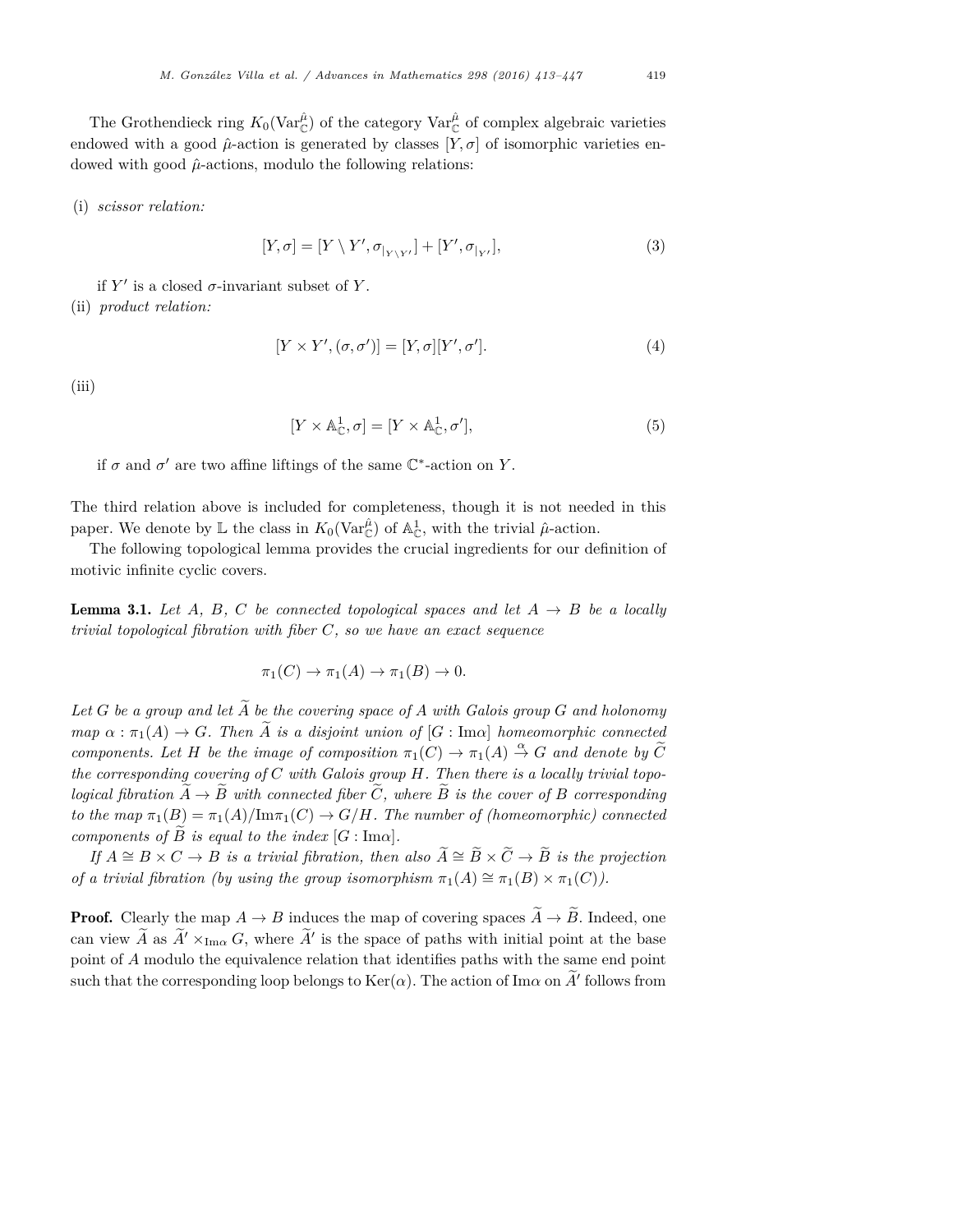this description of  $\widetilde{A}'$  and the action of Im<sub>a</sub> on G is via left multiplication. The space  $\widetilde{A}$ can be viewed as the set of equivalences classes of pairs  $(a, g), a \in A', g \in G$ , such that  $(a_1, g_1)$  and  $(a_2, g_2)$  are equivalent iff there exists  $h \in \text{Im}\alpha$  such that  $a_1 = ha_2, g_1 = hg_2$ . The group *G* acts freely on  $\tilde{A}$  via action on the second factor and one has the canonical identification  $\ddot{A}/G = A$ .

Next, we apply the same construction to the homomorphism

$$
\pi_1(B) = \pi_1(A)/\mathrm{Im}\pi_1(C) \to G/H
$$

to obtain the covering space  $\widetilde{B}$  of *B* with covering group  $G/H$ . Writing  $\widetilde{B}$  as a fiber product of a path space as above, one sees that the map from the space of paths of *A* to the space of paths of *B* starting at the respective base points induced by the map  $A \rightarrow B$ , is compatible with the above mentioned equivalences. Thus, we have a map  $\widetilde{A} \to \widetilde{B}$ .

The stabilizer of the fiber  $\tilde{C}$  of  $\tilde{A} \to \tilde{B}$  is *H*. Finally the *G*-orbit of any point in  $\tilde{C}$ intersects  $\tilde{C}$  in its *H*-orbit. Hence  $\tilde{C}/H = C$ .  $\Box$ 

We shall apply the constructions of the Lemma 3.1 to describe certain covering spaces associated with the punctured neighborhoods of strata of normal crossings divisors.

**Lemma 3.2.** Let  $(X, E)$  be as in the beginning of Section 2 and let  $I \subseteq J$  such that  $|I| = r$ . *The projection of the punctured neighborhood*  $T_{E_I}^*$  *onto the stratum*  $E_I^{\circ}$  *induces an exact sequence*

$$
\mathbb{Z}^r \to \pi_1(T^*_{E_I^o}) \to \pi_1(E_I^o) \to 0. \tag{6}
$$

 $Let \Delta : \pi_1(T_E^*) \to \mathbb{Z}$  be a homomorphism onto an infinite cyclic group as in Defini*tion 2.1. Let N be the index of the image subgroup*  $\Delta(\pi_1(T_{E_l^2}^*))$  *in* Z *and, similarly, let M* be the index of the image of  $\mathbb{Z}^r$  in  $\mathbb{Z}$ *. Let* 

$$
\Delta_I: \pi_1(E_I^{\circ}) \to \mathbb{Z}/M\mathbb{Z} \tag{7}
$$

*be the map induced by* ∆ *according to Lemma 3.1. Then the corresponding covering*  $E_I^{\circ} \to E_I^{\circ}$  *induced by*  $\Delta_I$  *has N connected components, each being the cyclic cover of*  $E_I^{\circ}$  with the covering group NZ/MZ. Moreover, the infinite cyclic cover  $T_{E_I^{\circ}}^*$  (defined by  $\ker(\Delta)$ *) fibers over*  $\widetilde{E}_I^{\circ}$ *, with fiber*  $(\mathbb{C}^*)^{r-1}$ *.* 

**Proof.** The exact sequence  $(6)$  is derived from the long exact sequence of homotopy groups associated to a locally trivial topological fibration, by using the connectivity of the fiber. Indeed, the fiber of

$$
T_{E_I^{\circ}}^* \to E_I^{\circ}
$$

is diffeomorphic to  $(\mathbb{C}^*)^r$ , hence  $\pi_1((\mathbb{C}^*)^r) = \mathbb{Z}^r$  and  $\pi_0((\mathbb{C}^*)^r) = 0$ .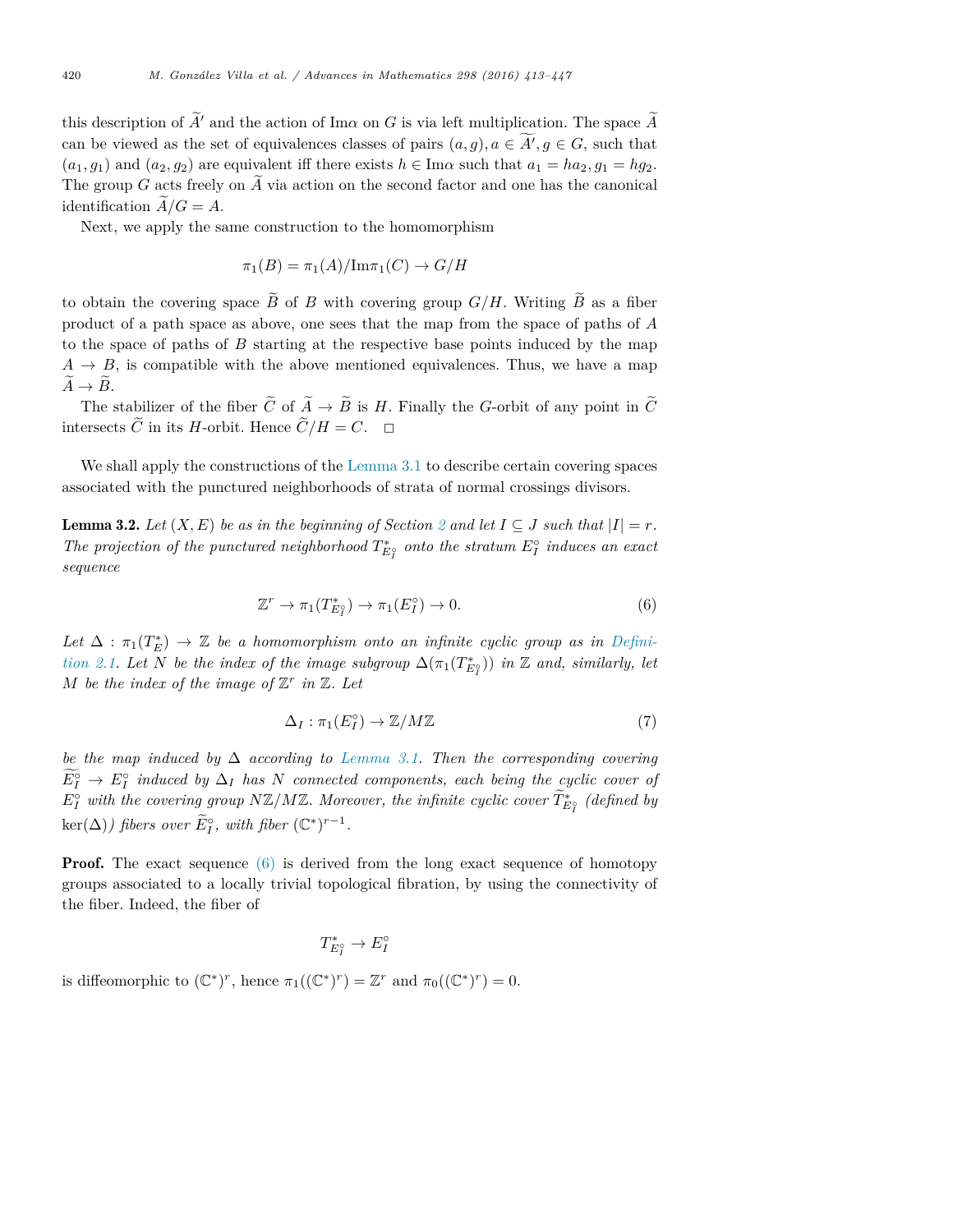Let us discuss the second statement. First note that the image  $\text{Im}(\mathbb{Z}^r \to \pi_1(T_{E_I^s}^*))$  is the subgroup generated by the meridians  $\delta_i$  with  $i \in I$ . Moreover,

$$
\Delta(\mathrm{Im}(\mathbb{Z}^r \to \pi_1(T^*_{E_I^{\circ}}))) = M\mathbb{Z},
$$

with

$$
M = m_I := \gcd(m_i \mid i \in I).
$$

Since the homomorphism  $\pi_1(T_{E_I}^*) \to \pi_1(E_I)$  is surjective, it follows that the homomorphism  $\Delta: \pi_1(T^*_{E_I^{\circ}}) \to \mathbb{Z}$  factors through  $\pi_1(E_I^{\circ})$ . Hence we get a well-defined map

$$
\Delta_I : \pi_1(E_I^{\circ}) \to N\mathbb{Z}/M\mathbb{Z}
$$

given by  $\Delta_I(\epsilon) = \Delta(\delta)$  for any  $\epsilon \in \pi_1(E_I^{\circ})$  and any  $\delta \in \pi_1(T_{E_I^{\circ}}^*)$  such that  $\delta \mapsto \epsilon$ .

Finally, by Lemma 3.1, the long exact sequence of homotopy groups associated to the  $(\mathbb{C}^*)^r$ -fibration  $T^*_{E^{\circ}_I}$  →  $E^{\circ}_I$  induces a locally trivial topological fibration

$$
\widetilde{T}^*_{E_I^{\circ}} \to \widetilde{E}_I^{\circ},\tag{8}
$$

with connected fiber  $(\mathbb{C}^*)^r \simeq (\mathbb{C}^*)^{r-1}$ , the infinite cyclic cover of  $(\mathbb{C}^*)^r$  defined by the kernel of the epimorphism  $\mathbb{Z}^r \to m_I \mathbb{Z}$  induced by the holonomy map  $\Delta$ .

We conclude the proof by noting that the definition of the map (7) and the finite (algebraic) covering  $E_I^{\circ}$  depend on the (homotopy class of the) projection  $T_{E_I^{\circ}}^* \to E_I^{\circ}$ , but they are nevertheless intrinsic objects associated to our context.  $\Box$ 

**Definition 3.3.** We denote by  $E_I^{\circ}$  the unramified cover of  $E_I^{\circ}$  with Galois group  $\mathbb{Z}/M\mathbb{Z}$ defined by the map (7), and with  $M = m_I := \gcd(m_i \mid i \in I)$ . The cover  $E_I^{\circ}$  is an algebraic variety with a good  $\mu_M$ -action  $\sigma_L$  such that  $E_I^{\circ} = E_I^{\circ}/\mu_M$ . It has  $N$  connected components. The fundamental group  $\pi_1(E_I^{\circ})$  is isomorphic to  $\text{Ker}(\Delta_I)$ .

Remark 3.4. The proof of Lemma 3.2 applies to the following more general situation. Let  $\mathcal{F} \to W$  be a vector bundle on a quasi-projective manifold *W*, and let  $\{E_i \subset \mathcal{F} \mid i \in I\}$ be a collection of  $|I| \geq 1$  independent sub-bundles of  $\mathcal F$  of corank 1 (in particular, the collection  ${E_i \mid i \in I}$  forms a normal crossing divisor in *F*). Then one has a locally trivial topological fibration  $\mathcal{F}^* := \mathcal{F} \setminus \cup_{i \in I} E_i \to W$  with fiber *F* homotopy equivalent to  $(\mathbb{C}^*)^{|I|}$ . Moreover, a homomorphism  $\pi_1(\mathcal{F}^*) \to \mathbb{Z}$  with image  $N\mathbb{Z}$  and so that the image of  $\pi_1(F)$  is a subgroup of finite index *M* in *N*Z, defines an infinite cyclic cover  $\mathcal{F}^*$  of  $\mathcal{F}^*$ having *N* connected components, each of which is a locally trivial topological fibration with fiber equivalent to  $(\mathbb{C}^*)^{|I|-1}$  and base  $\widetilde{W}$  being an *M*-fold cyclic cover of  $W$ .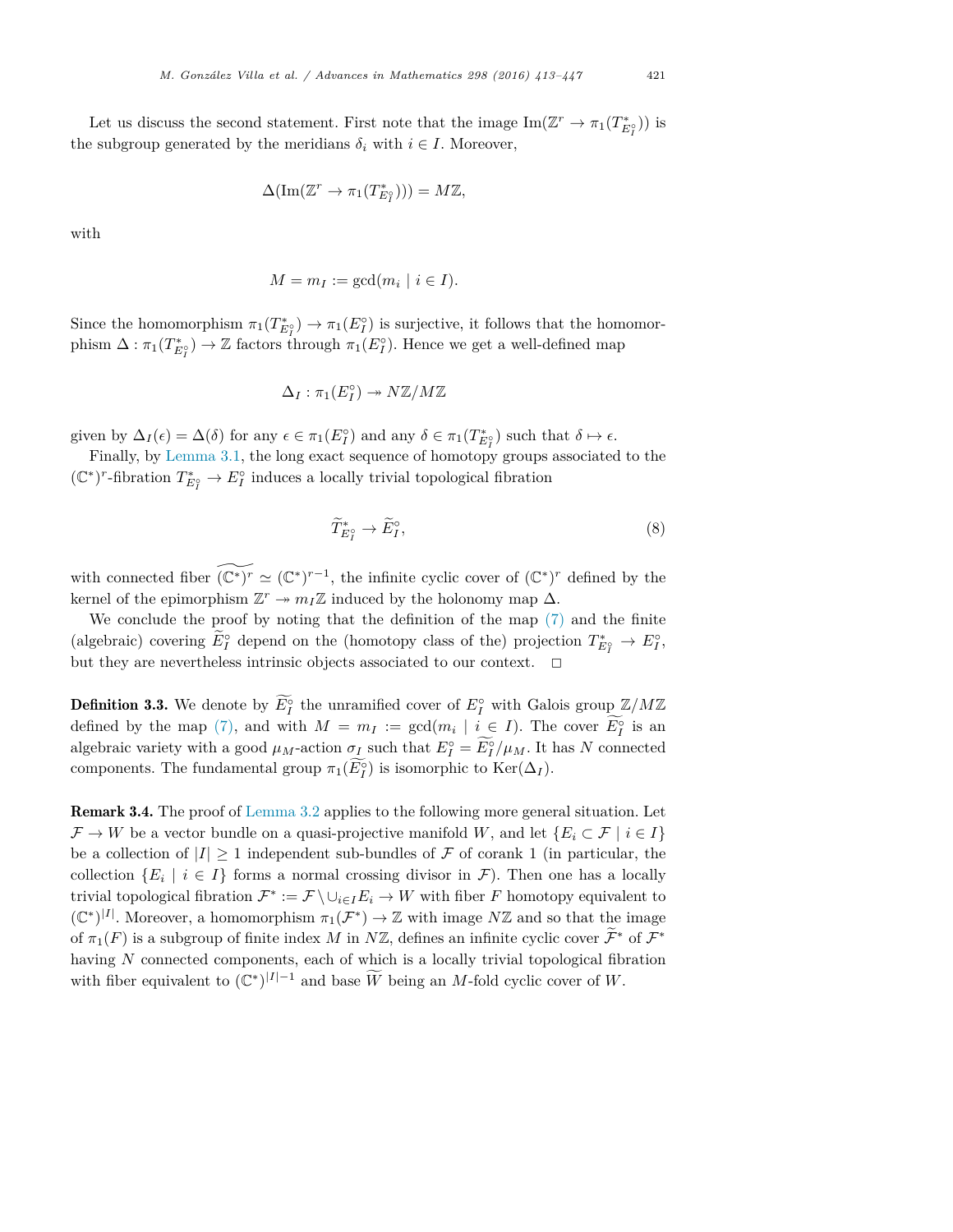We now have all the ingredients for defining the main object of the paper:

**Definition 3.5** *(Motivic infinite cyclic cover)*. Let  $T_E^*$  be a punctured neighborhood of a normal crossing divisor in a quasi-projective manifold *X* as in Section 2, and let  $\Delta: \pi_1(T_E^*) \to \mathbb{Z}$  be a surjection such that the corresponding infinite cyclic cover  $T_{X,E,\Delta}^*$ has a finite type. For each fixed subset  $A \subseteq J$ , we define the corresponding motivic infinite cyclic cover (of finite type) of  $T_E^*$  as

$$
S_{X,E,\Delta}^A := \sum_{\substack{\emptyset \neq I \subseteq J \\ A \cap I \neq \emptyset}} (-1)^{|I|-1} [\widetilde{E_I^{\circ}}, \sigma_I](\mathbb{L} - 1)^{|I|-1} \in K_0(\text{Var}_{\mathbb{C}}^{\hat{\mu}}),\tag{9}
$$

where  $E_I^{\circ}$  are the covering spaces corresponding to  $\Delta_I$  in Definition 3.3. When  $A = J$ , we use the notation  $S_{X,E,\Delta}$  or  $S_{X,E}$ .

**Remark 3.6.** Recall from Lemma 3.2 that the infinite cyclic cover  $T_{E_I^*}^*$  of  $T_{E_I^*}^*$  is a  $(\mathbb{C}^*)^{|I|-1}$ -fibration over  $\widetilde{E}^{\circ}_I$ . Therefore, one can regard the product  $[\widetilde{E}^{\circ}_I, \sigma_I](\mathbb{L} - 1)^{|I|-1}$ appearing in  $(9)$  as a "motive" of the infinite cyclic cover  $T_{E_I^o}^*$ , while the alternating sum on the right-hand side of (9) can be interpreted as the inclusion-exclusion principle for the cover  $T_E^* = \bigcup_{\emptyset \neq I \subseteq J} T_{E_I^{\circ}}^*$ .

The main result of this section is the following.

Theorem 3.7. *The above notion of motivic infinite cyclic cover is invariant under the equivalence relation described in Definition 2.3.*

Since any birational map  $X_1 \rightarrow X_2$  providing an equivalence between punctured neighborhoods (cf. Definition 2.3) is, by the Weak Factorization Theorem [1] (see also [4] for the non-complete case), a composition of blow-ups and blow-downs, each inducing an equivalence between the corresponding punctured neighborhoods, it suffices to show that the above expression (9) is invariant under blowing up along a smooth center in *E*. Let us consider

$$
p: X' := Bl_Z X \to X
$$

the blow-up of *X* along the smooth center  $Z \subset E$  of codimension  $\geq 2$  in *X*. Let us denote by *E*<sup>∗</sup> the exceptional divisor of the blow-up *p*, which is isomorphic to the projectivized normal bundle over *Z*, i.e.,  $E_* \cong \mathbb{P}(\nu_Z)$ . We may also assume that the center *Z* of the blow-up is contained in  $E$  and has normal crossings with the components of  $E$  (cf. [1, Theorem 0.3.1, (6)]). Let us denote the preimage of the divisor  $E_i$  in  $X'$  by  $E'_i$ . Denote by  $E'$  the normal crossing divisor in  $X'$  formed by the  $E'_{i}$  together with  $E_{*}$ . Denote by *J*′ = *J* ∪  $\{*\}$  the family of indices of the divisor *E*'. For *I* ⊆ *J* we denote by *I*' ⊆ *J*' the family  $I \cup \{*\}$ . Finally, let  $A' = A \cup \{*\}.$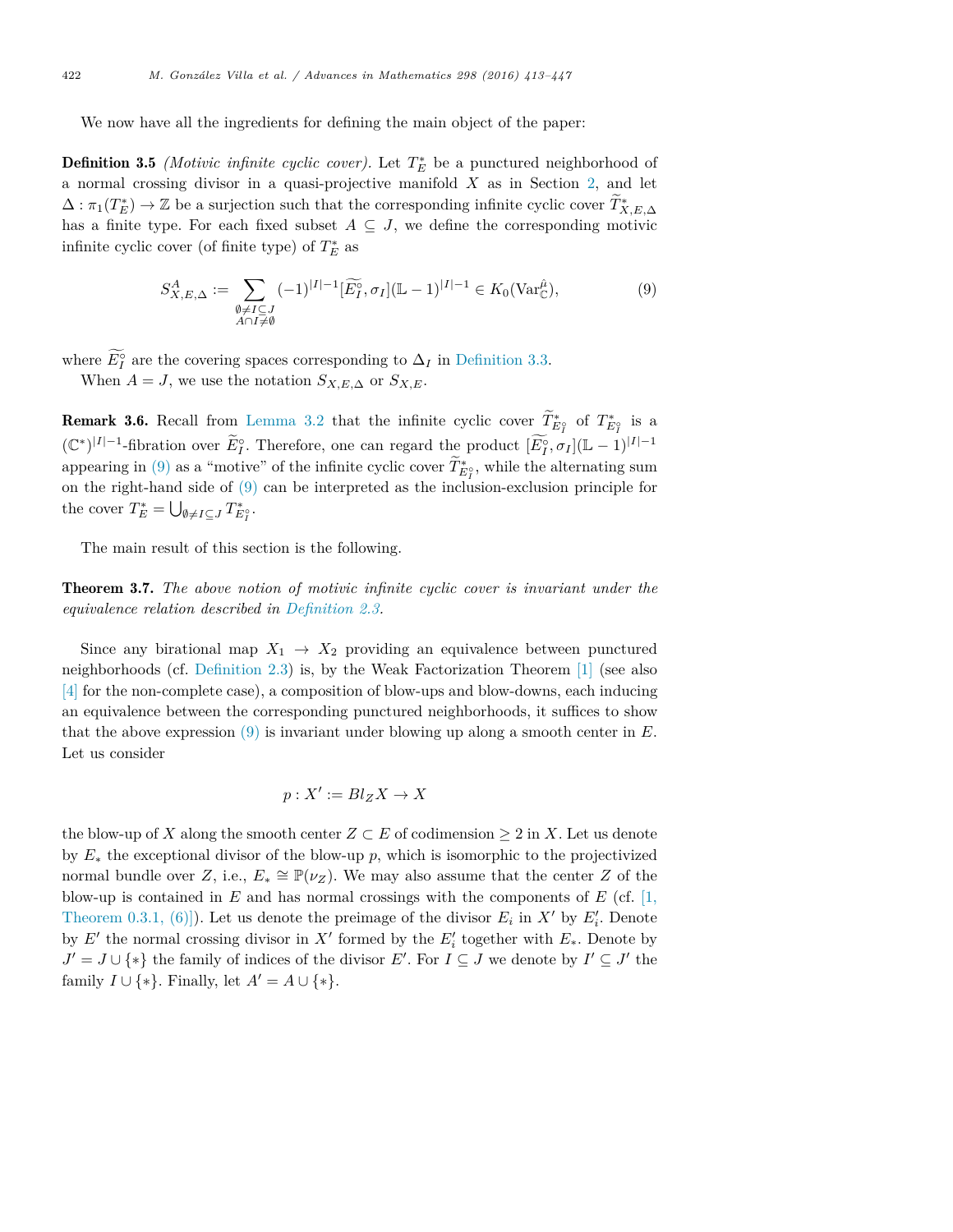By the above reduction to the normal crossing situation, we may assume that there is  $I \subseteq J$  such that *Z* is contained in  $E_I$ . We consider the (surjective) homomorphism given by the composition

$$
\Delta': \pi_1(T^*_{X',E'}) \to \pi_1(T^*_{X,E}) \stackrel{\Delta}{\to} \mathbb{Z}
$$

resulting from the identification  $T^*_{X'E'}$  $\xrightarrow{\cong} T_{X,E}^*$  induced by the blow-down map. We have  $\Delta'(\delta_i') = \Delta(\delta_i) = m_i$  (*i* ∈ *I*) and  $m_* := \Delta'(\delta_*) = \sum_{i \in I} m_i$ , where  $\delta_i'$  and  $\delta_*$  are the meridians about the components  $E'_{i}$  and  $E_{*}$  of  $E'$ . Indeed, the blow-down map takes the 2-disk transversal to  $E_*$  (at a generic point) and bounded by  $\delta_*$ , to the disk in X transversal to the components  $E_i, i \in I$  containing *Z* and disjoint from the remaining components of *E*, i.e., one has the relation  $\delta_* = \sum_{i \in I} \delta_i$  in  $H_1(T_E^*)$ . Note that  $\widetilde{T}_{X',E',\Delta'}^*$ is of finite type since  $T^*_{X,E,\Delta}$  is so and  $T^*_{X'E'} \cong T^*_{X,E}$ . Moreover, if  $m_* \neq 0$ , then by Lemma 3.2 and Definition 3.3 applied to  $(X', E', \Delta')$  we can define the corresponding motivic infinite cyclic cover by:

$$
S_{X',E',\Delta'}^{A'} := \sum_{\substack{\emptyset \neq K \subset J'\\K \cap A' \neq \emptyset}} (-1)^{|K|-1} [\widetilde{E_K^{\circ}}, \sigma_K] (\mathbb{L} - 1)^{|K|-1}.
$$
 (10)

If *m*<sup>∗</sup> = 0, then Lemma 3.2 cannot be applied directly for defining a finite cover (as in Definition 3.3) of the dense open stratum  $E^{\circ}_*$  of the exceptional divisor  $E_*$ . However, as already pointed out in Remark 3.6, the main ingredient needed at this point for the definition of (10) is the "motive" of the infinite cyclic cover  $T_{E_{\varphi}}^*$  of the punctured tubular neighborhood of  $E^{\circ}_*$ . Such a "motive" can be defined by making use of Remark 3.4 as follows. First note that  $T_{E_*^{\diamond}}^*$  is a  $\mathbb{C}^*$ -fibration over  $E_*^{\diamond}$ , which in turn is a (Zariski) locally trivial fibration over the open dense stratum  $Z^{\circ} := Z \cap E_I^{\circ}$  of  $Z$ , with fiber  $\mathbb{C}^{s-|I|+1} \times (\mathbb{C}^*)^{|I|-1}$ , where *s* is the codimension of *Z* in *E* (see the proof of Proposition 3.8) below). Hence  $T_{E_*^{\diamond}}^*$  is a  $\mathbb{C}^{s-|I|+1} \times (\mathbb{C}^*)^{|I|}$ -fibration over  $Z^{\circ}$ , and Remark 3.4 together with Lemma 3.1 can now be used to show that the infinite cyclic cover  $\widetilde{T}^*_{E^*_*}$  is a  $\mathbb{C}^{s-|I|+1} \times$  $(\mathbb{C}^*)^{|I|-1}$ -fibration over the *m<sub>I</sub>*-fold cover  $\widetilde{Z}^\circ$  of  $Z^\circ$  defined as in Lemma 3.2. So, in this case, we can replace the term  $[E_{\circ}^{\circ}]$  of (10) (which would correspond to the "motive" of  $\widetilde{T}_{k}^{*}$ ) by the product  $[Z^{\circ}] \mathbb{L}^{s-|I|+1} (\mathbb{L} - 1)^{|I|-1}$ .

Finally, note that since punctured neighborhoods remain unchanged under blow-ups, it is easy to see by using Lemma 3.1 that, if  $m_* \neq 0$ , the product  $[Z^{\circ}] \mathbb{L}^{s-|I|+1} (\mathbb{L} - 1)^{|I|-1}$ coincides in fact with the motive  $[E^{\circ}_{*}]$ , so as it will become clear from the proof of our main theorem it suffices to assume from now on that  $m_* \neq 0$ .

Theorem 3.7 follows now from the following proposition.

Proposition 3.8. *With the above notations, we have the following equality of motives:*

$$
S_{X,E,\Delta}^A = S_{X',E',\Delta'}^{A'} \in K_0(\text{Var}_{\mathbb{C}}^{\hat{\mu}}).
$$
 (11)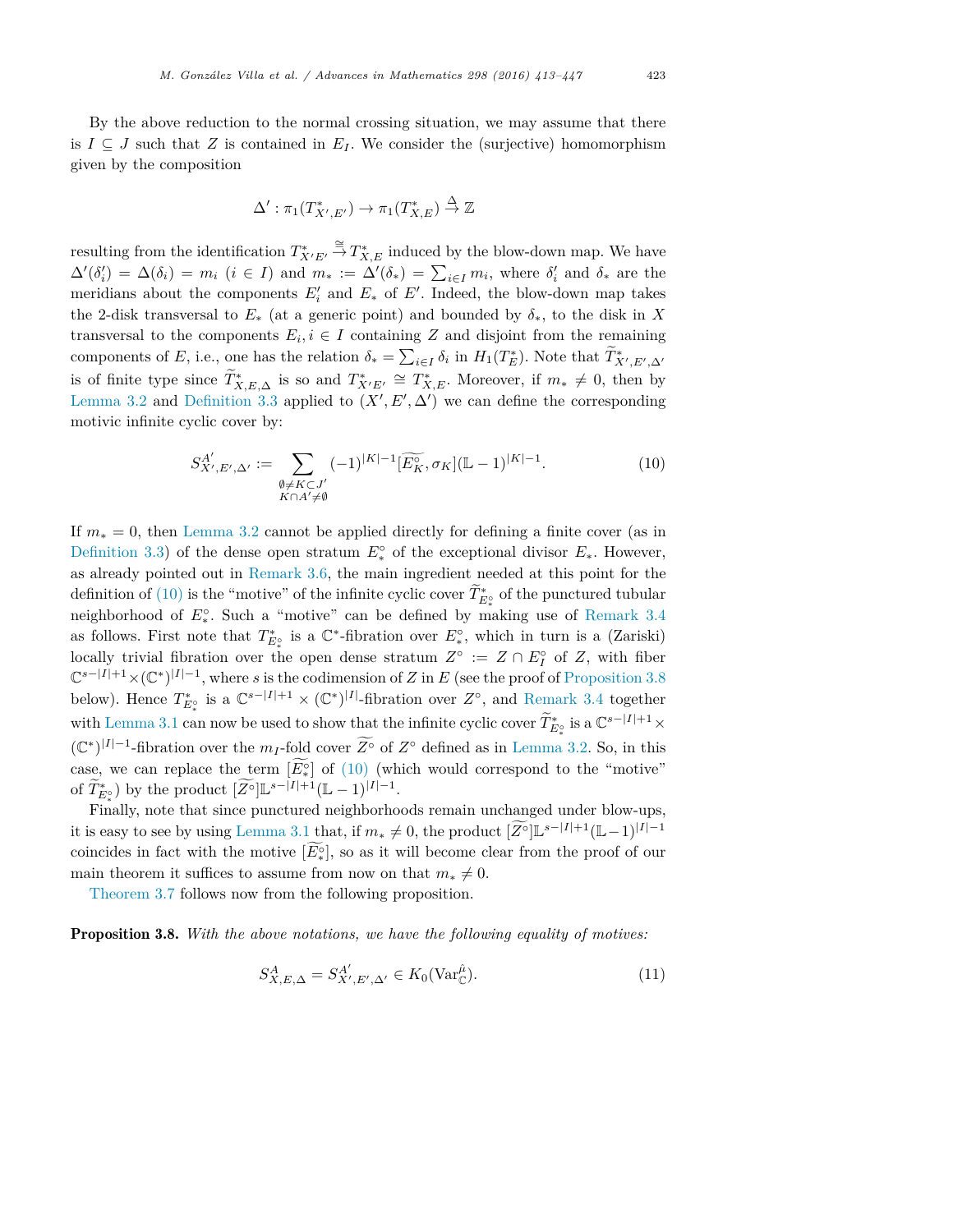Note that we can always restrict the comparison of motives in Proposition 3.8 to strata in the center of blowup and in the exceptional divisor, respectively. Indeed, the blow-up map induces an isomorphism outside the center  $Z$ , so the strata in  $E \setminus Z$  and  $E' \setminus E_*$  are in one-to-one isomorphic correspondence; moreover, these isomorphisms can be lifted (e.g., by Lemma 3.2) to the corresponding unramified covers. It also suffices to prove the above result only in the case  $A = J$ .

The proof of Proposition 3.8 is by induction on the dimension of the center of blow-up.

#### *3.1. Beginning of induction*

Let us consider the following examples in relation to the starting case of induction, i.e., when the center *Z* is a point.

**Example 3.9.** Let X be a surface and let  $E_1$  and  $E_2$  be two smooth curves intersecting transversally at a point *P*. Let us consider the blow-up  $X' = Bl_Z X$  of X at the center  $Z = P$ . The exceptional divisor is  $E_* \cong \mathbb{P}^1$  and we have  $E_*^{\circ} \cong \mathbb{C}^*$ . Let  $\delta_i \in H_1(T_{E_i^{\circ}}^*, \mathbb{Z})$  $(i = 1, 2)$  be the class of the fiber of the projection of punctured neighborhood  $T_{E_i^{\circ}}^*$ onto the stratum  $E_i^{\circ}$ . If  $\Delta(\delta_1) = m_1$  and  $\Delta(\delta_2) = m_2$ , the contribution of *P* to  $S_{X,E}$  is  $-[\mu_{\gcd(m_1,m_2)}](\mathbb{L}-1)$  and the contributions of the exceptional divisor  $E_*$  to  $S_{X',E'}$  are<sup>2</sup>

$$
[\widetilde{E^{\circ}_*},\sigma_{\Delta'}] - \left([\widetilde{E'_1 \cap E_*},\sigma_{\Delta'}] + [\widetilde{E'_2 \cap E_*},\sigma_{\Delta'}]\right)(\mathbb{L} - 1).
$$

Because gcd $(m_1, m_2) = \text{gcd}(m_1, m_1 + m_2) = \text{gcd}(m_2, m_1 + m_2)$ , we get:  $[E'_1 \cap E_*, \sigma_{\Delta'}] =$  $[E'_2 \cap E_*, \sigma_{\Delta'}] = [\mu_{\gcd(m_1,m_2)}].$  Finally, Lemma 3.2 asserts that  $[\widetilde{E}_*^{\circ}, \sigma_{\Delta'}] = [\mu_{\gcd(m_1,m_2)}] \times$ (L−1). To see this directly, let us describe explicitly the covering space of *E*◦ <sup>∗</sup> according to Lemma 3.2. In the notations of the above-mentioned lemma, we have that  $M = m_1 + m_2$ and  $N = \text{gcd}(m_1, m_2)$ . Indeed, denoting by  $\delta_*$  the homology class of the meridian about  $E^{\circ}_{*}$ , the homomorphism defining the infinite cyclic cover of the punctured neighborhood of  $E^{\circ}_*$  is given by  $\delta_i \mapsto m_i$  ( $i = 1, 2$ ) and  $\delta_* \mapsto m_1 + m_2$ . So Lemma 3.2 yields that the Galois group of the cover  $E^{\circ}_* \to E^{\circ}_*$  is  $\mathbb{Z}/(m_1 + m_2)$  and, moreover,  $E^{\circ}_*$  has  $gcd(m_1, m_2)$  connected components, each being a connected cyclic cover of  $\mathbb{C}^*$  (of degree  $\frac{m_1+m_2}{\gcd(m_1,m_2)}$ ). Such a connected cover is biregular to  $\mathbb{C}^*$ , i.e., its motive is  $\mathbb{L}-1$ , hence the motive of  $E^{\circ}_*$  is  $[\mu_{\gcd(m_1,m_2)}](\mathbb{L}-1)$ . It follows that both contributions to the motivic infinite cyclic cover coincide.

Note that in the case when  $P$  belongs to only one irreducible component, say  $E_1$ , we have  $[E^{\circ}_*, \sigma_{\Delta}] = [\mu_{m_1}] \mathbb{L}$ . In this case, the contribution to  $S_{X',E'}$  is  $[E^{\circ}_*, \sigma_{\Delta'}]$  –  $[E'_1 \cap E_*, \sigma_{\Delta'}](\mathbb{L} - 1) = [\mu_{m_1}]\mathbb{L} - [\mu_{m_1}](\mathbb{L} - 1) = [\mu_{m_1}]$ . This coincides with the contribution of *P* to  $S_{X,E}$  which is  $[E_1^{\circ}|_P] = [\mu_{m_1}]$ .  $\Box$ 

<sup>&</sup>lt;sup>2</sup> For simplicity, here and in the sequel we denote by  $\sigma_{\Delta'}$  the good  $\hat{\mu}$ -action on the corresponding finite cover (defined by using the holonomy  $\Delta'$ ) of a stratum in the exceptional divisor, cf. Definition 3.3.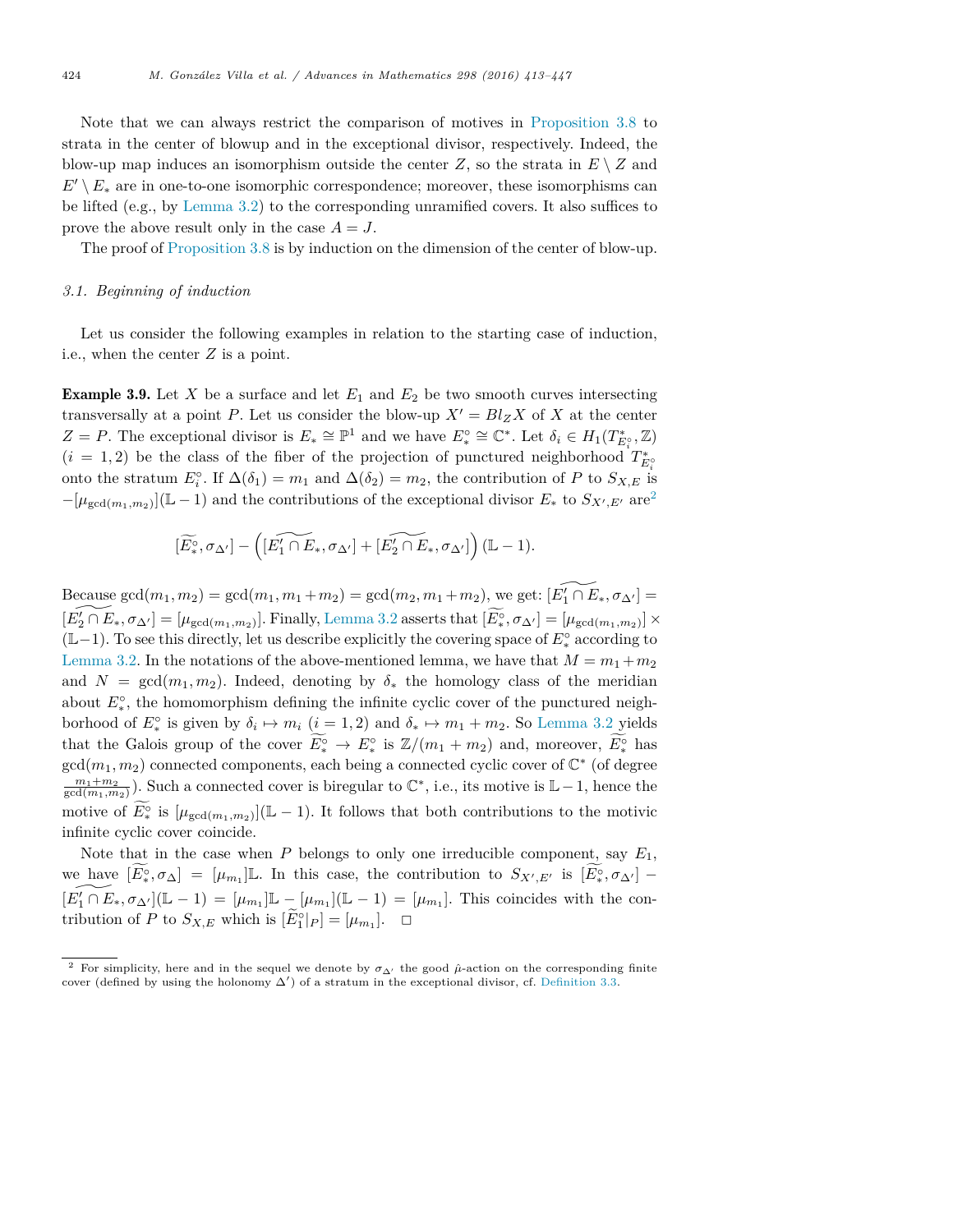**Example 3.10.** Let X be a threefold and  $E_1, E_2, E_3$  be three divisors intersecting transversally at a point *P*. Consider the blow-up  $X'$  of  $X$  at the center  $Z = P$ . The divisor  $E = \sum_i E_i$  of *X* transforms into the divisor *E'* in *X'* consisting of the proper transforms  $E'_{i}$  of the irreducible components  $E_{i}$  of  $E$  ( $i = 1, 2, 3$ ), together with the exceptional component  $E_* \cong \mathbb{P}^2$ . As already mentioned, it suffices to restrict the comparison of motives  $S_{X,E}$  and  $S_{X',E'}$  only to contributions coming from the strata in the center of blowup and the exceptional divisor, respectively.

The exceptional divisor  $E_*$  acquires seven strata induced from the stratification of  $E'$ . These strata are:

- $L_{\{i,j\}} = E_* \cap E'_i \cap E'_j$ , for  $i, j \in \{1, 2, 3\}$  with  $i \neq j$ ,
- $L_{\{i\}} = (E_* \cap E_i') \setminus (L_{\{i,j\}} \cup L_{\{i,k\}}),$  with  $\{i,j,k\} = \{1,2,3\},$
- $E_*^{\circ} = E_* \setminus \bigcup_{i=1}^3 E'_i$ .

Note that the strata  $E^{\circ}_*$  and  $L_{\{i\}}$  are complex tori of dimension 2 and 1, respectively, while the strata  $L_{\{i,j\}}$  are points.

Let  $T_S^*$  denote the punctured neighborhood (in  $X'$ ) of a stratum  $S$  in  $E_*,$  and let  $N_S$ denote the fiber of the projection  $T_S^* \to S$ . The fibers  $N_{E_*^{\circ}}$ ,  $N_{L_{\{i\}}}, N_{L_{\{i,j\}}}$  corresponding to the punctured neighborhoods of the strata in *E*<sup>∗</sup> are homotopy equivalent to real tori of dimensions 1, 2 and 3, respectively. The first homology group  $H_1(T^*_S, \mathbb{Z})$  of the punctured neighborhood of a stratum *S* is generated by the image of  $H_1(N_S, \mathbb{Z})$  under the homomorphism  $\Delta'$ , together with the classes of boundaries of normal disks (i.e., meridians) to components *E*′ *<sup>i</sup>* which intersect the closure of *S*. This observation allows us to calculate the image subgroup  $\Delta'(\pi_1(T^*_S))$ , which for each of the seven strata of  $E_*$ results in

$$
\Delta'(\pi_1(T_S^*)) = \gcd(m_1, m_2, m_3)\mathbb{Z}.
$$
\n(12)

Indeed, the images of homomorphisms

$$
\Delta'_{N_S}: H_1(N_S, \mathbb{Z}) \to H_1(T_S^*, \mathbb{Z}) \to \mathbb{Z}
$$

for each of the strata in  $E_*$  are given as follows:

- Im $\Delta'_{N_{E_*^{\circ}}} = (m_1 + m_2 + m_3) \mathbb{Z}$ , by the definition of the homomorphism  $\Delta'$  on the meridian  $\delta_*$  about  $E_*$ .
- Im∆ $'_{N_{L_{\{i\}}}}$  = gcd $(m_i, m_1 + m_2 + m_3)\mathbb{Z}$ . Indeed,  $H_1(N_{L_i}, \mathbb{Z})$  is generated by the meridian about the exceptional component  $E_*$  and the meridian about  $E'_i$  (which also can be viewed as a meridian of  $E_i$ ).
- Similarly,  ${\rm Im}\Delta'_{N_{L_{\{i,j\}}}} = \gcd(m_i, m_j, m_1 + m_2 + m_3)\mathbb{Z}$ , for  $i, j \in \{1, 2, 3\}$  with  $i \neq j$ .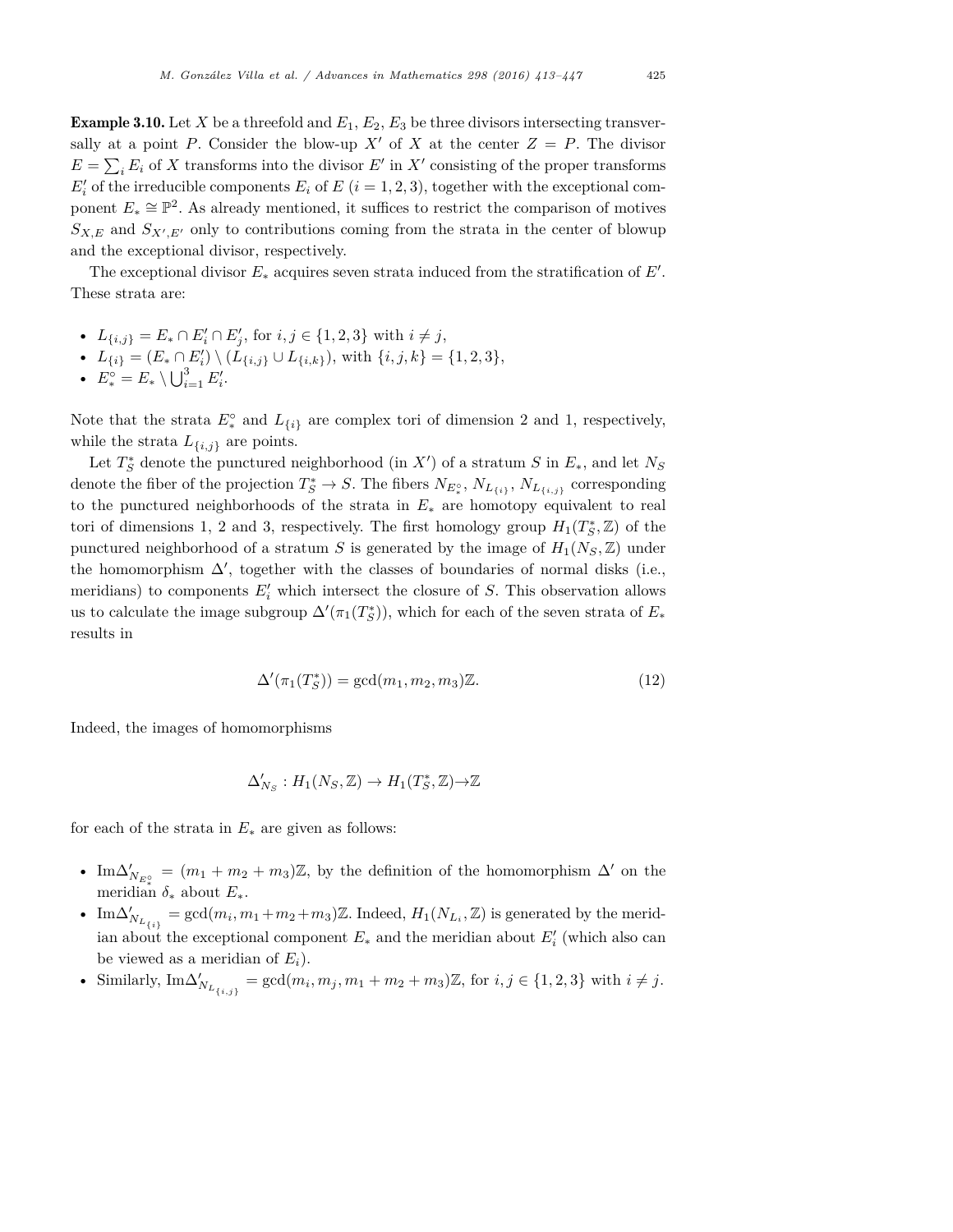So, to verify (12) for a stratum  $L_{\{i\}}$ , we use the fact that the homomorphism  $\Delta'$ factors through the abelianization map, and the fact mentioned above that the image  $\Delta'(H_1(T_{L_{\{i\}}^*}^*, \mathbb{Z}))$  is generated by  $gcd(m_i, \sum_{j=1}^3 m_j)$  and by the integers  $m_j$ ,  $j \in$  $\{1,2,3\} \setminus \{i\}$  (which are the values of the holonomy on the boundaries of normal disks to components  $E'_{j}$ ,  $j \neq i$ , which intersect the closure of  $L_{\{i\}}$ ). Similarly, the image  $\Delta'(H_1(T_{E_*^{\circ}}^*, \mathbb{Z}))$  is generated by  $\sum_{j=1}^3 m_j$  and by the integers  $m_i$ ,  $i = 1, 2, 3$ , corresponding to the values of the holonomy on the meridians to the components  $E'_{i}$ ,  $i = 1, 2, 3$ , all of which intersect the closure  $E_*$  of  $E_*^{\circ}$ . Finally, for a stratum  $L_{\{i,j\}}$ , the image  $\Delta'(H_1(T^*_{L_{\{i,j\}}},\mathbb{Z}))$  is generated by  $gcd(m_i,m_j,m_1+m_2+m_3) = gcd(m_1,m_2,m_3)$ .

It follows from Lemma 3.2 that for each of seven strata of *E*∗, the corresponding unbranched covers of Definition 3.3 have  $gcd(m_1, m_2, m_3)$  components, each of which is biregular to the stratum itself (since all these strata are tori). Hence the contribution of *E*<sup>∗</sup> to *SX*<sup>′</sup>,*E*<sup>′</sup> is:

$$
[\mu_{\gcd(m_1,m_2,m_3)}]\left((\mathbb{L}-1)^2-3(\mathbb{L}-1)(\mathbb{L}-1)+3(\mathbb{L}-1)^2\right)
$$

which equals the contribution of *P* to  $S_{X,E}$ , given by  $[\mu_{\gcd(m_1,m_2,m_3)}](\mathbb{L} - 1)^2$ . <del></del>□

**Example 3.11.** Let *X* be a threefold, and  $E = E_1 + E_2$  be a simple normal crossing divisor on *X*, with holonomy values  $m_1$  and resp.  $m_2$  on the meridians about its irreducible components. Let  $m = \gcd(m_1, m_2)$ . Choose a point *Z* contained in the (one-dimensional) intersection  $E_J := E_1 \cap E_2$ , for  $J = \{1, 2\}$ , and consider the blow-up  $X' = Bl_Z X$  of X along the center *Z*. We denote the exceptional divisor  $\mathbb{P}(\nu_Z)$  by  $E_*$ . The divisor *E* is transformed under the blow-up into the divisor  $E'$  in  $X'$  consisting of the proper transforms  $E'_{i}$  ( $i \in J$ ) of the irreducible components  $E_{i}$  of  $E$ , together with the exceptional divisor  $E_* \cong \mathbb{P}^2$ .

Let us explicitly describe the contribution of the center *Z* and that of the exceptional divisor  $E_*$  to the motives  $S_{X,E}$  and  $S_{X',E'}$ , respectively. Clearly, the class  $[E_J|_Z, \sigma_{\Delta}]$ equals  $[\mu_m]$ . So the contribution of *Z* to  $S_{X,E}$  consists of  $-[\mu_m](\mathbb{L} - 1)$ . On the other hand, the exceptional divisor *E*<sup>∗</sup> acquires four strata induced from the stratification of *E*′ , namely,

- $L_J = E'_1 \cap E'_2 \cap E_*$ , which is just a point.
- $L_{\{i\}} = E_* \cap E'_i \setminus L_J \cong \mathbb{C}$ , for  $i \in I$ .
- $E_*^{\circ} = E_* \setminus (E'_1 \cup E'_2) \cong \mathbb{C} \times \mathbb{C}^*.$

So the contribution of  $E_*$  to  $S_{X',E'}$  is given by:

$$
[\widetilde{E^{\circ}_{*}}, \sigma_{\Delta'}] - \left([\widetilde{L_{\{1\}}}, \sigma_{\Delta'}] + [\widetilde{L_{\{2\}}}, \sigma_{\Delta'}]\right)(\mathbb{L} - 1) + [\widetilde{L_{J}}, \sigma_{\Delta'}](\mathbb{L} - 1)^{2}.
$$
 (13)

Note that, since any of the four strata in  $E_*$  is either simply-connected or a product of a simply-connected space with a torus, any finite connected (unbranched) cover of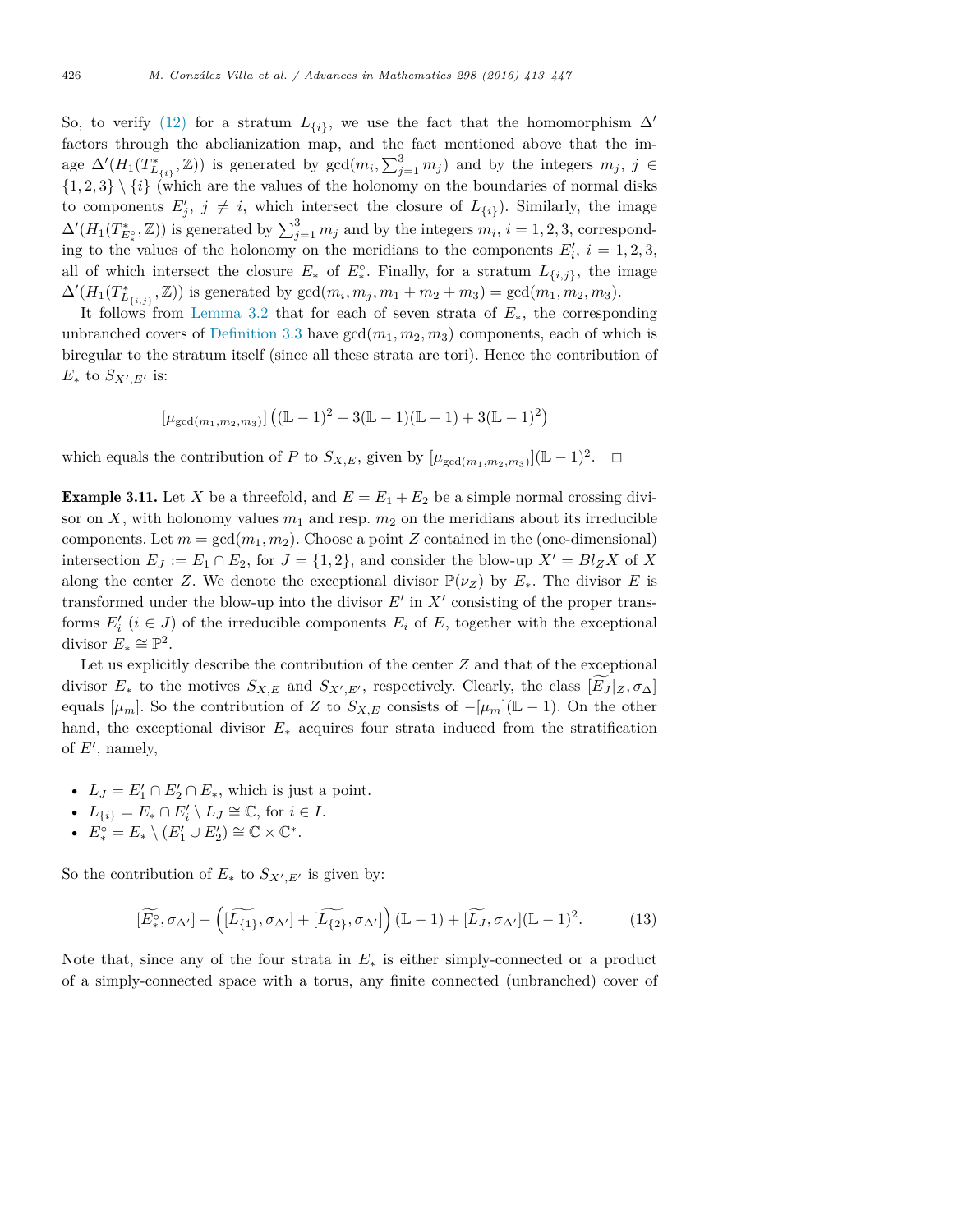such a stratum is biregular to the stratum itself. So in order to understand the motives of covering spaces appearing in (13), it suffices to compute the number of connected components of each cover. This can be done easily by using Lemma 3.2 as follows. First, recall that for a given stratum *S* of  $E_*$ , the number of connected components of the corresponding unbranched cover  $\widetilde{S}$  (as in Definition 3.3) equals the index (in  $\mathbb{Z}$ ) of the image (under the homomorphism  $\Delta'$ ) of the fundamental group  $\pi_1(T^*_S)$  of a punctured neighborhood of *S* in *X'*. Moreover, since  $\Delta'$  factorizes through the abelianization map, it suffices to compute the index  $[\mathbb{Z} : \text{Im}H_1(T_S^*)]$ . Finally,  $H_1(T_S^*)$  is generated by  $H_1(N_S)$ together with the (classes of) meridians to components  $E'_{i}$  intersecting the closure of  $S$ , where  $N_S$  denotes as before the (normal) fiber of the projection  $T_S^* \to S$ . In our situation, for each of the above strata in  $E_*$ , it can be easily seen that the image of  $H_1(T^*_S)$  is generated by  $m_1 + m_2$ ,  $m_1$  and  $m_2$ , i.e., each of the covering space appearing in (13) has exactly  $gcd(m_1 + m_2, m_1, m_2) = m$  connected components. It follows that (13) can be computed as:

$$
[\mu_m]\mathbb{L}(\mathbb{L}-1) - 2[\mu_m]\mathbb{L}(\mathbb{L}-1) + [\mu_m](\mathbb{L}-1)^2 = -[\mu_m](\mathbb{L}-1),
$$

which equals the contribution of *Z* to  $S_{X,E}$ .  $\Box$ 

Let us now prove the beginning case of induction for Proposition 3.8.

Proposition 3.12. *The assertion of Proposition 3.8 holds in the case when the center of blow-up Z is zero-dimensional.*

It suffices to prove Proposition 3.12 in the case when the center of blow-up is a single point. Indeed, the blow-up at a finite number of points can be regarded as a finite number of single point blow-ups.

We can thus assume that *Z* is a point. Let  $r+1 = \text{codim}_X Z$ , which, by our assumption, equals dim*X*. Then the exceptional divisor is  $E_* \cong \mathbb{P}^r$ . The divisor  $E = \sum_i E_i$  of X transforms under the blow-up into the divisor *E*′ in *X*′ consisting of the proper transforms  $E'_{i}$  of the irreducible components  $E_{i}$  of  $E$ , together with the exceptional component  $E_{*}$ . It suffices to restrict the comparison of motives  $S_{X,E}$  and  $S_{X',E'}$  only to contributions coming from the strata in the center of blow-up and the exceptional divisor, respectively.

As in the above examples, we need to describe the stratification of  $E_* \cong \mathbb{P}^r$  induced from that of *E'* (see (1) for the latter). Assume that  $Z \subseteq \bigcap_{i=1}^k E_i$ . We have the following result:

**Lemma 3.13.** For each k with  $1 \leq k \leq r+1$  we have the following identity in  $K_0(\text{Var}_{\mathbb{C}})$ :

$$
[\mathbb{P}^r] = \sum_{l=0}^{k-1} {k \choose l} \mathbb{L}^{r-k+1} (\mathbb{L} - 1)^{k-l-1} + [\mathbb{P}^{r-k}]. \tag{14}
$$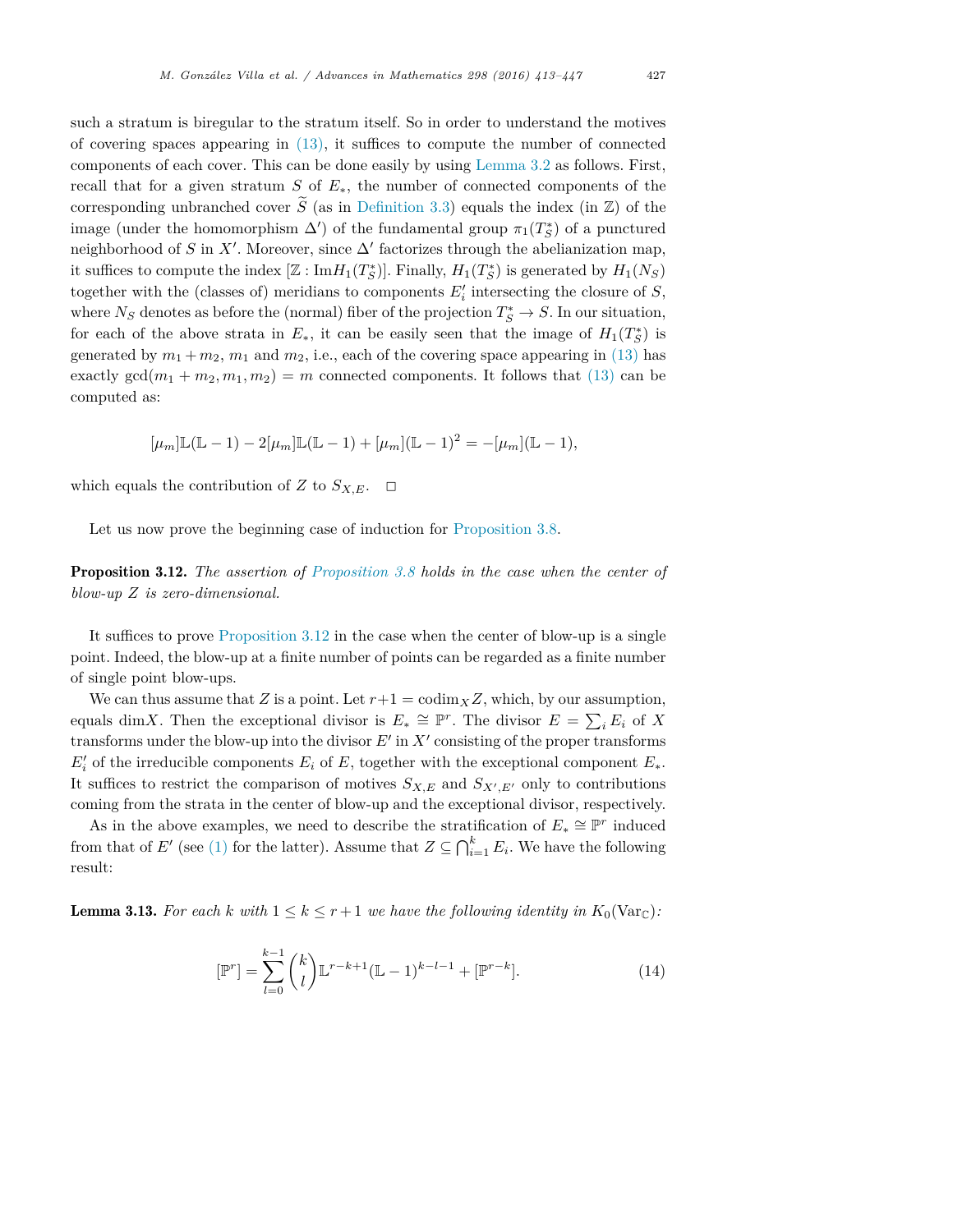*The right-hand side describes the stratification of the exceptional divisor*  $E_* \cong \mathbb{P}^r$  *induced*  $by$  *the divisor*  $\sum_{i=1}^{k} E'_i$  *consisting of the proper transforms of components of*  $E$  *containing* the center of blow-up. More precisely, by setting  $K := \{1, \dots, k\}$ , the strata of  $E_*$  are:

- $L_K := (\bigcap_{i=1}^k E'_i) \cap E_*$ , which is isomorphic to  $\mathbb{P}^{r-k}$ .
- $\binom{k}{l}$  *strata of dimension*  $r l$  *and of the form*

$$
L_I := (\bigcap_{i \in I} E'_i) \cap E_* \setminus \bigcup_{i \in K \setminus I} E'_i,
$$

*with*  $I \subset K$  *and*  $1 \leq |I| = l \leq k - 1$ *, each of which is isomorphic to*  $\mathbb{C}^{r-k+1} \times (\mathbb{C}^*)^{k-l-1}$ . The class of each such stratum in  $K_0(\text{Var}_{\mathbb{C}})$  is equal to  $\mathbb{L}^{r-k+1}(\mathbb{L} - 1)^{k-l-1}.$ 

•  $E_*^{\circ} := E_* \setminus \bigcup_{i=1}^k E'_i$ , of dimension r, which is isomorphic to  $\mathbb{C}^{r-k+1} \times (\mathbb{C}^*)^{k-1}$ , and *whose class in*  $K_0(\text{Var}_{\mathbb{C}})$  *is*  $\mathbb{L}^{r-k+1}(\mathbb{L} - 1)^{k-1}$ *.* 

**Proof.** Note that the stratum  $L_K$  is just the projectivization of the normal bundle of *Z* in  $\bigcap_{i=1}^k E_i$ , i.e., the exceptional divisor of the blow-up of *Z* inside  $\bigcap_{i=1}^k E_i$ . Also, the stratum  $E_*^{\circ}$  can be regarded as  $L_{\emptyset}$  (i.e., for  $l = 0$ ), so all strata can be treated uniformly (see below).

We prove the identity  $(14)$  by induction on k. For  $k = 1$  the equality  $(14)$  becomes  $[\mathbb{P}^r] = \mathbb{L}^r + [\mathbb{P}^{r-1}]$ , which corresponds to the stratification of the projective space consisting of the affine part and the (projective) hyperplane at infinity. Clearly  $[L_K] = [\mathbb{P}^{r-1}]$ and  $[E^{\circ}_{*}] = \mathbb{L}^{r}$ . There are no strata of type  $L_I$  with  $I \subset K$ .

For  $k = 2$  we are considering a new irreducible component  $E_2$  of  $E$  containing  $Z$ . The class  $[E^{\circ}]$  transforms from  $\mathbb{L}^r$  (for  $k = 1$ ) to  $\mathbb{L}^{r-1}(\mathbb{L} - 1)$ . Moreover, we have two strata  $L_{\{1\}}$  and  $L_{\{2\}}$  whose class is  $\mathbb{L}^{r-1}$ . In this case the equality (14) becomes  $[\mathbb{P}^r] = \mathbb{L}^{r-1}(\mathbb{L} - 1) + 2\mathbb{L}^{r-1} + [\mathbb{P}^{r-2}].$ 

For the general case, when moving from  $k-1$  to  $k$ , the stratum of minimal dimension  $r - k + 1$  and with class  $[\mathbb{P}^{r-k+1}]$  is subdivided into an affine piece  $\mathbb{L}^{r-k+1}$  and (the class of) a hyperplane at infinity  $[\mathbb{P}^{r-k}]$ . Furthermore, each of the  $\binom{k-1}{l}$  strata of dimension  $r - l$  and with class  $\mathbb{L}^{r-k+2}(\mathbb{L} - 1)^{k-l-2}$  is subdivided into a piece of dimension  $r - l$  and type  $\mathbb{L}^{r-k+1}(\mathbb{L} - 1)^{k-l-1}$  and a piece of dimension  $r - l - 1$  and type  $\mathbb{L}^{r-k+1}(\mathbb{L}-1)^{k-l-2}$ . Therefore, for the index *k*, the number of strata of dimension  $r-l$ and type  $\mathbb{L}^{r-k+1}(\mathbb{L}-1)^{k-l-1}$  is the sum of the  $\binom{k-1}{l-1}$  strata coming from strata of dimension  $r - l + 1$  for the index  $k - 1$ , and the  $\binom{k-1}{l}$  strata of dimension  $r - l$  coming from strata of dimension  $r - l$  for the index  $k - 1$ . Therefore, there are  $\binom{k}{l} = \binom{k-1}{l-1} + \binom{k-1}{l}$ such strata of dimension  $r - l$  for the index  $k$ . This proves the lemma.  $\Box$ 

**Proof of Proposition 3.12.** As already pointed out, it suffices to check the invariance (11) of motivic infinite cyclic cover under blow-up in the case when *Z* is a single point. Assume  $Z \subseteq \bigcap_{i=1}^k E_i$ . Let  $K = \{1, 2, \ldots, k\}$  and set  $m = \gcd(m_1, \cdots, m_k)$ , where the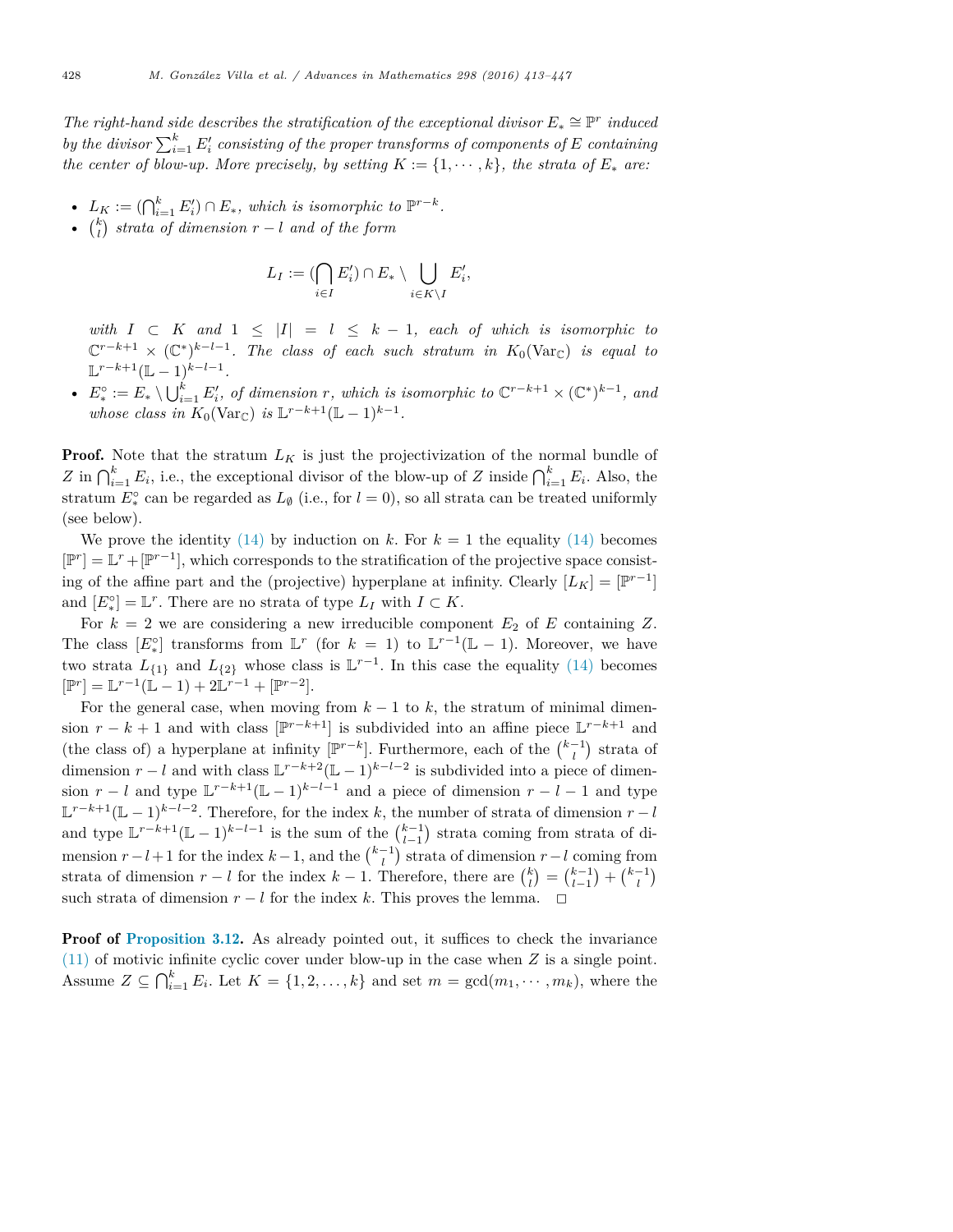$m_i$  are the values of the holonomy on the meridians  $\delta_i$  about the components  $E_i$ . Clearly, the class  $[E_{K|Z}^{\circ}, \sigma_{\Delta}]$  equals  $[\mu_m]$ . Therefore, the corresponding contribution of *Z* to the left hand-side of (11) is  $(-1)^{k-1}[\mu_m](\mathbb{L}-1)^{k-1}$ . On the other hand, for any stratum *S* of the exceptional divisor *E*<sup>∗</sup> (as described in Lemma 3.13), the motive of the corresponding unbranched cover of Definition 3.3 can be computed by:

$$
[\tilde{S}, \sigma_{\Delta'}] = [\mu_m][S, \sigma_{\Delta}]. \tag{15}
$$

In order to see this, we note that, since any such stratum *S* in  $E_*$  is (by Lemma 3.13) either simply-connected or a product of a simply-connected space with a torus, any finite connected (unbranched) cover of *S* is biregular to *S*. So in order to prove (15), it suffices to show that the unbranched cover  $\tilde{S}$  of Definition 3.3 has exactly *m* connected components. This can be done by using Lemma 3.2 as follows. First, recall that for a given stratum *S* of *E*∗, the number of connected components of the corresponding unbranched cover *S* equals the index in  $\mathbb{Z}$  of the image (under the homomorphism  $\Delta'$ ) of the fundamental group  $\pi_1(T^*_S)$  of a punctured neighborhood of *S* in *X'*. Moreover, since  $\Delta'$  factorizes through the abelianization map, it suffices to compute the index  $[\mathbb{Z}: \text{Im}H_1(T^*_S)]$ . Finally,  $H_1(T^*_S)$  is generated by  $H_1(N_S)$  together with the (classes of) meridians to components  $E'_{i}$  intersecting the closure of  $S$ , where  $N_{S}$  denotes as before the (normal) fiber of the projection  $T_S^* \to S$ . In our situation, it is easy to see that, for any stratum *S* in  $E_*$ , we have:

$$
[\mathbb{Z}: \text{Im}H_1(T_S^*)] = \gcd(\sum_{i \in K} m_i, m_1, \cdots, m_k) = m.
$$
 (16)

Indeed, for any stratum  $L_I$  of  $E_*$  (where we also include the extremal cases when  $I = \emptyset$  or  $I = K$ ), the image of  $H_1(N_{L_I}, \mathbb{Z})$  is generated by the integers  $\sum_{i \in K} m_i$  and  $\{m_i, i \in I\}$ , while the remaining integers  $\{m_i, i \in K \setminus I\}$  correspond to the values of holonomy on the meridians about the components  $E'_{i}$  ( $i \in K \setminus I$ ), all of which intersect the closure of  $L_I$ .

Taking into account the description of the stratification in Lemma 3.13 we have now to check that  $(-1)^{k-1}$ [ $\mu_m$ ](L – 1)<sup>k-1</sup> equals

$$
\left(\sum_{l=0}^{k-1}(-1)^l\binom{k}{l}[\mu_m]\mathbb{L}^{r-k+1}(\mathbb{L}-1)^{k-1}\right)+(-1)^k[\mu_m][\mathbb{P}^{r-k}](\mathbb{L}-1)^k.
$$

Factoring out  $[\mu_m](\mathbb{L} - 1)^{k-1}$  and using that  $[\mathbb{P}^{r-k}](\mathbb{L} - 1) = \mathbb{L}^{r-k+1} - 1$ , it remains to show the equality:

$$
(-1)^{k-1} = \sum_{l=0}^{k} (-1)^{l} {k \choose l} \mathbb{L}^{r-k+1} + (-1)^{k-1}.
$$
 (17)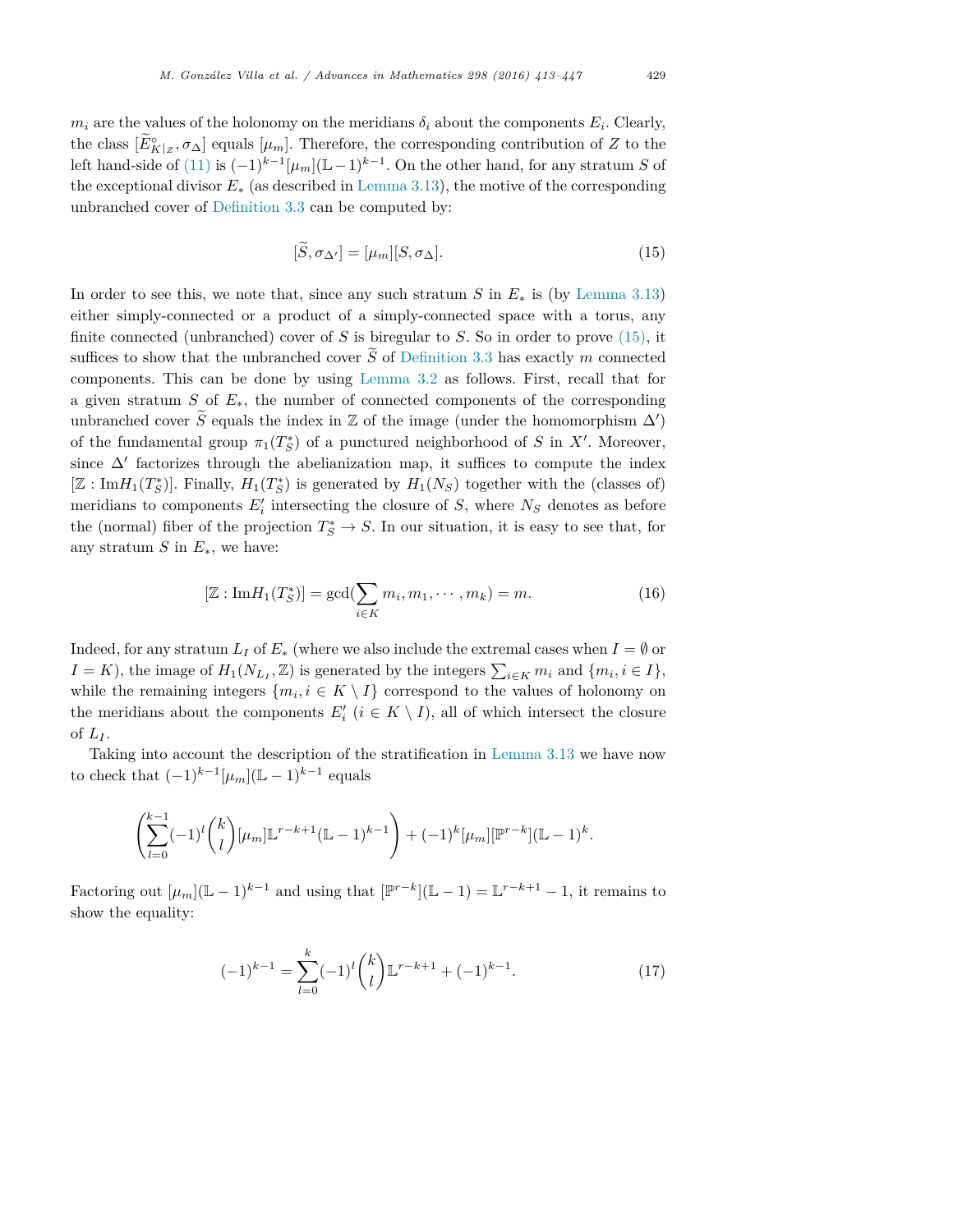And (17) holds because  $\sum_{l=0}^{k}(-1)^{l}\binom{k}{l}=(1-1)^{k}=0$ . This finishes the proof of Proposition 3.12.

#### *3.2. Invariance of motivic infinite cyclic covers under blowups: general case*

We begin with a few examples.

**Example 3.14.** Let *X* be a threefold and  $E = \sum_{i \in J} E_i$ , with  $J = \{1, 2, 3\}$ , be a simple normal crossing divisor. Let *Z* be the intersection of  $E_1$  and  $E_2$ . Set  $I = \{1, 2\}$ , so in the notations from the introduction, we have that  $Z = E_I$ . The component  $E_3$  is transversal to *Z*. Let us consider the blow-up  $X' = Bl_Z X$  of *X* along the center *Z*. As before we denote the exceptional divisor  $\mathbb{P}(\nu_Z)$  by  $E_*$ .

The strata in *Z* are  $E_I^{\circ} = E_1 \cap E_2 \setminus E_3$  and the point  $E_J = \cap_{i \in J} E_i$ , so the contribution of the center *Z* to the motivic infinite cyclic cover  $S_{X,E}$  is:

$$
-[\widetilde{E_I^{\circ}}, \sigma_{\Delta}](\mathbb{L} - 1) + [\widetilde{E_J}, \sigma_{\Delta}](\mathbb{L} - 1)^2
$$

The exceptional divisor  $E_*$  acquires a stratification with strata of the form:

$$
L_I := (\bigcap_{i \in I} E'_i) \cap E_* \setminus \bigcup_{i \in J \setminus I} E'_i,
$$

with  $I \subseteq J$ , where the dense open stratum  $E^{\circ}_*$  in  $E_*$  is identified with  $L_{\emptyset}$ . More precisely, the strata of  $E_*$  are in this case the following:

- $L_{\{1,3\}} = E_* \cap E'_1 \cap E'_3$ ,  $L_{\{2,3\}} = E_* \cap E'_2 \cap E'_3$ .
- $L_{\{1\}} = (E_* \cap E_1') \setminus E_3', L_{\{2\}} = (E_* \cap E_2') \setminus E_3', L_{\{3\}} = (E_* \cap E_3') \setminus (E_1' \cup E_2').$
- $E_*^{\circ} = E_* \setminus \bigcup_{i=1}^3 E'_i$ .

So the contribution of the exceptional divisor  $E_*$  to the motive  $S_{X',E'}$  is:

$$
\begin{aligned} [\widetilde{E^{\circ}_*},\sigma_{\Delta'}] - \left( [\widetilde{L_{\{1\}}},\sigma_{\Delta'}] + [\widetilde{L_{\{2\}}},\sigma_{\Delta'}] + [\widetilde{L_{\{3\}}},\sigma_{\Delta'}] \right)(\mathbb{L}-1) \\ + \left( [\widetilde{L_{\{1,3\}}},\sigma_{\Delta'}] + [\widetilde{L_{\{2,3\}}},\sigma_{\Delta'}] \right)(\mathbb{L}-1)^2. \end{aligned}
$$

Note that by Example 3.9, applied to the blow-up of the point *E<sup>J</sup>* of intersection of transversal curves  $E_1 \cap E_3$  and  $E_2 \cap E_3$  inside the surface  $E_3$ , we have that:

$$
-[\widetilde{E_J},\sigma_\Delta](\mathbb{L}-1)=[\widetilde{L_{\{3\}}},\sigma_{\Delta'}]-\left([\widetilde{L_{\{1,3\}}},\sigma_{\Delta'}]+\widetilde{L_{\{2,3\}}},\sigma_{\Delta'}]\right)(\mathbb{L}-1).
$$

So in order to show that the contributions of *Z* and  $E_*$  to the motives  $S_{X,E}$  and respectively  $S_{X',E'}$  coincide, it suffices to prove the equality of motives: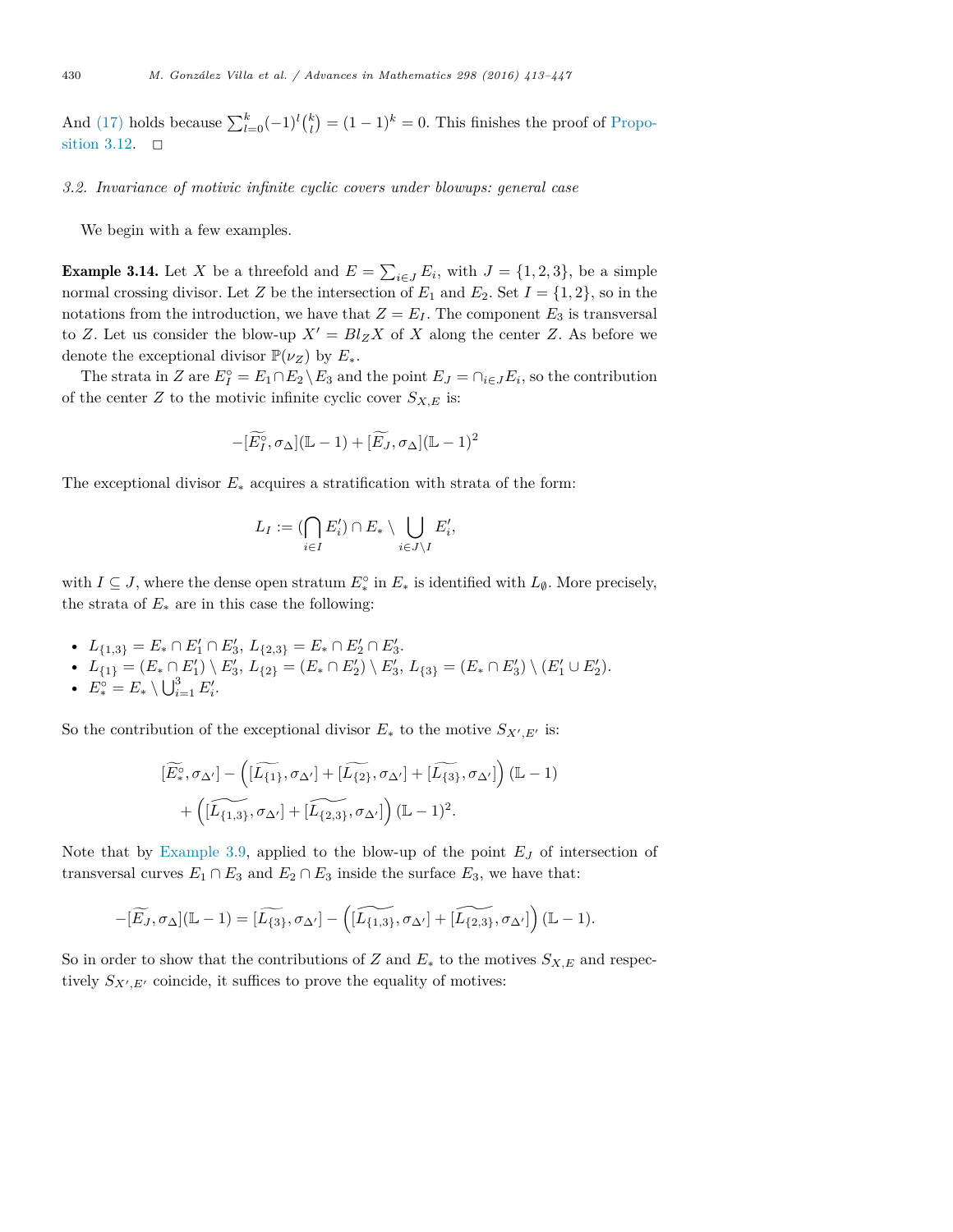$$
-[\widetilde{E_1^{\circ}}, \sigma_{\Delta}](\mathbb{L}-1) = [\widetilde{E_*^{\circ}}, \sigma_{\Delta'}] - \left([\widetilde{L_{\{1\}}}, \sigma_{\Delta'}] + [\widetilde{L_{\{2\}}}, \sigma_{\Delta'}]\right)(\mathbb{L}-1). \tag{18}
$$

Next, note that by the definition of blow-up, we have isomorphisms

$$
L_{\{1\}} \cong E_I^\circ \cong L_{\{2\}}
$$

which, moreover, extend (by Lemma 3.2) to the corresponding unbranched covers of Definition 3.3. Also, by Lemma 3.1, the (Zariski) locally trivial fibration  $E_*^{\circ} \to E_I^{\circ}$  (with fiber  $\mathbb{P}^1 \setminus \{2 \text{ points}\} = \mathbb{C}^*$ ) can be lifted to a  $\mathbb{C}^*$ -fibration  $E_*^{\circ} \to E_I^{\circ}$ . Finally, the Zariski triviality implies that  $[E^{\circ}_*, \sigma_{\Delta'}] = [E^{\circ}_I, \sigma_{\Delta}](\mathbb{L} - 1)$ , which proves the claim.  $\Box$ 

**Example 3.15.** Let *X* be a fourfold and  $E = E_1 + E_2 + E_3 + E_4$  be a simple normal crossing divisor on *X*. Let the center *Z* be the intersection  $E_1 \cap E_2$  (i.e.,  $Z = E_{\{1,2\}}$ ), hence the components  $E_3$  and  $E_4$  of  $E$  intersect  $Z$  transversally.

The center  $Z = E_{\{1,2\}}$  is stratified by  $E_{\{1,2\}}^{\circ}$  (open dense stratum),  $E_{\{1,2,3\}}^{\circ}, E_{\{1,2,4\}}^{\circ}$ and  $E_{\{1,2,3,4\}} = E_{\{1,2,3,4\}}^{\circ}$ . In the notations of Example 3.14, the exceptional divisor  $E_*$ is stratified by the open dense stratum  $E^{\circ}_*$ , the codimension one strata  $L_{\{1\}}$ ,  $L_{\{2\}}$ ,  $L_{\{3\}}$ and  $L_{\{4\}}$ , the codimension two strata  $L_{\{1,3\}}$ ,  $L_{\{1,4\}}$ ,  $L_{\{2,3\}}$ ,  $L_{\{2,4\}}$  and  $L_{\{3,4\}}$ , and by the points  $L_{\{1,3,4\}}$  and  $L_{\{2,3,4\}}$ .

Therefore the invariance under blowup of the motivic infinite cyclic cover is equivalent to the equality of the motives (where, for lack of space, we omit the reference to actions from our notation)

$$
-[\widetilde{E}_{\{1,2\}}^{\circ}](\mathbb{L}-1) + ([\widetilde{E}_{\{1,2,3\}}^{\circ}] + [\widetilde{E}_{\{1,2,4\}}^{\circ}])(\mathbb{L}-1)^{2} - [\widetilde{E}_{\{1,2,3,4\}}^{\circ}](\mathbb{L}-1)^{3}
$$

and

$$
\begin{aligned} [\widetilde{E}^{\circ}_{*}] - ([\widetilde{L}_{\{1\}}] + [\widetilde{L}_{\{2\}}])(\mathbb{L} - 1) \\ &+ ([\widetilde{L}_{\{1,3\}}] + [\widetilde{L}_{\{1,4\}}] + [\widetilde{L}_{\{2,3\}}] + [\widetilde{L}_{\{2,4\}}] + [\widetilde{L}_{\{3,4\}}])(\mathbb{L} - 1)^{2} \\ &- ([\widetilde{L}_{\{1,3,4\}}] + [\widetilde{L}_{\{2,3,4\}}])(\mathbb{L} - 1)^{3} \end{aligned}
$$

respectively. Note that by transversality, the dimension of the intersection of *Z* with the components  $E_3$  and  $E_4$  (and  $E_{\{3,4\}}$ ) is less than the dimension of *Z*. So, by induction on the dimension of the center, we can assume for the blowup of  $E_{\{3,4\}}$  along  $E_{\{1,2,3,4\}}$  =  $Z \cap E_{\{3,4\}}$ , with corresponding deleted divisor  $E_{\{1,3,4\}} + E_{\{2,3,4\}}$ , that

$$
-[\widetilde{E}_{\{1,2,3,4\}}^{\circ}](\mathbb{L}-1) = [\widetilde{L}_{\{3,4\}}] - ([\widetilde{L}_{\{1,3,4\}}] + [\widetilde{L}_{\{2,3,4\}}])(\mathbb{L}-1). \tag{19}
$$

Similarly, for the blowup of  $E_3$  along the center  $E_{\{1,2,3\}} = Z \cap E_3$ , with deleted divisor  $E_{\{1,3\}} + E_{\{2,3\}} + E_{\{3,4\}}$ , we have that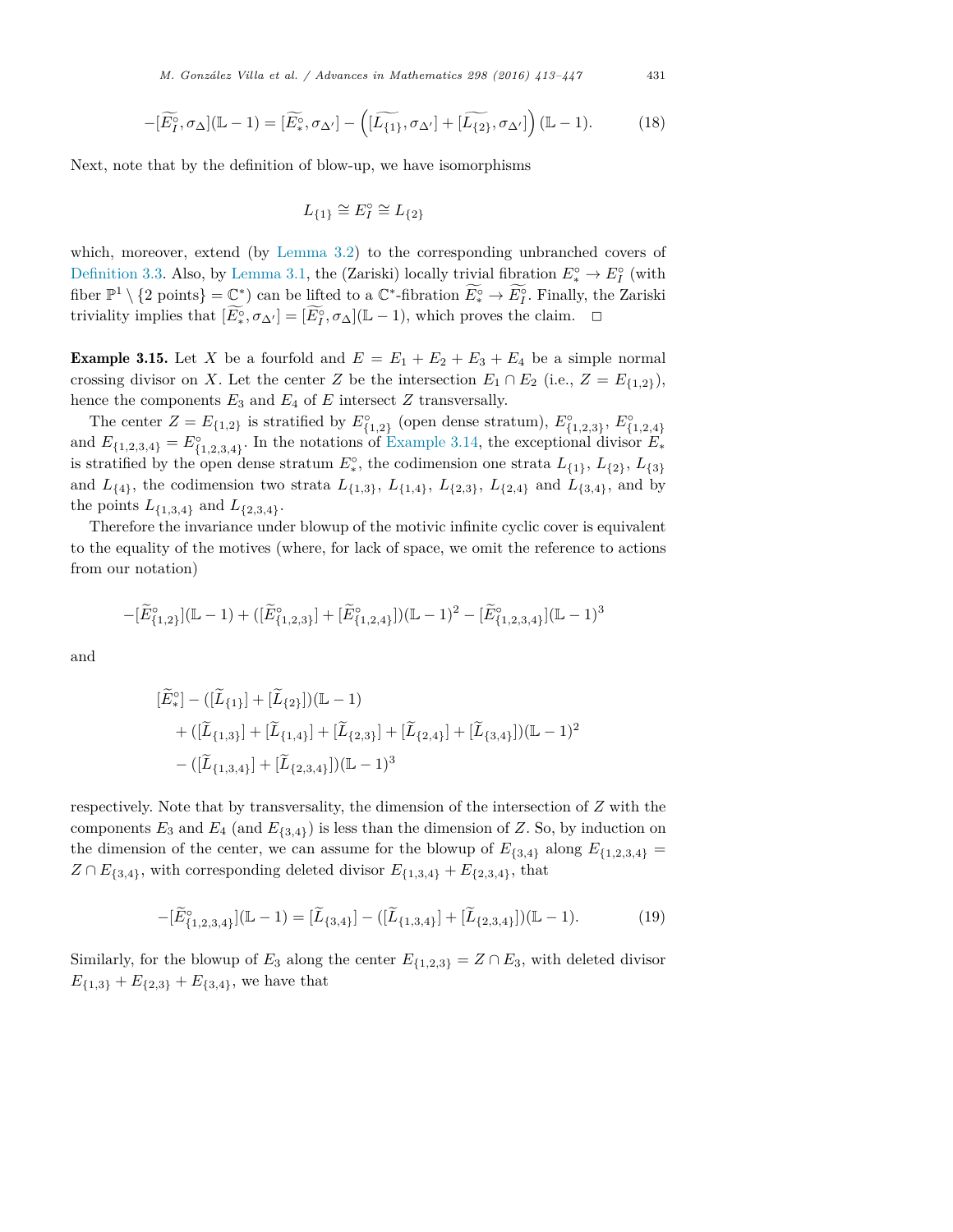432 *M. González Vil la et al. / Advances in Mathematics 298 (2016) 413–447*

$$
- [\widetilde{E}_{\{1,2,3\}}^{\circ}](\mathbb{L} - 1) + [\widetilde{E}_{\{1,2,3,4\}}^{\circ}](\mathbb{L} - 1)^{2}
$$
  
\n
$$
= [\widetilde{L}_{\{3\}}] - ([\widetilde{L}_{\{1,3\}}] + [\widetilde{L}_{\{2,3\}}] + [\widetilde{L}_{\{3,4\}}])(\mathbb{L} - 1)
$$
  
\n
$$
+ ([\widetilde{L}_{\{1,3,4\}}] + [\widetilde{L}_{\{2,3,4\}}])(\mathbb{L} - 1)^{2}.
$$
\n(20)

Finally, for the blowup of  $E_4$  along the center  $E_{\{1,2,4\}} = Z \cap E_4$ , with deleted divisor  $E_{\{1,4\}} + E_{\{2,4\}} + E_{\{3,4\}}$ , we have that

$$
- [\widetilde{E}_{\{1,2,4\}}^{\circ}](\mathbb{L} - 1) + [\widetilde{E}_{\{1,2,3,4\}}^{\circ}](\mathbb{L} - 1)^{2}
$$
  
\n
$$
= [\widetilde{L}_{\{4\}}] - ([\widetilde{L}_{\{1,4\}}] + [\widetilde{L}_{\{2,4\}}] + [\widetilde{L}_{\{3,4\}}])(\mathbb{L} - 1)
$$
  
\n
$$
+ ([\widetilde{L}_{\{1,2,4\}}] + [\widetilde{L}_{\{2,3,4\}}])(\mathbb{L} - 1)^{2}.
$$
\n(21)

Note that in the two motives of infinite cyclic covers we can now cancel

$$
(20)\cdot (\mathbb{L} - 1) + (21)\cdot (\mathbb{L} - 1) + (19)\cdot (\mathbb{L} - 1)^2.
$$

This is a reflection of the inclusion-exclusion principle, showing that strata of the center *Z* which are contained in the transversal components  $E_3$ ,  $E_4$  and their intersection  $E_{\{3,4\}}$ , give equal contributions to the two motives of infinite cyclic covers.

So it remains to show that the contribution of the dense open stratum of *Z* to the motivic infinite cyclic cover coincides with the contribution of strata in the exceptional divisor *E*<sup>∗</sup> which are not contained in the proper transforms of *E*<sup>3</sup> and *E*4. That is, the invariance under blowup of the motivic infinite cyclic cover reduces to checking that

$$
-[\widetilde{E}_{\{1,2\}}^{\circ}](\mathbb{L}-1) = [\widetilde{E}_{*}^{\circ}] - ([\widetilde{L}_{\{1\}}] + [\widetilde{L}_{\{2\}}])(\mathbb{L}-1).
$$

Note that since  $L_{\{1\}}$  is contained in the intersection  $E_* \cap E'_1$ , we have that  $L_{\{1\}}$  is contained in the exceptional divisor of the blow up of  $E_1$  along  $E_1 \cap Z$ , which is isomorphic to  $E_1 \cap Z = E_1 \cap E_2$  (since the codimension of the center is one). Thus we have that  $E_{\{1,2\}}^{\circ}$  is isomorphic to  $L_{\{1\}}$  and, after lifting this isomorphism to the corresponding cov- $E_{\{1,2\}}^{\circ} \cong L_{\{1\}}$ . Analogously, we have that  $E_{\{1,2\}}^{\circ} \cong L_{\{2\}}$ . Furthermore,  $E_*$  is a Zariski locally trivial fibration over  $E_{\{1,2\}}$  with fiber  $\mathbb{P}^1$ . Therefore, when we restrict  $E_*$  over  $E_{\{1,2\}}^{\circ}$ , we get a Zariski locally trivial fibration  $E_*^{\circ}$  with fiber C∗, because we delete the two different points in each fiber corresponding to the intersections with  $L_{\{1\}}$  and  $L_{\{2\}}$ . Hence, as explained at the end of Example 3.14, we have a similar C∗-fibration for the corresponding covering spaces, and the claim follows by multiplicativity of motives in a Zariski locally trivial fibration.  $\Box$ 

**Proof of Proposition 3.8.** The proof is by induction on the dimension of the center of blowup. The beginning of induction (i.e., the case of one point) is proved in Proposition 3.12. Note that, in general, the center of blowup *Z* is either contained in a component  $E_i$  of  $E$ , or it is transversal to it, or it doesn't intersect it at all. We refer to components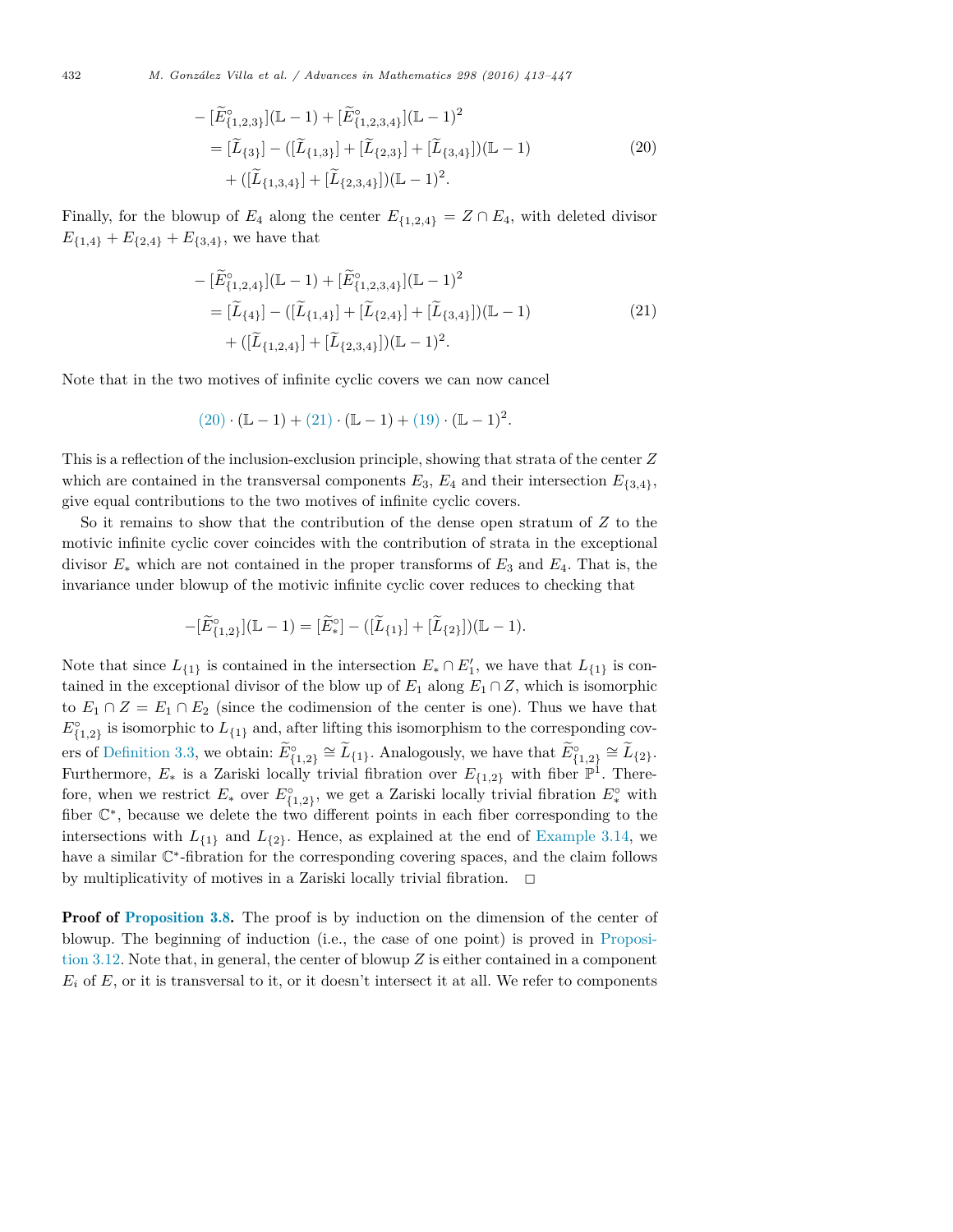of the second kind as transversal components of *E* (with respect to *Z*). By collecting all indices *i* of components of *E* containing *Z*, we note that the center *Z* is contained in a set  $E_I$  (for some  $I \subseteq J$ ) given by intersections of components of the deleted divisor. In particular, *Z* gets an induced stratification from that of *E<sup>I</sup>* . So, there is a dense open stratum  $Z \cap E_I^{\circ}$  in  $Z$ , together with positive codimension strata obtained by intersecting *Z* with collections of transversal components.

We begin the proof by first studying the case when the center of blowup is of type  $E_I$ , for some  $I \subseteq J$ . Let  $X'$  be the blowup of  $X$  along the center  $Z$  defined as the intersection  $E_I := \bigcap_{i=1}^k E_i$  of some of the irreducible components of the deleted divisor *E*, and also assume that the irreducible components  $E_j$  for  $j = k+1, \ldots, \ell$  of *E* intersect the center *Z* transversally, and no other components of *E* intersect *Z*. In this case, *Z* is stratified by a top dimensional open dense stratum  $E_I^{\circ}$ , and by positive codimension strata obtained by intersecting *Z* with some of the transversal components  $E_j$  (with  $j = k + 1, \ldots, \ell$ ), i.e., strata of the form  $E_{I\cup K}^{\circ}$ , where  $K \neq \emptyset$  and  $K \subseteq \{k+1,\ldots,\ell\}$ . Therefore, the contributions to the motivic infinite cyclic cover  $S_{X,E}$  supported on  $Z$  are

$$
(-1)^{k-1} \left[ \widetilde{E}_I^{\circ} \right] (\mathbb{L} - 1)^{k-1} + \sum_{\emptyset \neq K \subseteq \{k+1, \dots, \ell\}} (-1)^{k+|K|-1} \left[ \widetilde{E}_{I \cup K}^{\circ} \right] (\mathbb{L} - 1)^{k+|K|-1}.
$$
 (22)

After blowing up *X* along *Z*, we get the deleted divisor  $E' = (\bigcup_{j \in J} E'_j) \cup E_*$  of  $X' = Bl_Z X$ , where  $E_*$  is the exceptional locus of the blowup and  $E'_j$  is the proper transform of  $E_j$  (for  $j \in J$ ). Note that, by the choice of the center Z of blowup, the *k*-fold intersection of the proper transforms of components  $E_i$  with  $i = 1, \ldots, k$  is empty, i.e.,  $\bigcap_{i=1}^k E'_i = \emptyset$ . The exceptional divisor  $E_*$  is stratified by the top dimensional open stratum  $L_{\emptyset} = E^{\circ}_{*}$ , by the codimension *s* (for *s*  $\lt k$ ) strata obtained by intersecting  $E_{*}$ with *s*-fold intersections of the components  $E'_1, \ldots, E'_k$  of  $E'$ , i.e., by the strata  $L_G$  with  $G \subset I$  a proper subset, and by strata contained in intersections of the proper transforms  $E'_{j}$  for  $j = k+1, \ldots, \ell$  of the transversal components, i.e., strata of the type  $L_{G \cup K}$  where  $G \subset I$  is a proper subset of *I* and *K* is a nonempty subset of  $\{k+1,\ldots,\ell\}$ . Therefore the contributions to the motivic infinite cyclic cover  $S_{X',E'}$  supported on  $E_*$  are:

$$
[\widetilde{E}^{\circ}_{*}] + \sum_{\substack{G \subset I, \\ G \neq \emptyset, I}} (-1)^{|G|} (\mathbb{L} - 1)^{|G|} \Big( [\widetilde{L_{G}}] + \sum_{\substack{K \subseteq \{k+1, \dots, \ell\} \\ K \neq \emptyset}} (-1)^{|K|} [\widetilde{L_{G \cup K}}] (\mathbb{L} - 1)^{|K|} \Big). \tag{23}
$$

We can apply induction on the dimension of the center of blowup, and the exclusioninclusion principle, to show that strata of the center *Z* which are contained in intersections of the transversal components  $E_j$ , for  $j = k + 1, \dots, \ell$ , give equal contributions to the motives  $S_{X,E}$  and  $S_{X',E'}$  of the corresponding infinite cyclic covers. More precisely, for each positive codimension stratum  $E_{I \cup K}^{\circ}$  of *Z*, we get by induction for the blowup of  $E_K$  along the center  $Z \cap E_K = E_{I \cup K}$ , and with deletion divisor  $E_K \cap (\sum_{i=1}^k E_i)$ , a relation of the type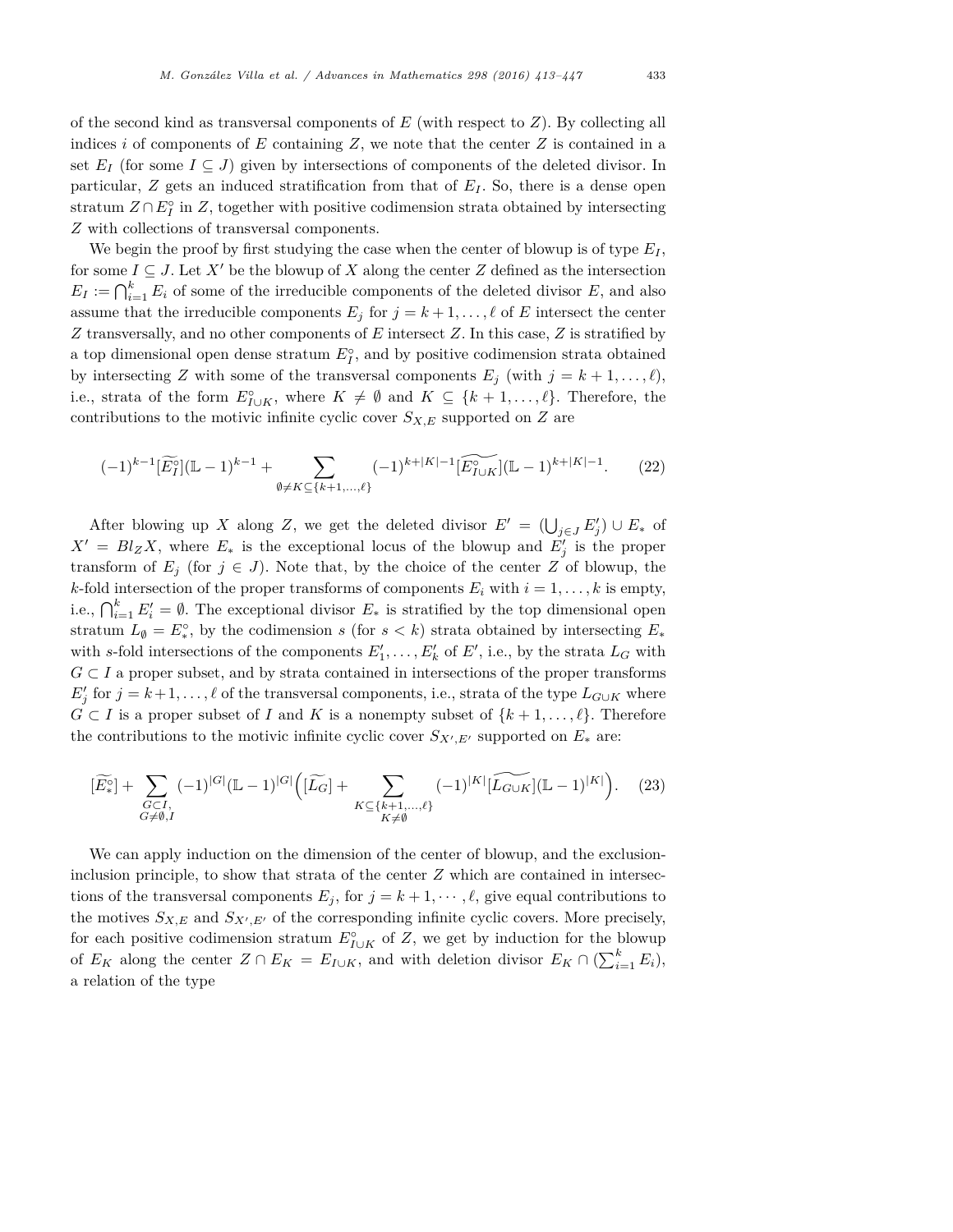434 *M. González Vil la et al. / Advances in Mathematics 298 (2016) 413–447*

$$
(-1)^{|K|-1} \widetilde{[E_{I\cup K}^{\circ}]}(\mathbb{L}-1)^{|K|-1} + \sum_{\substack{K\subset K'\subseteq \{k+1,\ldots,\ell\}\\G\subset I,\\G\neq\emptyset,I}} (-1)^{|K'|-1} \widetilde{[E_{I\cup K'}^{\circ}]}(\mathbb{L}-1)^{|K'|-1}
$$

$$
= [\widetilde{L_{K}}] + \sum_{\substack{G\subset I,\\G\neq\emptyset,I}} \sum_{K\subseteq K'\subset \{k+1,\ldots,\ell\}} (-1)^{|G\cup (K'\backslash K)|} [\widetilde{L_{G\cup K'}}](\mathbb{L}-1)^{|G\cup (K'\backslash K)|}.
$$

$$
(*)K
$$

By summing up all the products  $(*_K) \cdot (\mathbb{L} - 1)^{|K|}$  for the positive codimension strata  $E_{I\cup K}^{\circ}$  of *Z*, we reduce the comparison of (22) and (23) to proving the identity:

$$
(-1)^{k-1} [\widetilde{E}_I^{\circ}](\mathbb{L}-1)^{k-1} = [\widetilde{E}_*^{\circ}] + \sum_{\substack{G \subset I, \\ G \neq \emptyset, I}} (-1)^{|G|} [\widetilde{L}_G](\mathbb{L}-1)^{|G|}, \tag{24}
$$

i.e., it remains to show that the contribution of the dense open stratum of the center *Z* to the motivic infinite cyclic cover  $S_{X,E}$  coincides with the contribution to  $S_{X',E'}$  of any of the strata supported on the exceptional divisor *E*<sup>∗</sup> which are not contained in the proper transforms of the components of *E* which are transversal to *Z*.

Note that, for any subset  $G \subsetneq I = \{1, \ldots, k\}$  (including the empty set corresponding to  $L_{\emptyset} = E^{\circ}_{*}$ , we have that  $L_{G}$  is a Zariski locally trivial fibration over  $E^{\circ}_{I}$  with fiber  $(\mathbb{C}^*)^{k-|G|-1}$ . Indeed, the closure  $\overline{L}_G$  of  $L_G$  is the exceptional divisor of the blowup of  $E_G$ along *Z*. Therefore  $\bar{L}_G$  is a Zariski locally trivial fibration over *Z* with fiber isomorphic to  $\mathbb{P}^{k-|G|-1}$ . When we restrict the fibration  $\overline{L}_G \to Z$  over the open dense stratum  $E_I^{\circ}$  of  $Z$ , we remove the fibers lying above the intersections of *Z* with the transversal components  $E_{k+1}, \ldots, E_{\ell}$ . To obtain  $L_G$ , we need to further subtract the intersections of the total space of the fibration  $(\bar{L}_G)_{|_{E^o_{\tau}}}$  with the components  $E'_i$  with  $i \in I \setminus G$ . Fiberwise, the *I*<sup>*I*</sup></sup> effect of the latter operation is that we remove  $k - |G|$  hyperplanes in general position, hence the fiber of  $L_G \to E_I^{\circ}$  is isomorphic to a complex torus  $(\mathbb{C}^*)^{k-|G|-1}$  of dimension  $k - |G| - 1.$ 

By Lemma 3.1, the (Zariski) locally trivial fibration  $L_G \to E_I^{\circ}$  with fiber isomorphic to  $(\mathbb{C}^*)^{k-|G|-1}$  can be lifted to a  $(\mathbb{C}^*)^{k-|G|-1}$ -fibration  $L_G \to E_I^{\circ}$ . Thus, the Zariski triviality implies that

$$
[\widetilde{L_G}] = [\widetilde{E_I^{\circ}}] (\mathbb{L} - 1)^{k - |G| - 1}.
$$

Finally, the equality (24) follows from the Pascal triangle because the number of subsets *G* of *I* of given size  $|G|$  equals the binomial coefficient  $\binom{k}{|G|}$ .

Let us now explain the proof in the general case, i.e., when the center *Z* is strictly contained in some set  $E_I$ , for  $I \subseteq J$ , and let  $I = \{1, \dots, k\}$ . Assume that the codimension of *Z* in *X* is  $r + 1 \geq k$ . Again, by induction, it suffices to show that the contribution of the dense open stratum  $Z^{\circ} := Z \cap E_I^{\circ}$  of the center *Z* to the motivic infinite cyclic cover  $S_{X,E}$  coincides with the contribution to  $S_{X',E'}$  of the strata supported on the exceptional divisor  $E_* = \mathbb{P}(\nu_Z)$  which are not contained in the proper transforms of the transversal components of  $E$  (with respect to  $Z$ ), that is,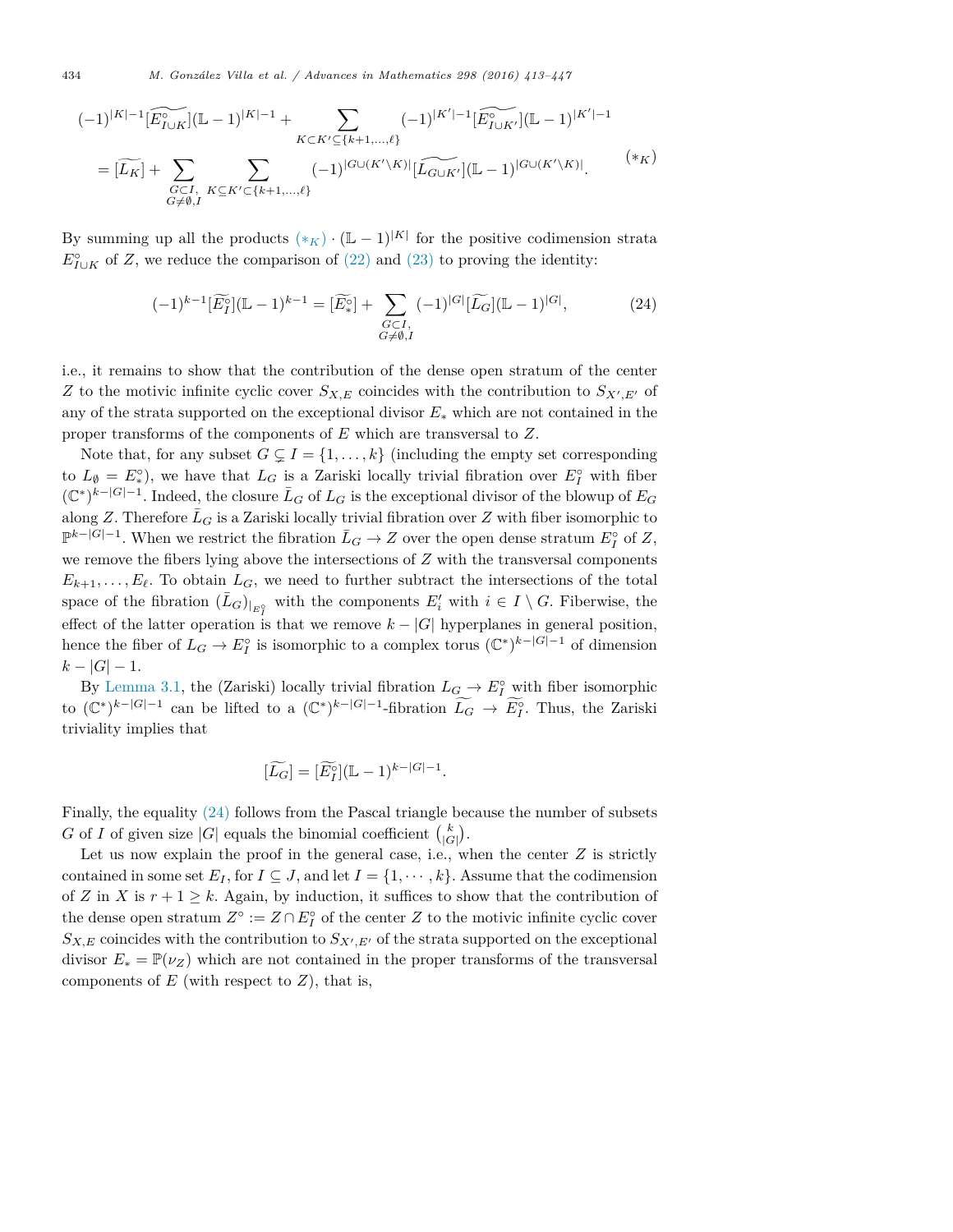*M. González Vil la et al. / Advances in Mathematics 298 (2016) 413–447* 435

$$
(-1)^{k-1} [\widetilde{Z}^{\circ}](\mathbb{L} - 1)^{k-1} = [\widetilde{E}^{\circ}_{*}] + \sum_{\substack{G \subseteq I, \\ G \neq \emptyset}} (-1)^{|G|} [\widetilde{L}_{G}](\mathbb{L} - 1)^{|G|}.
$$
 (25)

On the right hand side of (25), we use the same notation as before for the stratification of the exceptional divisor  $E_{*}$ . Note that in this case we have to also allow  $G = I$  in the sum of the right hand side term of (25) because  $Z \subsetneq E_I$  and therefore  $\bigcap_{i=1}^k E'_i \neq \emptyset$ .

Note that, for any subset  $G \subsetneq I = \{1, \ldots, k\}$  (including the empty set corresponding to  $L_{\emptyset} = E^{\circ}_{*}$ , we have that  $L_G$  is a Zariski locally trivial fibration over  $Z^{\circ}$  with fiber  $\mathbb{C}^{r-k+1} \times (\mathbb{C}^*)^{k-|G|-1}$ . Indeed, the closure  $\bar{L}_G$  of  $L_G$  is the exceptional divisor of the blowup of  $E_G$  along *Z*. Therefore  $\overline{L}_G$  is a Zariski locally trivial fibration over *Z* with fiber isomorphic to  $\mathbb{P}^{r-|G|}$ . When we restrict the fibration  $\bar{L}_G \to Z$  over the open dense stratum  $Z^{\circ}$  of  $Z$ , we remove the fibers lying above the intersections of  $Z$  with the transversal components  $E_{k+1}, \ldots, E_{\ell}$ . To obtain  $L_G$ , we need to further subtract the intersections of the total space of the fibration  $(\bar{L}_G)_{|_{Z^{\circ}}}$  with the components  $E'_i$  with *i* ∈ *I* $\setminus$ *G*. Fiberwise, the effect of the latter operation is that we remove *k*−*|G|* hyperplanes in general position from  $\mathbb{P}^{r-|G|}$ , hence the fiber of  $L_G \to Z^{\circ}$  is isomorphic to the cartesian product  $\mathbb{C}^{r+1-k} \times (\mathbb{C}^*)^{k-|G|-1}$  of a complex affine space of dimension  $r+1-k$  and a complex torus of dimension  $k - |G| - 1$ . In the case  $G = I$ , we get that  $L_I$  is a Zariski locally trivial fibration over  $Z^\circ$  with fiber the projective space  $\mathbb{P}^{r-k}$ .

By Lemma 3.1, the (Zariski) locally trivial fibration  $L_G \to Z^{\circ}$  with fiber isomorphic to  $\mathbb{C}^{r-k+1} \times (\mathbb{C}^*)^{k-|G|-1}$  can be lifted to a  $\mathbb{C}^{r-k+1} \times (\mathbb{C}^*)^{k-|G|-1}$ -fibration  $L_G \to \overline{Z}^{\circ}$ . Thus, the Zariski triviality implies that, for  $G \subsetneq I = \{1, \ldots, k\}$  (including the empty set corresponding to  $L_{\emptyset} = E^{\circ}_{*}$ ), we have:

$$
[\widetilde{L_G}] = [\widetilde{Z^{\circ}}] \mathbb{L}^{r-k+1} (\mathbb{L} - 1)^{k - |G| - 1}.
$$
\n(26)

For  $G = I$ , the fiber  $\mathbb{P}^{r-k}$  of  $L_I \to Z^{\circ}$  is simply connected (as  $r - k \geq 1$ ), hence the covering  $L_I \to Z^{\circ}$  can be lifted to a  $\mathbb{P}^{r-k}$ -fibration  $L_I \to Z^{\circ}$ . Thus, Zariski locally triviality yields that

$$
[\widetilde{L_I}] = [\widetilde{Z}^{\circ}](\mathbb{L}^{r-k} + \mathbb{L}^{r-k-1} + \dots + \mathbb{L} + 1). \tag{27}
$$

By substituting the equalities (26) and (27) into (25), and factoring out  $[\widetilde{Z}^{\circ}](\mathbb{L} - 1)^{k-1}$ , it remains to show that:

$$
(-1)^{k-1} = \mathbb{L}^{r-k+1} + \sum_{\substack{G \subset I, \\ G \neq \emptyset}} (-1)^{|G|} \mathbb{L}^{r-k+1}
$$
  
+ 
$$
(-1)^{k} (\mathbb{L}^{r-k} + \mathbb{L}^{r-k-1} + \dots + \mathbb{L} + 1)(\mathbb{L} - 1).
$$
 (28)

Note that the right hand side of (28) can be written as: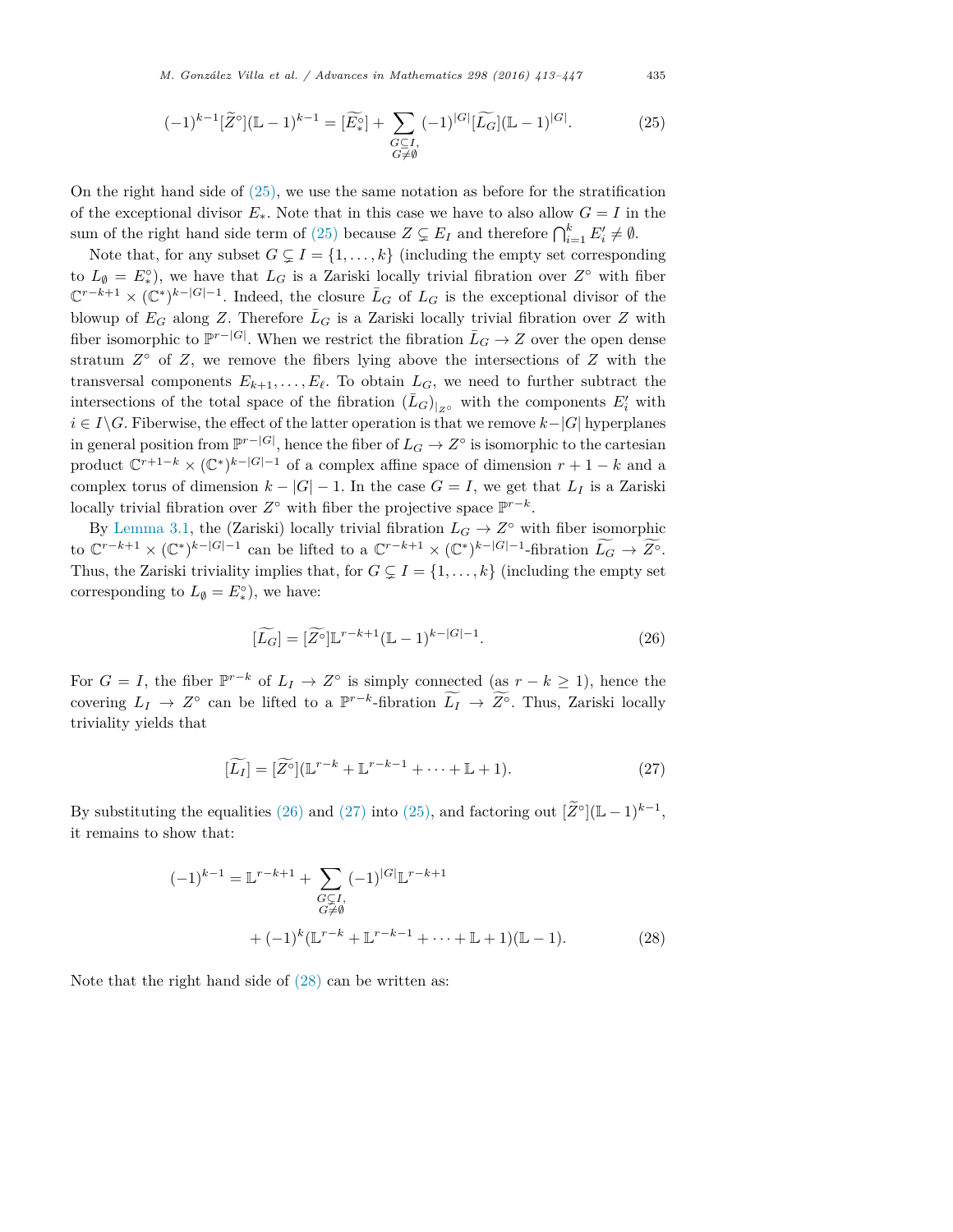$$
\left[\sum_{G \subseteq I} (-1)^{|G|} \mathbb{L}^{r-k+1}\right] + (-1)^{k-1}.
$$

So after canceling  $(-1)^{k-1}$  from both sides of (28), it remains to show that:

$$
\sum_{G \subseteq I} (-1)^{|G|} = 0.
$$
\n(29)

Since the number of subsets *G* of *I* of given size *i* equals the binomial coefficient  $\binom{k}{i}$ , it follows that (29) is equivalent to the following well-known identity:

$$
\sum_{i=0}^{k} (-1)^{i} \binom{k}{i} = 0.
$$

Thus equation (25) holds.  $\Box$ 

#### 4. Betti realization

Let  $V_{\mathbb{Q}}^{\text{end}}$  be the category of finite dimensional  $\mathbb{Q}\text{-vector spaces}$  endowed with an endomorphism. Remark that  $V^{\text{end}}_{\mathbb{Q}}$  is equivalent to the category of torsion  $\mathbb{Q}[t]$ -modules, e.g., see [15, Section 3]. There exists a Q-linear homomorphism

$$
\xi: V_{\mathbb{Q}}^{\text{end}} \to \mathbb{Q}(t)
$$

defined by

$$
(V, M) \mapsto \exp\left(\sum_{n} \frac{\text{Trace}(M^n)}{n} t^n\right) = \frac{1}{\det(Id - tM)},
$$

which satisfies

$$
\xi ((V, M)) = \xi ((V_1, M_1)) \cdot \xi ((V_2, M_2))
$$

for each exact sequence  $0 \to V_1 \to V \to V_2 \to 0$  such that  $V_1$  is  $M$ -invariant,  $M|_{V_1} = M_1$ and the map induced by *M* on  $V_2 = V/V_1$  coincides with  $M_2$ .

Remark 4.1. Note that if *M<sup>s</sup>* denotes the semi-simple part of the endomorphism *M*, then  $\xi((V, M)) = \xi((V, M^s))$ . So for the definition of  $\xi$  it suffices to take into consideration only the semi-simple part of *M*.

By [2, p. 377], there is a monomorphism

$$
(\xi, for): K_0(V_{\mathbb{Q}}^{\text{end}}) \to \mathbb{Q}(t)^* \times K_0(V_{\mathbb{Q}}),
$$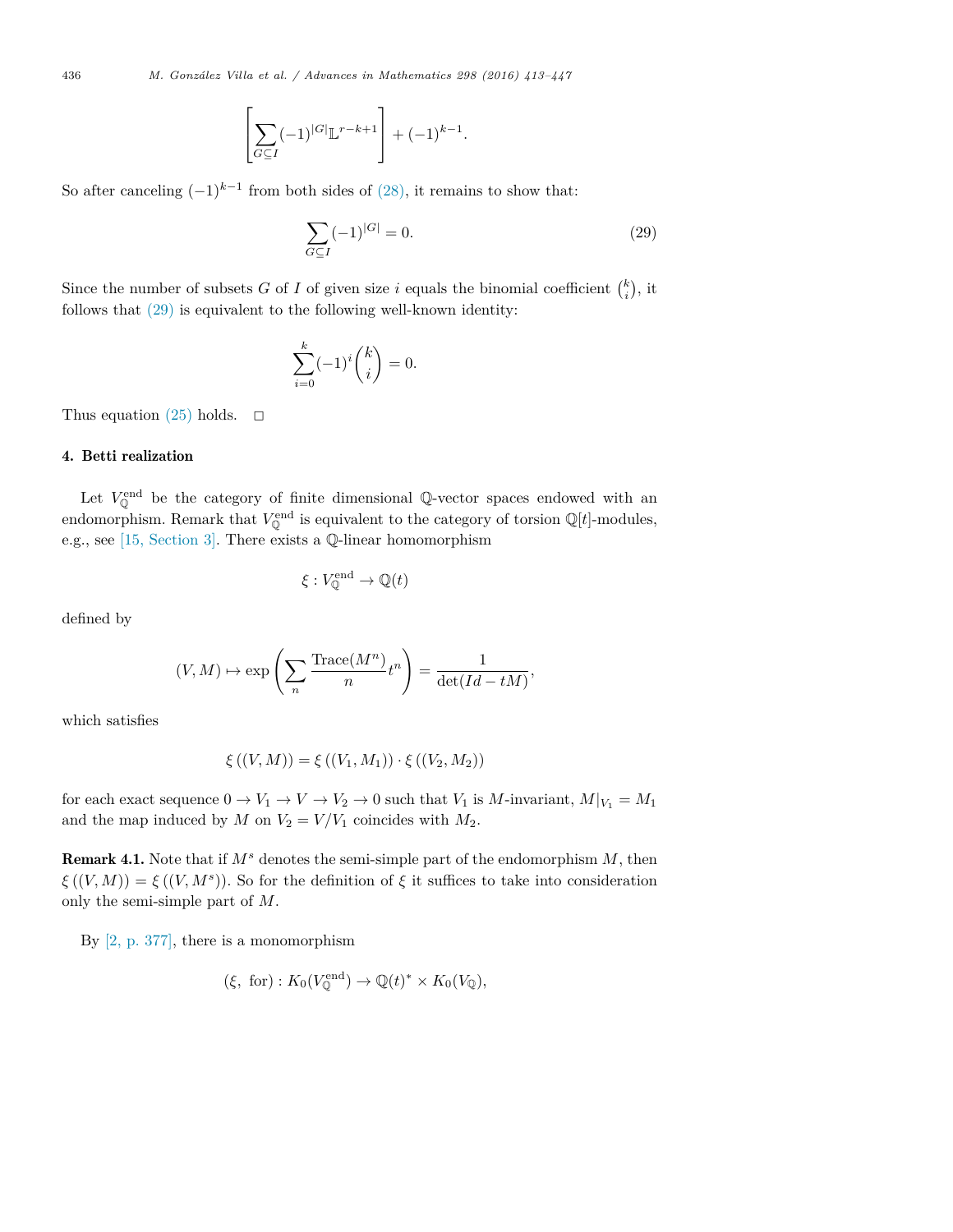for: 
$$
K_0(V_{\mathbb{Q}}^{\text{end}}) \to K_0(V_{\mathbb{Q}}), \quad [(V, M)] \mapsto [V]
$$

the corresponding forgetful functor. Hence, by Remark 4.1, this identification yields that

$$
[(V, M)] = [(V, M^s)] \in K_0(V^{\text{end}}_{\mathbb{Q}}).
$$
\n(30)

Denote by  $V^{\text{aut}}_{\mathbb{Q}}$  the category of finite dimensional  $\mathbb{Q}\text{-vector spaces}$  endowed with a finite order automorphism. Then there exists an additive map (called the *Betti realization*)

$$
\chi_b: K_0(\text{Var}_{\mathbb{C}}^{\hat{\mu}}) \to K_0(V_{\mathbb{Q}}^{\text{aut}}) \to K_0(V_{\mathbb{Q}}^{\text{end}})
$$

such that

$$
[Y,\sigma]\mapsto [H^*_c(Y;\mathbb{Q}),\sigma^*]:=\sum_{i\geq 0}(-1)^i[H^i_c(Y;\mathbb{Q}),\sigma_i^*],
$$

where  $\sigma_i^*$  denotes the automorphism of  $H_c^i(Y, \mathbb{Q})$  induced by the action of  $\sigma$ . Here, the compactly supported cohomology is used in order to fit with the scissor relation (3) in the motivic Grothendieck group  $K_0(\text{Var}_{\mathbb{C}}^{\hat{\mu}})$ .

We can therefore define a homomorphism

$$
\xi_{mot}: K_0(\text{Var}_{\mathbb{C}}^{\hat{\mu}}) \to (\mathbb{Q}(t)^*, \cdot)
$$

by the composition  $\xi_{mot} := \xi \circ \chi_b$ , i.e.,

$$
\xi_{mot}([Y,\sigma]) = Z_Y(t),
$$

where

$$
Z_Y(t) := \prod_{i \ge 0} \left[ \det(\mathrm{Id} - t \cdot \sigma_i^*, H_c^i(Y; \mathbb{Q})) \right]^{(-1)^{i+1}}
$$

is the zeta function of the  $\hat{\mu}$ -action  $\sigma$  on *Y*.

Back to our geometric situation, the deck transformation  $T$  of the infinite cyclic cover *T*<sup>\*</sup><sub>*X,E,*∆</sub> induces automorphisms *T*<sup>\*</sup> on each group  $H_c^i(T^*_{X,E,\Delta})$ . The corresponding zeta function of *T* is defined by:

$$
Z_{\widetilde{T}_{X,E,\Delta}^*}(t) := \prod_{i \geq 0} \left[ \det \left( \mathrm{Id} - t \cdot T_i^*, H_c^i(\widetilde{T}_{X,E,\Delta}^*) \right) \right]^{(-1)^{i+1}}.
$$

Recall from Remark 4.1 that it suffices to take into consideration only the semisimple (hence of finite order) part of  $T_i^*$ .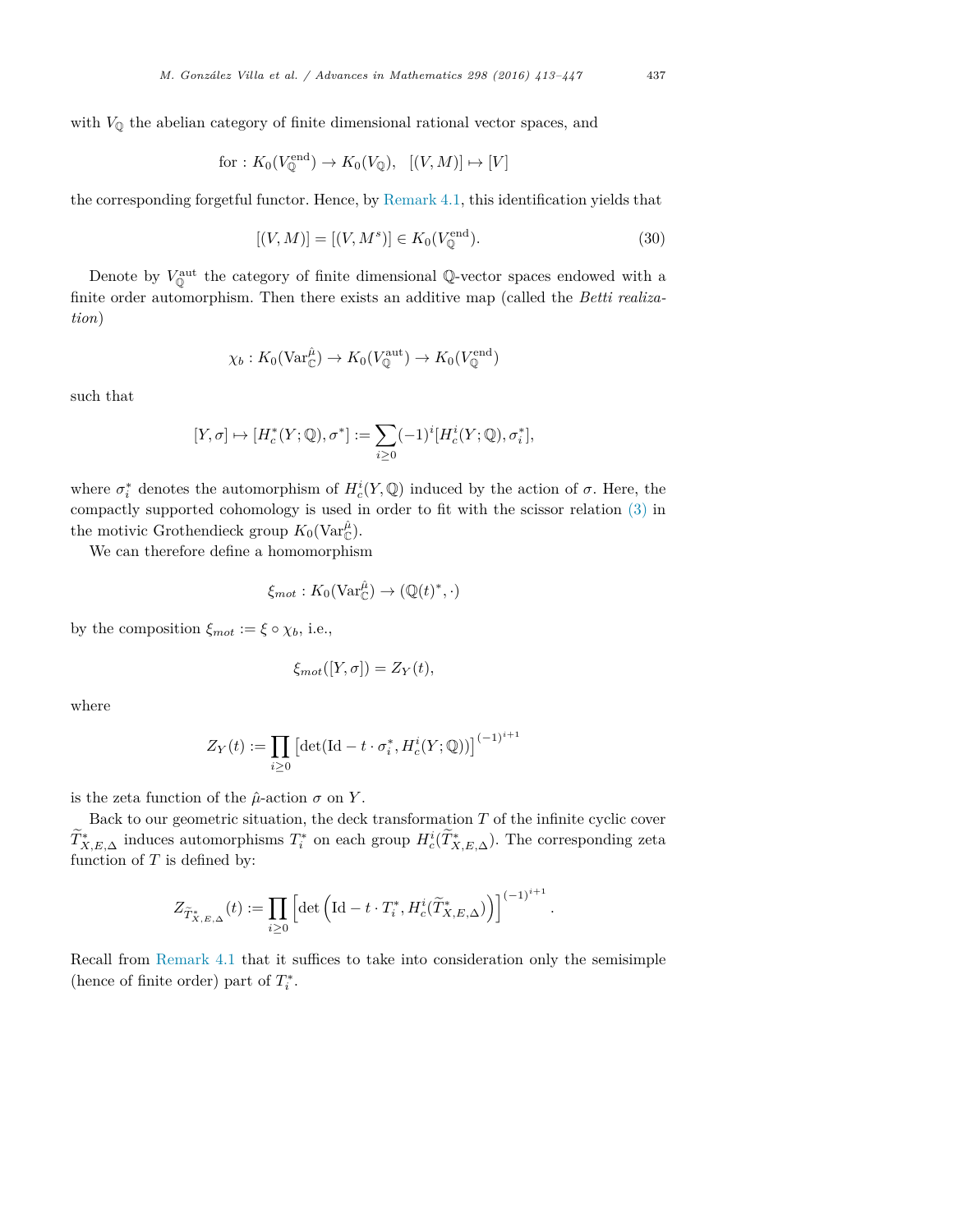The main result of this section describes the Betti realization of the motivic infinite cyclic cover *SX,E,*<sup>∆</sup>.

Proposition 4.2. *The Betti realization of the motivic infinite cyclic cover of finite type is given by the cohomology with compact support of*  $T^*_{X,E,\Delta}$ *, i.e.,* 

$$
\chi_b(S_{X,E,\Delta}) = \sum_{i\geq 0} (-1)^i [H_c^i(\widetilde{T}_{X,E,\Delta}^*), T_i^*] \in K_0(V_{\mathbb{Q}}^{\text{aut}}). \tag{31}
$$

*Equivalently,*

$$
\xi_{mot}(S_{X,E,\Delta}) = Z_{\widetilde{T}^*_{X,E,\Delta}}(t). \tag{32}
$$

*In particular, (by taking degrees) the topological Euler characteristic of*  $T^*_{X,E,\Delta}$  *is computed by*

$$
\chi(\widetilde{T}_{X,E,\Delta}^*) = \chi(S_{X,E,\Delta}).\tag{33}
$$

Proof. Consider the *T*-equivariant Mayer–Vietoris spectral sequence for the open cover  ${T_{E_i^{\circ}}^*}$ *i*<sup>*i*</sup>€*J* of  $T_{X,E,\Delta}^*$ *, i.e.,* 

$$
E_1^{p,q}=\bigoplus_{|I|=p+1}H^q_c(\widetilde T^*_{E_I^o})\Rightarrow H^{p+q}_c(\widetilde T^*_{X,E,\Delta}),
$$

in which we identify the intersections  $\bigcap_{i\in I} T^*_{E_i^{\circ}} = T^*_{E_I^{\circ}}$  as in Proposition 2.4. By using the additivity of the universal Euler characteristic  $W \to [W] \in K(V_{{\mathbb{Q}}}^{\text{aut}})$ , for  $W \in V_{{\mathbb{Q}}}^{\text{aut}}$ , we have the identity:

$$
\sum_{i\geq 0} (-1)^{i} [H_c^i(\widetilde{T}_{X,E,\Delta}^*)] = \sum_{i,j\geq 0} (-1)^{i+j} [E_1^{i,j}]
$$
  

$$
= \sum_{i,j\geq 0} (-1)^{i+j} \left[ \bigoplus_{|I|=j+1} H_c^i(\widetilde{T}_{E_I^o}^*) \right]
$$
  

$$
= \sum_{\emptyset \neq I \subseteq J} (-1)^{|I|-1} \left( \sum_{i\geq 0} (-1)^{i} [H_c^i(\widetilde{T}_{E_I^o}^*)] \right).
$$

By using the definition of the motivic infinite cyclic cover  $S_{X,E,\Delta}$ , it thus suffices to check formula (31) for each stratum  $E_I^{\circ}$ , i.e., we have to show that the following identity holds

$$
\chi_b([\widetilde{E}_I^{\circ}](\mathbb{L}-1)^{|I|-1}) = \sum_{i\geq 0} (-1)^i [H_c^i(\widetilde{T}_{E_I^{\circ}}^*)],\tag{34}
$$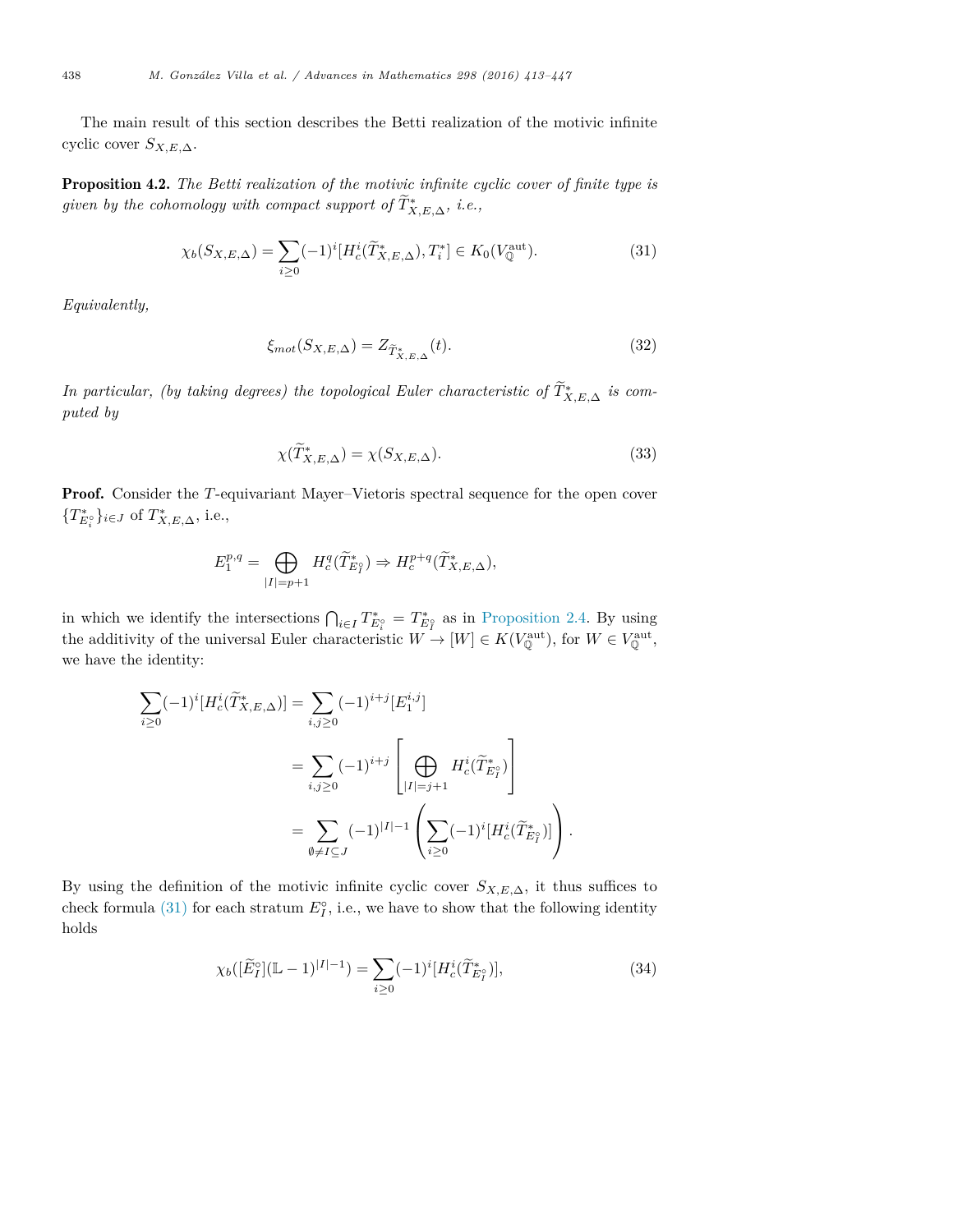or equivalently (after applying *ξ*),

$$
\xi_{mot}([\widetilde{E}_{I}^{\circ}](\mathbb{L}-1)^{|I|-1}, \sigma_{I}) = \prod_{i \geq 0} \left[ \det(\mathrm{Id} - t \cdot T_{i}^{*}, H_{c}^{i}(\widetilde{T}_{E_{I}^{\circ}}^{*})) \right]^{(-1)^{i+1}}
$$
  

$$
= Z_{\widetilde{T}_{E_{I}^{\circ}}^{*}}(t), \tag{35}
$$

with  $\sigma_I$  denoting the corresponding  $\mu_{m_I}$ -action. On the other hand, by definition,

$$
\xi_{mot}([\widetilde{E}_I^{\circ}](\mathbb{L}-1)^{|I|-1}, \sigma_I) = Z_{\widetilde{E}_I^{\circ} \times (\mathbb{C}^*)^{|I|-1}}(t),
$$

so it remains to prove the equality of zeta functions:

$$
Z_{\tilde{T}_{E_{I}^{\circ}}^{*}}(t) = Z_{\tilde{E}_{I}^{\circ} \times (\mathbb{C}^{*})^{|I|-1}}(t).
$$
\n(36)

(Note that in (36), the product  $\widetilde{E}_I^{\circ} \times (\mathbb{C}^*)^{|I|-1}$  can be replaced by any Zariski locally trivial fibration over  $\widetilde{E}_I^{\circ}$  with fiber  $(\mathbb{C}^*)^{|I|-1}$ , as they give the same element in  $K_0(\text{Var}_{\mathbb{C}}^{\hat{\mu}})$ .)

By Lemmas 3.1 and 3.2, the long exact sequence of homotopy groups associated to the  $(\mathbb{C}^*)^{|I|}$ -fibration  $T^*_{E_I^{\circ}} \to E_I^{\circ}$  induces a locally trivial topological fibration

$$
\widetilde{T}^*_{E_I^{\circ}} \to \widetilde{E}_I^{\circ},\tag{37}
$$

with connected fiber  $(\mathbb{C}^*)^{|I|} \simeq (\mathbb{C}^*)^{|I|-1}$ , the infinite cyclic cover of  $(\mathbb{C}^*)^{|I|}$  defined by the kernel of the epimorphism  $\mathbb{Z}^{|I|} \to m_I \mathbb{Z}$  induced by the holonomy map  $\Delta$ . As before,  $T_{E_I^*}^*$  is the infinite cyclic cover of  $T_{E_I^*}^*$  defined by  $\Delta$ , and  $E_I^{\circ}$  is the unbranched  $\mu_{m_I}$ -cover of  $E_I^{\circ}$  with holonomy  $\Delta_I$ .

For a sufficiently fine cover of  $E_I^{\circ}$  by  $\mu_{m_I}$ -invariant sets, the fibration (37) becomes trivial. Hence (36) follows from the multiplicativity of zeta functions, i.e., from the equality

$$
Z_{U_1 \cup U_2}(t) = \frac{Z_{U_1}(t) \cdot Z_{U_2}(t)}{Z_{U_0}(t)}
$$

for *T*-invariant sets  $U_1$ ,  $U_2$  with  $U_0 = U_1 \cap U_2$ . This multiplicativity is easily deduced from the corresponding Mayer–Vietoris long exact sequence.

It is now easy to see that the common value of the terms in (36) is  $(1 - t^{m_I})^{-\chi(E_I^o)}$  if  $|I| = 1$ , and it is 1 otherwise.  $\Box$ 

Remark 4.3. More generally, there is a *Hodge realization* homomorphism

$$
\chi_h: K_0(\text{Var}_{\mathbb{C}}^{\hat{\mu}}) \to K_0(\text{HS}^{\text{mon}})
$$

defined by the same formula as  $\chi_b$ , with  $K_0(\text{HS}^{\text{mon}})$  the Grothendieck group of monodromic Hodge structures (i.e., endowed with an automorphism of finite order), cf. [7].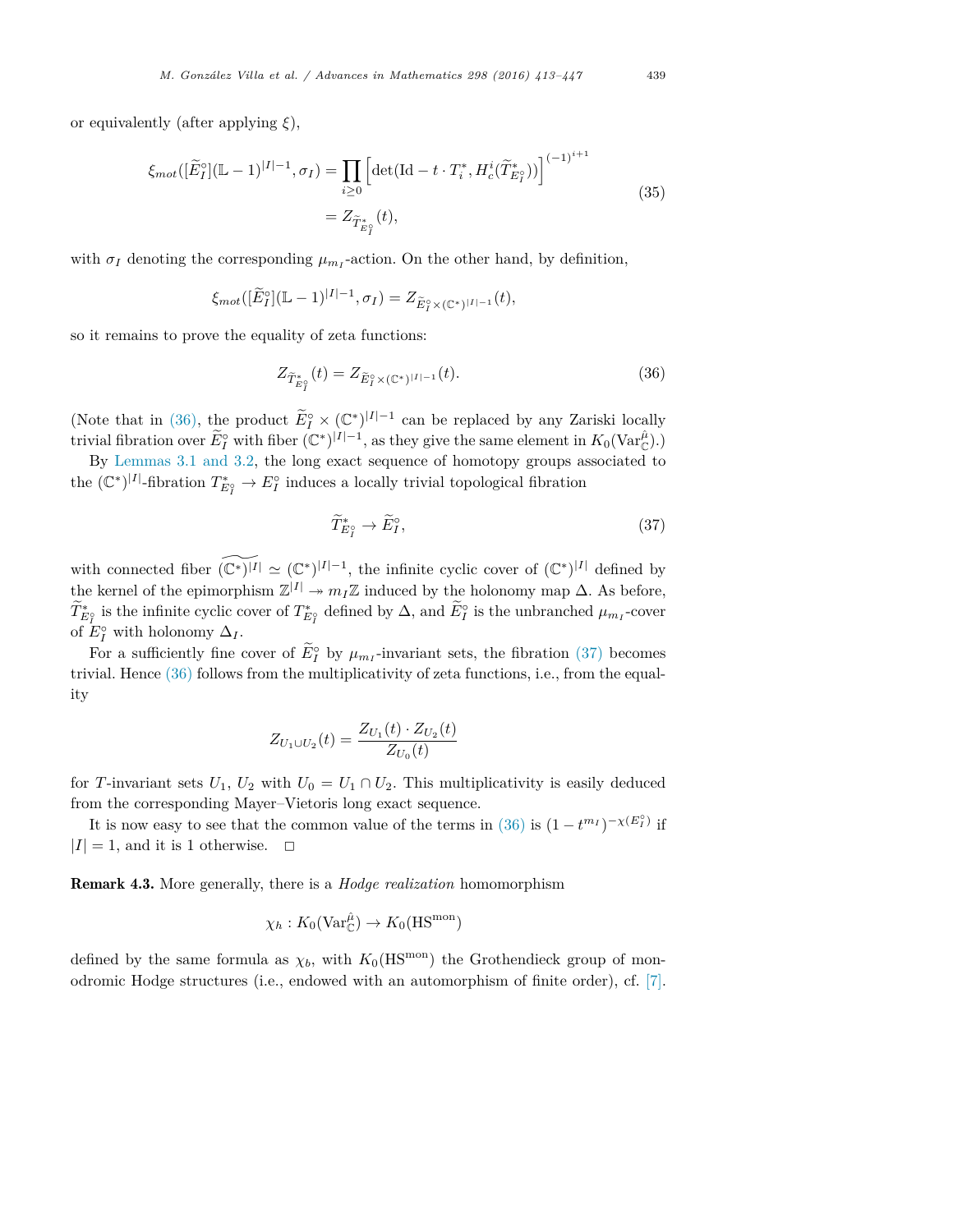In the case when the compactly supported cohomology of the infinite cyclic cover of  $T_E^*$ admits mixed Hodge structures (e.g., see  $[21, \text{Section 6}]$  for such a situation), the above proposition can be extended to show that the corresponding class in  $K_0(HS^{mon})$  is the Hodge realization of the motivic infinite cyclic cover of  $T_E^*$ . On the other hand, for an arbitrary infinite cyclic cover  $T^*_{X,E,\Delta}$  of finite type, even when a construction of a mixed Hodge structure is absent,  $\chi_h$  provides "its class".

### 5. Relation with motivic Milnor fiber

Denef and Loeser introduced the *local motivic Milnor fiber*  $S_{f,x}$  at a point *x* for a nonconstant morphism  $f: \mathbb{C}^{d+1} \to \mathbb{C}$  with  $f(x) = 0$  (e.g., see [7, Def. 3.2.1, Def. 3.5.3] and the references therein) as a limit in the sense of  $[12, Section 2.8]$  (see  $[6, Lemma 4.1.1]$ ):

$$
S_{f,x} := -\lim_{T \to +\infty} Z(T) \in K_0(\text{Var}_{\mathbb{C}}^{\hat{\mu}})[\mathbb{L}^{-1}]
$$
\n(38)

of the *motivic zeta function*

$$
Z(T) := \sum_{n\geq 1} [\mathcal{X}_{n,1}] \mathbb{L}^{-(d+1)n} T^n \in K_0(\text{Var}_{\mathbb{C}}^{\hat{\mu}}) [\mathbb{L}^{-1}][[T]],
$$
\n(39)

where  $\mathcal{X}_{n,1}$  denotes the set of  $(n+1)$ -jets  $\varphi$  of  $\mathbb{C}^{d+1}$  centered at *x* such that  $f \circ \varphi = t^n + \dots$ Note that there is a good action of the group  $\mu_n$  (hence of  $\hat{\mu}$ ) on  $\mathcal{X}_{n,1}$  by  $\lambda \times \varphi \mapsto \varphi(\lambda \cdot t)$ .

The following result relates the concepts of motivic Milnor fiber and the motivic infinite cyclic cover, respectively.

**Theorem 5.1.** Let  $f: \mathbb{C}^{d+1} \to \mathbb{C}$  be a non-constant morphism with  $f(x) = 0$ , and let  $p: X \to \mathbb{C}^{d+1}$  *be a log-resolution of the singularities of pair*  $(\mathbb{C}^{d+1}, f^{-1}(0))$ *. Choose p in* such a way that  $(p^{-1}(x))_{\text{red}}$  *is a union of components of*  $(p^{-1}(f^{-1}(0)))_{\text{red}}$ *. Let*  $E = \sum_{j \in J} E_j$  *be the irreducible component decomposition of*  $p^{-1}(f^{-1}(0))_{\text{red}}$ *, and let*  $A = \{i \in J \mid E_i \subset p^{-1}(x)\}.$  *Then the following hold:* 

- (1) For  $\epsilon > 0$  small enough, and  $B(x, \epsilon)$  a ball of radius  $\epsilon$  centered at  $x \in \mathbb{C}^{d+1}$ , the *map p provides a biholomorphic identification between*  $B(x, \epsilon) \setminus \{f = 0\}$  *and*  $T_{E^A}^*$ , *the* punctured regular neighborhood of the divisor  $E^A := \sum_{i \in A} E_i$ . In particular, the *map*  $\gamma \to \int_{\gamma}$  $\frac{df}{f}$  *can be viewed as a holonomy homomorphism:*  $\Delta : \pi_1(T_{EA}^*) \to \mathbb{Z}$  *of the* punctured neighborhood of  $E^A$ . This holonomy map takes the boundary  $\delta_i$  of any *small disk transversal to the irreducible component*  $E_i$  *of*  $E^A$  *to the multiplicity*  $m_i$ *of*  $E_i$  *in the divisor of*  $f \circ p$ *, i.e.,*  $\Delta(\delta_i) = m_i$  *for all*  $i \in A$ *.*
- (2) *One* has the following identity in  $K_0(\text{Var}_{\mathbb{C}}^{\hat{\mu}})[\mathbb{L}^{-1}]$ :

$$
\mathcal{S}_{f,x} = S_{X,E,\Delta}^A.
$$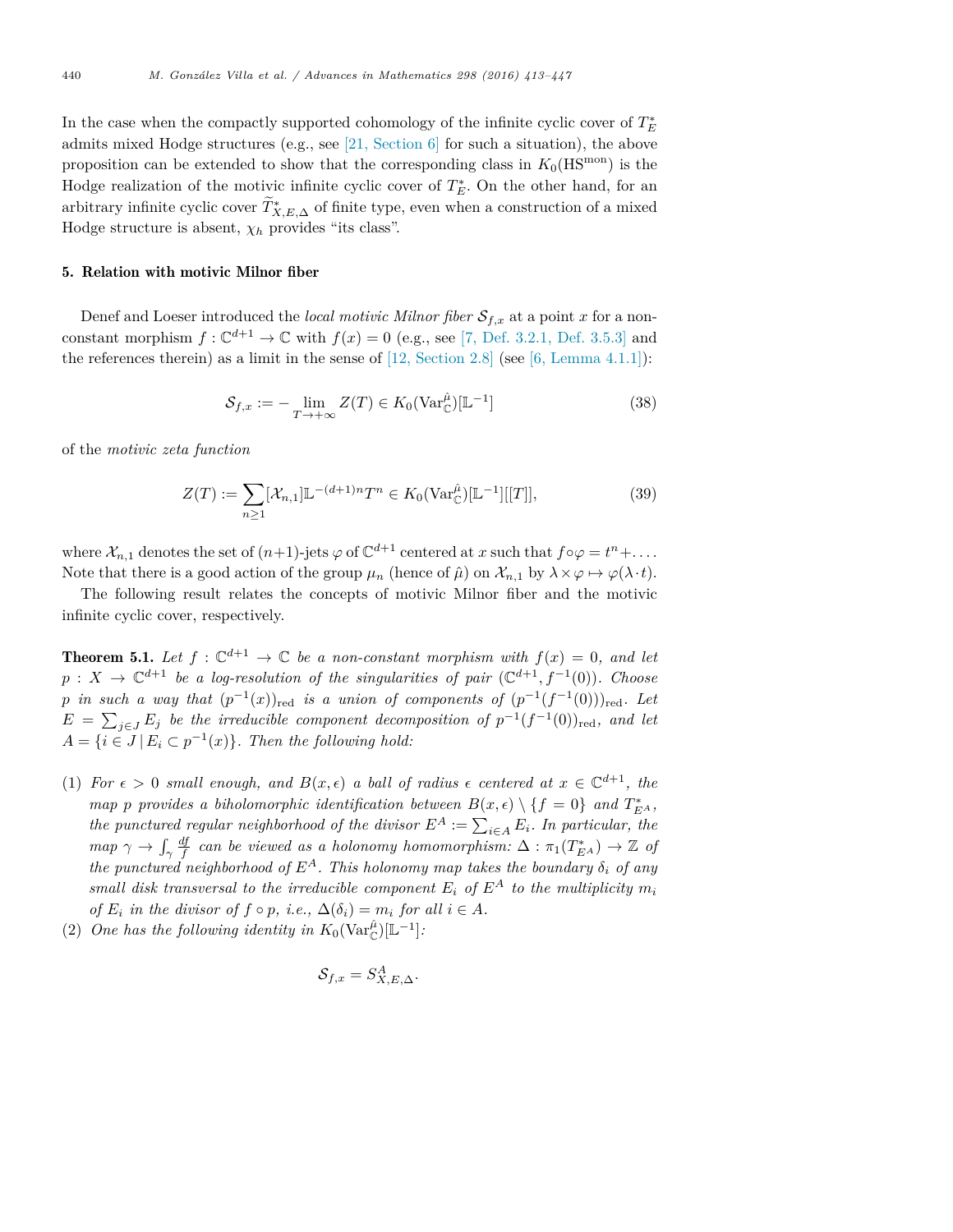**Proof.** We shall use the following formula (e.g.,  $[7,$  Def.3.5.3], which in turn is motivated by the calculation in [6, Theorem 2.2.1] and [5, Theorem 2.4]) for the motivic Milnor fiber  $S_{f,x}$  in terms of a log-resolution  $p: X \to \mathbb{C}^{d+1}$  of  $f^{-1}(0)$ :

$$
S_{f,x} = \sum_{\substack{\emptyset \neq I \subseteq J \\ I \cap A \neq \emptyset}} (-1)^{|I|-1} c_I (\mathbb{L} - 1)^{|I|-1},\tag{40}
$$

where  $c_I$  is the class of the unramified Galois cover  $\tilde{E}_I^{\circ} \in \text{Var}_{\mathbb{C}}^{\hat{\rho}}$  of  $E_I^{\circ}$ , with Galois group  $\mu_{m_I}$ , defined as follows. Let  $m_i$  be the multiplicity of  $E_i$  in the divisor of  $f \circ p$  and  $m_I = \gcd(m_i | i \in I)$ . Given an affine Zariski open subset *U* of *X* such that  $f \circ p = uv^{m_I}$ on *U*, with  $u \in \Gamma(U, \mathcal{O}_U)$  a unit and *v* a morphism from *U* to  $\mathbb{C}$ , the restriction  $\widetilde{E}_I^{\circ}|_U$  of  $\widetilde{E}_I^{\circ}|_U$  $E_I^{\circ}$  over  $E_I^{\circ}|_U := E_I^{\circ} \cap U$  is defined by

$$
\widetilde{E}_I^{\circ}|_U = \{ (z, y) \in \mathbb{C} \times E_I^{\circ}|_U \, | \, z^{m_I} = cu^{-1} \}. \tag{41}
$$

There is a natural  $\mu_{m_I}$ -action defined by multiplying the *z*-coordinate with the elements of  $\mu_{m_I}$ , whose corresponding quotient yields the covering map:  $\widetilde{E}^{\circ}_I|_U \to E^{\circ}_I|_U$ . We denote this action  $\sigma'_I$ . For proving our theorem, it suffices to show that, as elements of  $\text{Var}_{\mathbb{C}}^{\hat{\mu}}$ , the cover  $(\widetilde{E}_I^{\circ}|_U, \sigma'_I)$  coincides with the cover  $(\widetilde{E}_I^{\circ}|_{U_{\mathcal{I}}}\sigma_I)$  from Definitions 3.3 and 3.5, where we let as above  $E_I^{\circ}|_U$  denote the restriction of  $E_I^{\circ}$  over  $U$ .

Let  $M_f$  denote the Milnor fiber  $\{f = c\} \cap B(x, \epsilon) \subset B(x, \epsilon) \setminus \{f = 0\} \cong T_{E^A}^*$ . For a sufficiently small subset  $U \subset E_I^{\circ}$  we can choose a trivialization of  $T_{E^A}|_U$  which yields a trivialization as a  $(\mathbb{C}^*)^{|I|}$ -bundle of the subset  $T^*_{U,E_I^{\circ}} := T^*_{E_I^{\circ}}|_U$  of  $T^*_{EA}$ . Let

$$
M_{U,E_I^{\circ}} = M_f \cap T_{U,E_I^{\circ}}^* \subset T_{U,E_I^{\circ}}^* = E_I^{\circ}|_U \times (\mathbb{C}^*)^r,
$$

with  $r = |I|$ . In the latter identification,  $M_{U,E_I^{\circ}}$  is the hypersurface given by  $z_1^{m_1} \cdots z_r^{m_r} =$  $cu^{-1}$  (where  $z_i$  are the coordinates in the torus). It follows that fibers of  $M_{U,E_I^{\circ}}$  over  $E_I^{\circ}|_U$ are disjoint unions of  $m_I$  translated subgroups  $z_1^{\frac{m_I}{m_I}} \cdots z_r^{\frac{m_r}{m_I}} = \lambda \omega_{m_I}$  where  $\lambda^{m_I} = cu^{-1}$ and  $\omega_{m_I} \in \mu_{m_I}$ . Each such translated subgroup is biholomorphic to a torus  $(\mathbb{C}^*)^{r-1}$ . In fact, the Stein factorization presents  $M_{U,E_I^c}$  as a  $(\mathbb{C}^*)^{r-1}$ -torus fibration over  $\widetilde{E_I^c}|_U$ , with the map  $M_{U,E_I^{\circ}} \to \widetilde{E_I^{\circ}}|_U$  induced by  $(z_1,...z_r) \mapsto z = z_1^{\frac{m_1}{m_1}} \cdots z_r^{\frac{m_r}{m_r}}$ .

Next consider the following commutative diagram:

$$
\begin{array}{ccc}\n\pi_1((\mathbb{C}^*)^{r-1}) & \to & \pi_1((\mathbb{C}^*)^r) \\
\downarrow & & \downarrow & \searrow \\
\pi_1(M_{U,E_I^c}) & \to & \pi_1(T_{U,E_I^c}^*) & \stackrel{\Delta}{\to} & \mathbb{Z} \\
\downarrow & & \downarrow & \downarrow & \downarrow \\
\pi_1(E_I^{o} \approx |_U) & \to & \pi_1(E_I^o|_U) & \stackrel{\Delta_{m_I}}{\to} & \mathbb{Z}_{m_I}\n\end{array}
$$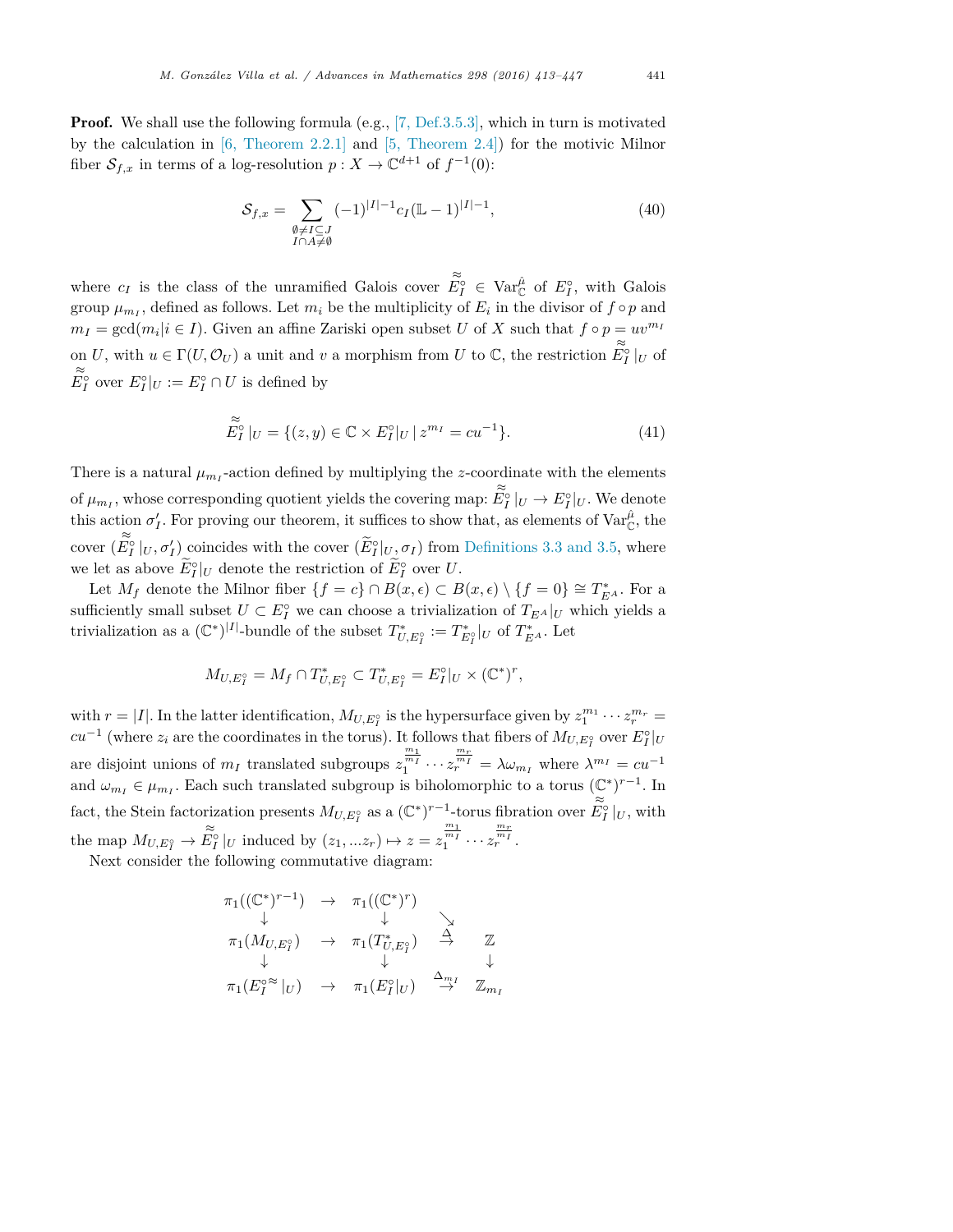induced by the fibrations described above. Here  $\Delta$  is the holonomy described in (1) and  $\Delta_{m_I}$  is the map induced by  $\Delta$  as described in Lemma 3.1.

To conclude the proof of the theorem it is enough to show that image of  $\pi_1(\widetilde{E}_I^{\circ}|_U)$ belongs to the kernel of the map  $\Delta_{m_I}$ , since  $\ker(\Delta_{m_I}) = \pi_1(E_I^{\circ}|_U)$  by our construction and both groups  $\pi_1(\widetilde{E}_I^{\circ}|_U)$  and  $\pi_1(\widetilde{E}_I^{\circ}|_U)$  have index  $m_I$  in  $\pi_1(E_I^{\circ}|_U)$ . Notice that the restriction of  $\Delta$  on  $M_f \subset T_{E^A}^*$  yields  $\Delta : \pi_1(M_f) \to \mathbb{Z}$ , which is trivial since for any  $\gamma \subset M_f$  one has  $\int_{\gamma}$  $\frac{df}{f} = 0$  (as  $f(\gamma)$  is constant). Hence the composition of maps in the middle row of the above diagram is trivial. By commutativity, the image of the composition

$$
\pi_1(M_{U,E_I^{\circ}}) \to \pi_1(\widetilde{E_I^{\circ}}|_U) \to \pi_1(E_I^{\circ}|_U) \to \mathbb{Z}_{m_I}
$$

is also trivial. Moreover, the homomorphism  $\pi_1(M_{U,E_I^o}) \to \pi_1(\widetilde{E_I^o}|_U)$  is surjective since it is induced by the map  $M_{U,E_I^o} \to \tilde{E_I^o}|_U$  which is a fibration with connected fibers. Therefore the composition  $\pi_1(\widetilde{E}_I^{\circ}|_U) \to \pi_1(E_I^{\circ}|_U) \to \mathbb{Z}_{m_I}$  is trivial and the claim follows.  $\Box$ 

Remark 5.2. Note that Theorems 5.1 and 3.7 give a direct proof of the fact that the right-hand side of formula (40) expressing the Denef–Loeser motivic Milnor fiber in terms of a log-resolution is actually independent of the choice of log-resolution. This was apriori known only because of the relation (38) with the motivic zeta function (which is intrinsically defined by Denef–Loeser in terms of arc spaces as in  $(39)$ ), see also the discussion in [7, Section 3.5]. It should also be noted that our proof of independence of  $(40)$  of the choice of log resolution does not make sense of the third relation  $(5)$  in the motivic Grothendieck group  $K_0(\text{Var}_{\mathbb{C}}^{\hat{\mu}})$ . As a consequence, our results also imply the well-definedness of the Denef–Loeser motivic nearby and vanishing cycles without the use of the third relation (5) in the motivic Grothendieck group (which was needed for the approach via arc spaces).

Let us consider now a non-constant morphism  $f: \mathbb{C}^{d+1} \to \mathbb{C}$  with  $f(0) = 0$ . As described at the end of Section 2, by Milnor's fibration theorem  $[24]$ , there is a locally trivial fibration  $\pi : B_{\epsilon,\delta} \to D_{\delta}^*$  associated to  $f$  and the origin  $0 \in \mathbb{C}^n$ . Let us call  $T_f$  the corresponding monodromy map. Since the infinite cyclic cover of  $B_{\epsilon,\delta}$  and the Milnor fiber  $M_f$  at the origin are homotopically equivalent, we have the following corollary as a consequence of Theorems 4.2 and 5.1. This is a weak version of Theorem 4.2.1 in  $[6]$ , see also [5].

Corollary 5.3. *The Betti realization of the motivic Milnor fiber of f at the origin coincides with the Betti invariant of the monodromy*  $T_f$ , *i.e.*,

$$
\chi_b(\mathcal{S}_{f,0}) = \sum_i (-1)^i [H_c^i(M_f), T^*_{M_f}].
$$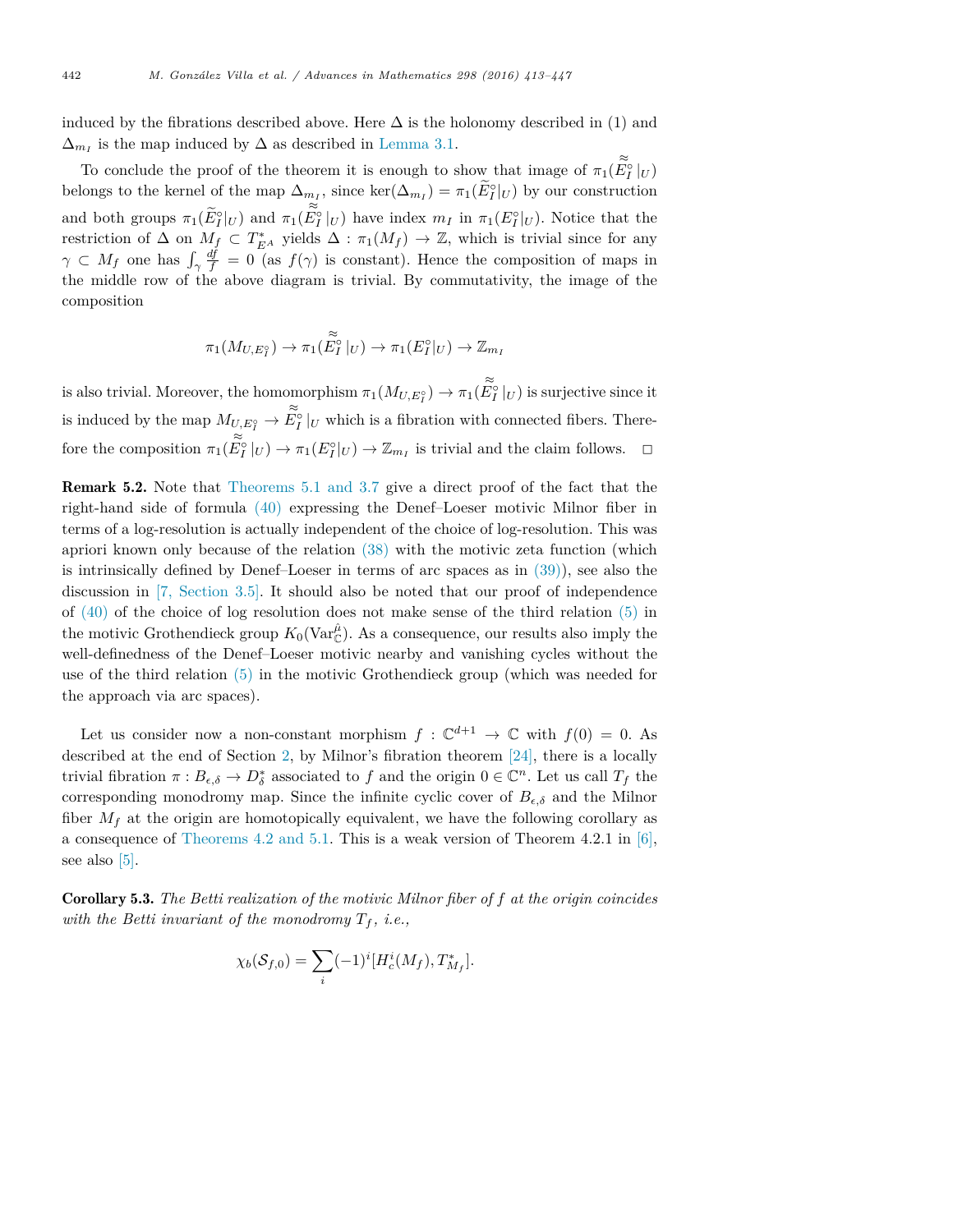## 6. Motivic Milnor fibers at infinity and motivic Milnor fibers associated with rational functions

In this last section, we outline further geometric situations in which our main construction allows to obtain motivic invariants for which we also obtain Betti realizations.

Let  $f, g \in \mathbb{C}[x_1, \dots, x_n]$  be two polynomials, with deg( $f$ ) – deg( $g$ ) =  $k \geq 0$ . Consider the pencil of hypersurfaces in  $\mathbb{P}^n = \text{Proj } \mathbb{C}[x_0, x_1, \dots, x_n]$  of degree  $\deg(f)$  given by

$$
\lambda \bar{f} + \mu \bar{g} x_0^k = 0,
$$

where  $\bar{f}$ ,  $\bar{g}$  denote the homogenizations of  $f$  and  $g$ , respectively, and  $[\lambda : \mu] \in \mathbb{P}^1$ . The rational map  $\pi_{f,g}: \mathbb{P}^n \to \mathbb{P}^1$  corresponding to this pencil is given by  $[x_0: \cdots : x_n] \mapsto$  $[\bar{f} : \bar{g}x_0^k]$ . Let  $\phi : \widetilde{\mathbb{P}^n}_{f,g} \to \mathbb{P}^n$  be a resolution of the indeterminacy points of the rational map  $\pi_{f,g}$  (i.e., the set of solutions of  $\bar{f} = \bar{g}x_0^k = 0$ ), cf. [11, 7.1.2]; in a small ball about an indeterminacy point the restriction of the map  $\pi_{f,g}$  to the complement of  ${g = 0}$  is given by  $f/g$ , where the target of  $f/g$  is identified with  $\mathbb{P}^1 \setminus \{[1:0]\}$ . Let us denote by  $\tilde{\pi}_{f,g}$ the composition  $\widetilde{\mathbb{P}^n}_{f,g} \stackrel{\phi}{\to} \mathbb{P}^n \stackrel{\pi_{f,g}}{\to} \mathbb{P}^1$ . Note that the proper transforms under  $\phi$  of divisors  $\pi_{f,g}^{-1}([\lambda:\mu])$  and  $\pi_{f,g}^{-1}([\lambda':\mu'])$  have empty intersection provided  $[\lambda:\mu] \neq [\lambda':\mu']$ . After possibly additional blow-ups, we can assume (using the same notations) that the fibers  $E_0 = \tilde{\pi}_{f,g}^{-1}([0:1])$  and  $E_{\infty} = \tilde{\pi}_{f,g}^{-1}([1:0])$  (i.e., the total transform of the divisors  $\bar{f} = 0$ and  $\bar{g}x_0^k = 0$ , respectively) are both normal crossing divisor on  $\mathbb{P}^n_{f,g}$ . We shall assume from now on that  $\mathbb{P}^n_{f,g}$  already satisfies this condition.

The following is a standard consequence of transversality theory in the context of stratified spaces.

**Proposition 6.1.** Let  $F \subset \mathbb{P}^n_{f,g}$  be the union of components of the total transform of the *pencil such that for generic*  $t \in \mathbb{P}^1$  *the proper preimage of t has non-empty intersection with F. Then:*

- 1. *The variety F is always non-empty, and its irreducible components map surjectively onto*  $\mathbb{P}^1$ *. There is a finite subset*  $D \subset \mathbb{P}^1$  *such that*  $\tilde{\pi}_{f,g}$  *is a locally trivial topological* fibration over  $\mathbb{P}^1 \setminus D$  and, for any  $t \in \mathbb{P}^1 \setminus D$ , the fiber  $\widetilde{\pi}_{f,g}^{-1}(t)$  is transversal to F.
- 2. The restriction of  $\widetilde{\pi}_{f,g}$  to  $\widetilde{\pi}_{f,g}^{-1}(\mathbb{P}^1 \setminus D) \setminus (F \cap \widetilde{\pi}_{f,g}^{-1}(\mathbb{P}^1 \setminus D))$  is a locally trivial topological *fibration with fiber homeomorphic to*  $\widetilde{\pi}_{f,g}^{-1}(t) \setminus (F \cap \widetilde{\pi}_{f,g}^{-1}(t)).$
- 3. Let  $S \subset \mathbb{P}^1$  be a sufficiently small disk in  $\mathbb{P}^1$  centered at  $[0:1]$  (resp. at  $[1:0]$ ) such that  $S \cap D = \emptyset$ , and let  $S^*$  be the disc S punctured at its center. Then  $\widetilde{\pi}_{f,g}^{-1}(S^*) \setminus (F \cap \widetilde{\pi}_{f,g}^{-1}(S^*))$  $\widetilde{\pi}_{f,g}^{-1}(S^*))$  *is homeomorphic to a small punctured regular neighborhood of*  $\widetilde{E}_0 \setminus (E_0 \cap F)$  $(r \exp \left( E_{\infty} \cap F \right) \mid \text{in } \mathbb{P}^n_{f,g} \setminus F.$
- 4. Let  $c \in \mathbb{C}^n \subset \mathbb{P}^n$  be such that  $f(c) = g(c) = 0$ , *i.e.*, *c* is an indeterminacy point of *the rational map*  $\pi_{f,g}$  *outside the hyperplane at infinity.* For *sufficiently small*  $\epsilon$ *, let*  $B_{\epsilon}$  be a ball of radius  $\epsilon$  about c (so that the boundary of  $B_{\epsilon'}$  is transversal to both  $\{f=0\}$ ,  $\{g=0\}$  and their intersection, for all  $\epsilon' < \epsilon$ ). Finally, for  $\delta < \epsilon$ , let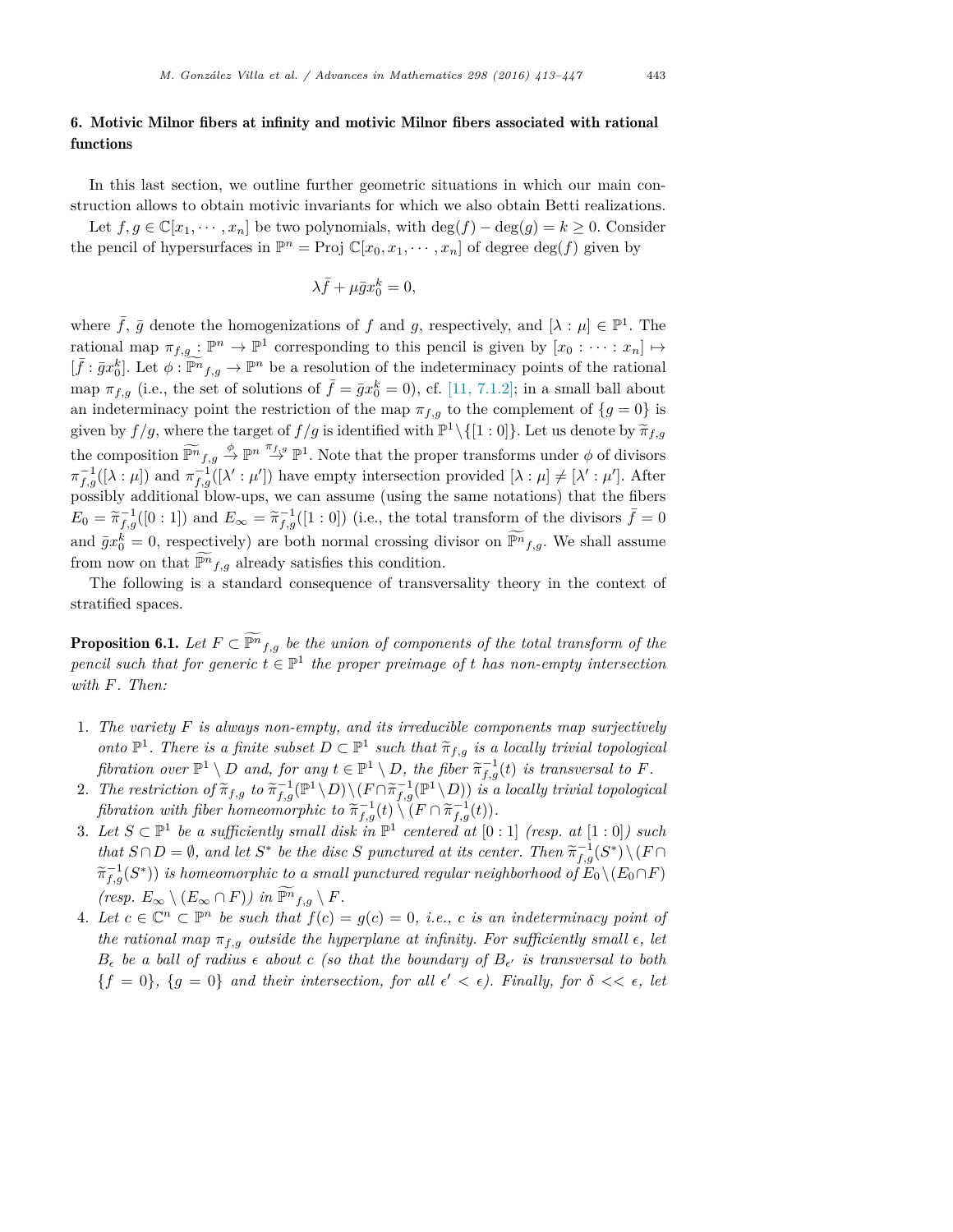$S_{\delta}^{*} \subset S^{*}$  *be a* punctured disk, where *S* is like in (3). Then, the restriction of the map  $\widetilde{\pi}_{f,g}$  from (2) to  $\phi^{-1}(B_{\epsilon}) \cap \widetilde{\pi}_{f,g}^{-1}(S_{\delta}^{*})$  is a locally trivial topological fibration over  $S_{\delta}^{*}$ .

Using this set up we can now make the following definition.

Definition 6.2. In the notations of Proposition 6.1,

- 1. the Milnor fiber  $M_{f,g,0}$  (resp.  $M_{f,g,\infty}$ ) for the value 0 (resp. for the value  $\infty$ ) of a rational function  $\frac{f}{g}$  is the manifold  $\widetilde{\pi}_{f,g}^{-1}(t) \setminus (F \cap \widetilde{\pi}_{f,g}^{-1}(t))$  for any  $t \in \mathbb{P}^1$  closed enough to  $[0:1]$  (resp. to  $[1:0]$ ). The monodromy of this Milnor fiber is the monodromy map of the locally trivial fibration from Proposition  $6.1(2)$ . We denote the monodromy of this fibration by  $T_{f,g,0}$  (resp. by  $T_{f,g,\infty}$ ).
- 2. the Milnor fiber  $M_{f,g,c,0}$  (resp.  $M_{f,g,c,\infty}$ ) of a *germ* of rational function at an indeterminacy point *c* for the value 0 (resp. value  $\infty$ ) is a generic fiber of the fibration from Proposition 6.1(4). We denote the monodromy of this fibration by  $T_{f,q,c,0}$  (resp. *Tf,g,c,*∞).

We shall refer to the composition

$$
\nabla : \pi_1 \left( \widetilde{\pi}_{f,g}^{-1}(S^*) \setminus (F \cap \widetilde{\pi}_{f,g}^{-1}(S^*)) \right) \to \pi_1(S^*) = \mathbb{Z}
$$

as the holonomy map of the punctured neighborhood of  $E_0 \setminus F$  (resp.  $E_{\infty} \setminus F$ ) as in Proposition 6.1(3).

#### Remark 6.3.

- 1. Generalizations of the notion of Milnor fiber in the context of rational functions were initiated by Gusein-Zade, Luengo and Melle-Hernandez [13,14], but see also [3,31].
- 2. Recall that given  $f \in \mathbb{C}[x_1, \dots, x_n]$ , the *Milnor fiber of*  $f$  *at infinity* is defined as  $M_f = f^{-1}(t)$  where  $|t| >> 0$ . Its topological type is independent of *t*, provided *|t*| is sufficiently large. Moreover, its cohomology  $H^{n-1}(M_f, \mathbb{Z})$  is endowed with the monodromy operator induced by the trivialization of the bundle  $\psi^*(M_{|t|=a})$ , where *M*<sub>|</sub>*t*<sub>|=</sub>*a* is the preimage under *f* of the circle  $S_a = \{t \in \mathbb{C} | |t| = a, a \in \mathbb{R} \}$  and  $\psi : [0,1] \to S_a$  is given by  $s \mapsto ae^{2\pi i s}$  (cf. [19,20,30]). This notion coincides with  $M_{f,1,\infty}$  in Definition 6.2(1).

In the above notations, we can now introduce motives associated to such topological objects (compare with [27]).

Definition 6.4. The *motivic Milnor fiber for the value zero (resp. for the value infinity)* of a rational function  $\frac{f}{g}$  is the class  $S^A_{\tilde{\mathbb{P}}^n_{f,g},E_0,\nabla} \in K_0(\text{Var}_{\mathbb{C}}^{\hat{\mu}})$  (resp. the class  $S^A_{\tilde{\mathbb{P}}^n_{f,g},E_{\infty},\nabla} \in$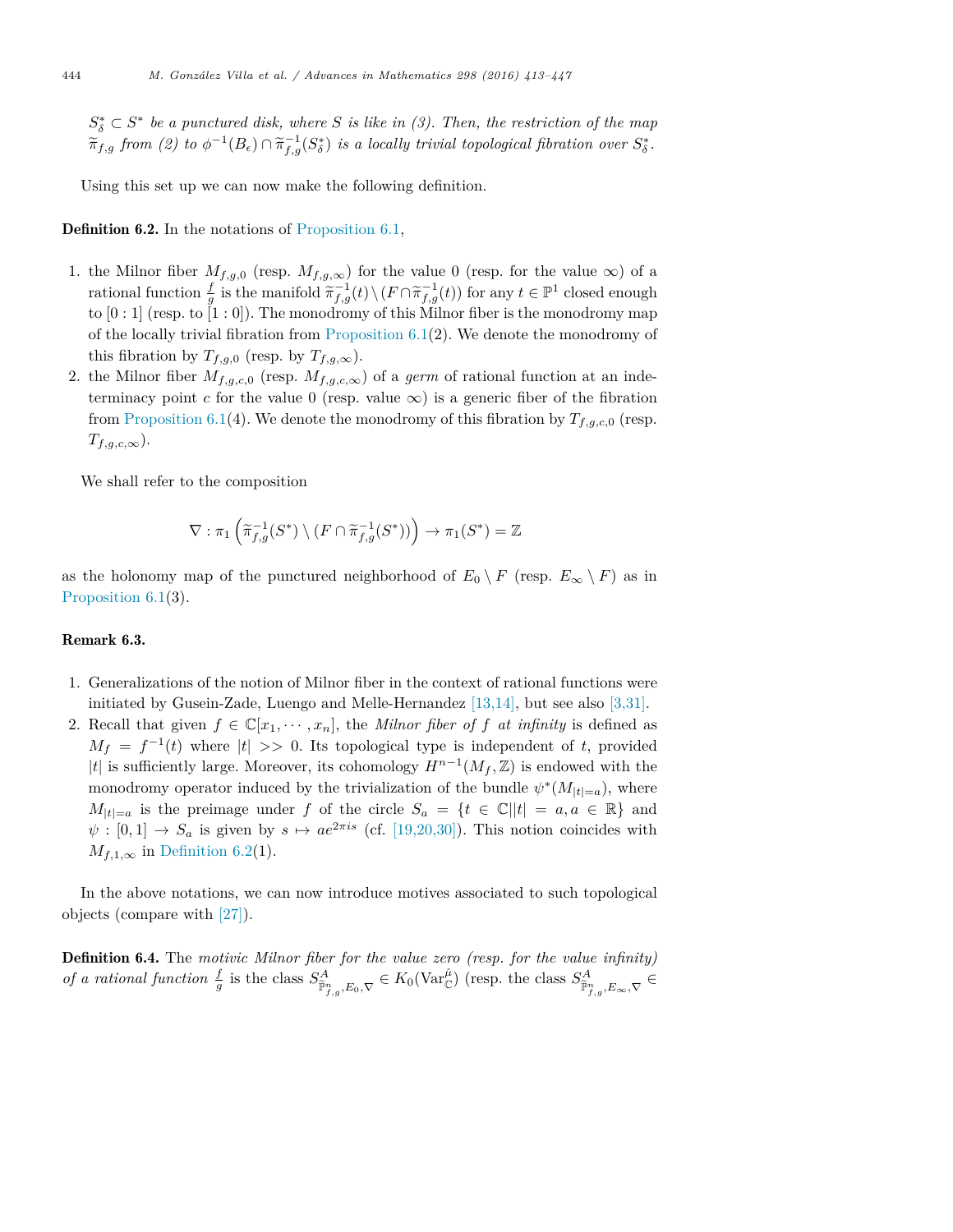$K_0(\text{Var}_{\mathbb{C}}^{\hat{\mu}})$ , in the sense of Definition 3.5, with *A* indexing the collection of components of  $E_0$  (resp.  $E_{\infty}$ ) not contained in *F*.

**Definition 6.5.** The *motivic Milnor fiber of a germ of rational function*  $\frac{f}{g}$  at an indeterminacy point *c*, with  $f(c) = g(c) = 0$ , for the value zero (resp. for the value infinity) is the class  $S^{A(c)}_{\tilde{\mathbb{P}}^n_{f,g},E_0,\nabla} \in K_0(\text{Var}^{\hat{\mu}}_{\mathbb{C}})$  (resp. the class  $S^{A(c)}_{\tilde{\mathbb{P}}^n_{f,g},E_{\infty},\nabla} \in K_0(\text{Var}^{\hat{\mu}}_{\mathbb{C}})$ ), in the sense of Definition 3.5, with *A*(*c*) indexing the collection of components of  $E_0$  (resp.  $E_{\infty}$ ) not contained in F and that map to the value c under the resolution  $\phi$  of the rational map  $\pi_{f,q}$ .

Remark 6.6. If *g* = 1 one obtains a notion of *motivic Milnor fiber of f at infinity*, compare for example with work by Matsui–Takeuchi [22] and Raibaut [26]. Another definition of motivic Milnor fibers for rational functions has been given by Raibaut in [27].

Finally, as in the case of Milnor fibers of germs of polynomials, motivic Milnor fibers of rational functions have Betti realizations and there are generalizations of Corollary 5.3 in this setting.

Corollary 6.7. *The Betti realization of the motivic Milnor fiber of a rational function f /g for the value zero (resp. for the value infinity) coincides with the Betti invariant of the monodromy*  $T_{f,g,0}$  *(resp. of the monodromy*  $T_{f,g,\infty}$ *), i.e.* 

$$
\chi_b(S^A_{\widetilde{\mathbb{P}}^n_{f,g},E_\bullet,\nabla})=\sum_i (-1)^i [H^i_c(M_{f,g,\bullet}),T^*_{M_{f,g,\bullet}}],
$$

*where* • *stands for* 0 *(resp.*  $\infty$ ).

Corollary 6.8. *The Betti realization of the motivic Milnor fiber for the value zero (resp. for the value) infinity of a germ of a rational function f /g at an indeterminacy point c coincides with the Betti invariant of the monodromy Tf,g,c,*<sup>0</sup> *(resp. of the monodromy Tf,g,c,*∞*), i.e.*

$$
\chi_b(S^{A(c)}_{\widetilde{\mathbb{P}}^n_{f,g},E_\bullet,\nabla})=\sum_i (-1)^i [H^i_c(M_{f,g,c,\bullet}),T^*_{M_{f,g,c,\bullet}}],
$$

*where*  $\bullet$  *stands for* 0 *(resp.*  $\infty$ *).* 

**Remark 6.9.**  $M_{f,q,0}$  and  $M_{f,q,\infty}$  are members of a family of complex (in fact, quasiprojective) manifolds. This can be used to associate a limit mixed Hodge structure, cf. [29], whose motive is the Hodge realization of the above motivic Milnor fibers.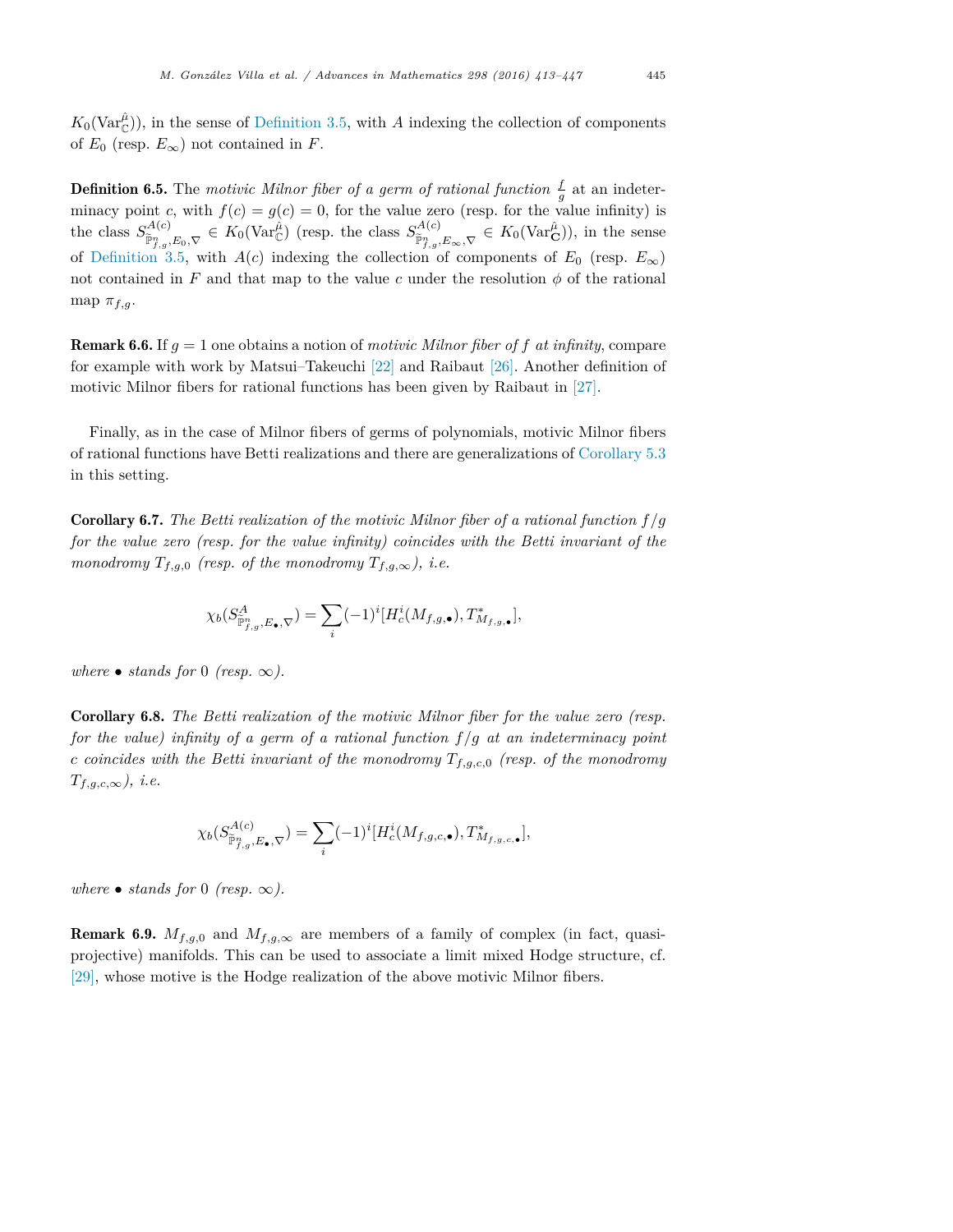#### Acknowledgments

The authors would like to thank Jörg Schürmann for his interest and comments on a preliminary version of this work. M. González Villa is partially supported by the grant MTM2010-21740-C02-02 from Ministerio de Ciencia e Innovación of the Goverment of Spain. A. Libgober is partially supported by a grant from the Simons Foundation. L. Maxim is partially supported by grants from NSF (DMS-1304999), NSA (H98230-14-1-0130), and by a grant of the Ministry of National Education, CNCS-UEFISCDI project number PN-II-ID-PCE-2012-4-0156.

#### References

- [1] D. Abramovich, K. Karu, K. Matsuki, J. Wlodarczyk, Torification and factorization of birational maps, J. Amer. Math. Soc. 15 (3) (2002) 531–572.
- [2] G. Almkvist, The Grothendieck ring of the category of endomorphisms, J. Algebra 28 (1974) 375–388.
- [3] A. Bodin, A. Pichon, J. Seade, Milnor fibrations of meromorphic functions, J. Lond. Math. Soc. 82 (2009) 311–325.
- [4] L. Bonavero, Factorisation faible des applications birationnelles, in: Séminaire Bourbaki, Vol. 2000/2001, in: Astérisque, vol. 282, 2002, Exp. No. 880, pp. vii, 1–37.
- [5] J. Denef, F. Loeser, Lefschetz numbers of iterates of the monodromy and truncated arcs, Topology 41 (5) (2002) 1031–1040.
- [6] J. Denef, F. Loeser, Motivic Igusa zeta functions, J. Algebraic Geom. 7 (3) (1998) 505–537.
- [7] J. Denef, F. Loeser, Geometry on arc spaces of algebraic varieties, in: European Congress of Mathematics, Vol. I, Barcelona, 2000, in: Progr. Math., vol. 201, Birkhäuser, Basel, 2001, pp. 327–348. [8] A. Dimca, Singularities and Topology of Hypersurfaces, Universitext, Springer, New York, 1992.
- [9] A. Dimca, A. Libgober, Regular functions transversal at infinity, Tohoku Math. J. 58 (4) (2006) 549–564.
- [10] A. Dimca, A. Némethi, Hypersurface complements, Alexander modules and monodromy, in: Real and Complex Singularities, in: Contemp. Math., vol. 354, Amer. Math. Soc., Providence, RI, 2004, pp. 19–43.
- [11] I. Dolgachev, Classical Algebraic Geometry. A Modern View, Cambridge University Press, Cambridge, 2012.
- [12] G. Guibert, F. Loeser, M. Merle, Iterated vanishing cycles, convolution, and a motivic analogue of a conjecture of Steenbrink, Duke Math. J. 132 (3) (2006) 409–457.
- [13] S.M. Gusein-Zade, I. Luengo, A. Melle-Hernández, Zeta functions of germs of meromorphic functions, and the Newton diagram, Funct. Anal. Appl. 32 (2) (1998) 93–99.
- [14] S.M. Gusein-Zade, I. Luengo, A. Melle-Hernández, Bifurcations and topology of meromorphic germs, in: New Developments in Singularity Theory, Cambridge, 2000, in: NATO Sci. Ser. II Math. Phys. Chem., vol. 21, Kluwer Academic Publisher, Dordrecht, 2001, pp. 279–304.
- [15] J.L. Kelley, E.H. Spanier, Euler characteristics, Pacific J. Math. 26 (1968) 317–339.
- [16] A. Libgober, Alexander polynomial of plane algebraic curves and cyclic multiple planes, Duke Math. J. 49 (4) (1982) 833–851.
- [17] A. Libgober, Homotopy groups of the complements to singular hypersurfaces, *II* , Ann. of Math. 139 (1) (1994) 117–144.
- [18] A. Libgober, Isolated non-normal crossings, in: Real and Complex Singularities, in: Contemp. Math., vol. 354, Amer. Math. Soc., Providence, RI, 2004, pp. 145–160.
- [19] A. Libgober, Topological invariants of affine hypersurfaces: connectivity, ends, and signature, Duke Math. J. 70 (1) (1993) 207–227.
- [20] A. Libgober, S. Sperber, On the zeta function of monodromy of a polynomial map, Compos. Math. 95 (3) (1995) 287–307.
- [21] Y. Liu, L. Maxim, Reidemeister torsion, peripheral complex, and Alexander polynomials of hypersurface complements, Algebr. Geom. Topol. 15 (2015) 2757–2787.
- [22] Y. Matsui, K. Takeuchi, Monodromy at infinity of polynomial maps and Newton polyhedra (with an appendix by C. Sabbah), Int. Math. Res. Not. IMRN (8) (2013) 1691–1746.